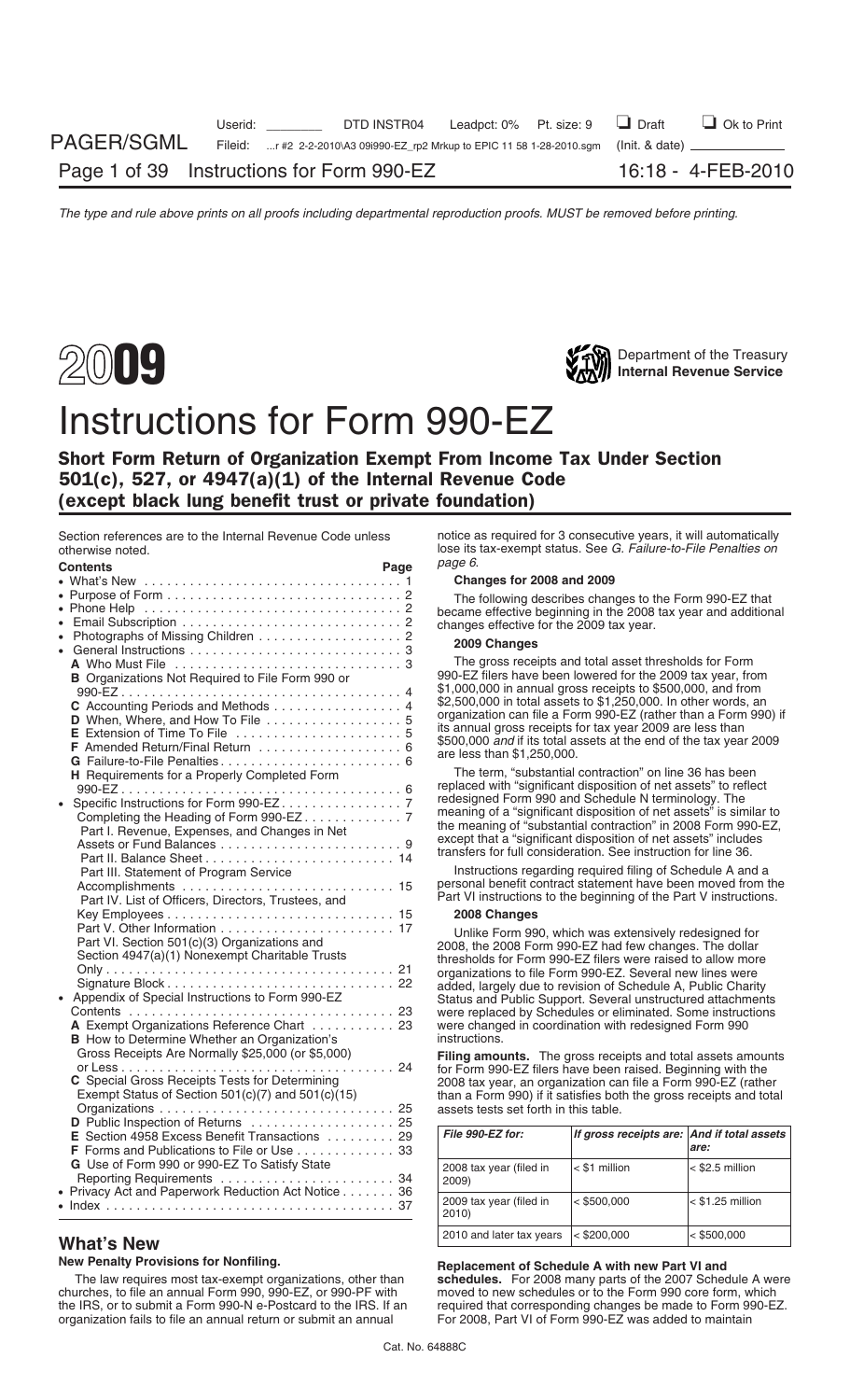reporting of information previously required of organizations that complete Schedule J, which may be required for an filed a Form 990. Option 1 required for an organization that completes Form 990). Option 1 required Sched

regarding lobbying activities (2007 Schedule A, Part VI-A and

• Line 48 – for determining which section 501(c)(3) schools consistently for all officers, directors, trustees, key employees, are required to complete Schedule E reqarding private schools and five highest compensated empl are required to complete Schedule E regarding private schools

• Lines 49a and 49b – added to identify transactions between section  $501(c)(3)$  organizations and tax-exempt organizations

• Line 40b – replaced attached schedule with Schedule L, Part I.

substitute for financial reporting on Form 990 or 990-EZ is

eliminated.<br>
The instructions clarify that organizations that claim<br>
tax-exempt status but have not yet applied for or been<br>
recognized as exempt must file Form 990 or 990-EZ. See<br>
General Instruction A.<br>
Amended Form 990-

Option 2) of reporting compensation of their officers, directors,<br>
trustees, key employees, and five highest compensated<br> **Photographs of Missing Children**<br> **Photographs of Missing Children**<br> **Photographs of Missing Childr** employees. Option 1 is a simplified version of the Form 990 method of compensation reporting (for example, an organization filing Form 990-EZ that chooses Option 1 need not Photographs of missing children selected by the Center may

filed a Form 990-EZ and completed Schedule A. **organization that completes Form 990**). Option 1 requires <br>• Line 47 – for determining which section 501(c)(3) calendar-year compensation reporting and is based on Fo • Line 47 – for determining which section 501(c)(3) calendar-year compensation reporting and is based on Form W-2 and Form 1099-MISC reporting. Option 2 is essentially the 2007 Form 990-EZ method of compensation reporting. VI-B). Whichever method the organization selects must be used (2007 Schedule A, Part V). consistently applied for all tax years beginning with 2008.

section 501(c)(3) organizations and tax-exempt organizations of the prima spectra and section 501(c)(3) organizations (2007 Schedule A,<br>
Part VII). However, 990-EZ files are no longer required to<br>
provide the details of su

• Line 36 – replaced attached schedule with Schedule N,<br>
• Line 38a – replaced attached schedule with Schedule L,<br>
Part II, and<br>
Part II, and



Other changes to lines.<br>
Line 33 – rephrased.<br>
Line 34 and 45 – added to remind sponsoring<br>
or tax years beginning in 2009, Form 990-EZ can be<br>
filed by organizations with gross receipts of less than \$500,000<br>
organizatio

512(b)(13) controlling organizations, that they must file Form<br>990 instead of Form 990-EZ (see instructions to lines 44 and<br>45). *defined in section 4966(d)(1)) and certain controlling*<br>990 *organizations defined in secti* Line 46 – for determining which section 501(c)(3) *rather than Form 990-EZ regardless of the amount of their*<br>1970-yos receipts and total assets. See Instructions for lines 44 organizations are required to complete Schedule C, Part I, *gross receipts and total assets. See Instructions for lines 44*

regarding political activities.<br> **Significant changes to instructions.** The Form 990-EZ<br>
instructions are no longer combined with the Form 990-EZ<br>
instructions are no longer combined with the Form 990-EZ<br>
instructions are

Use of other forms such as Form LM-2 and LM-3 as a *4. Form 990 must be used to file a group return, not Form*

describing the amendments. See *General instruction F*. The IRS has established a new subscription-based email<br>The attached schedule for grants now has a \$5,000<br>threshold per grantee, and no longer requires the names of<br>gr

National Center for Missing and Exploited Children.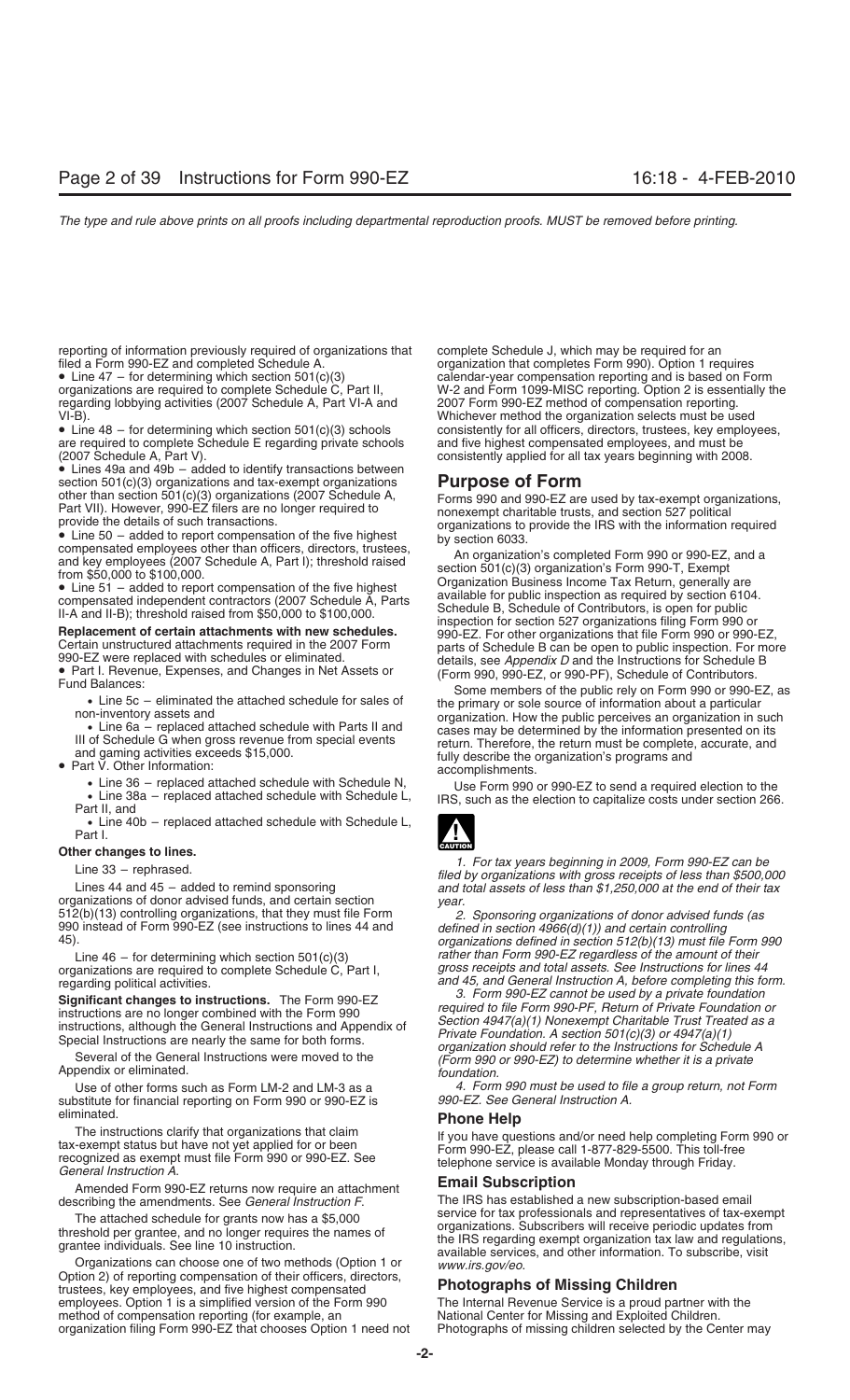appear in instructions on pages that would otherwise be blank. (Form 990-EZ, Part II, column (B), line 25) as of the end of the You can help bring these children home by looking at the year, without reduction for liabilities.<br>
photographs and calling 1-800-THE-LOST (1-800-843-5678) if For purposes of Form 990 or For

**Overview of Form 990-EZ.** The Form 990-EZ is an annual<br>information return required to be filed with the IRS by many<br>organizations exempt from income tax under section 501(a),<br>and certain political organizations and nonex trusts. Parts I through VI of the form must be completed by all<br>filing organizations, and require reporting on the organization's<br>exempt and other activities finances compliance with certain and Required To File Form 990 o exempt and other activities, finances, compliance with certain organization. The completed Form 990-EZ filed with the IRS, except for certain contributor information on Schedule B (Form **Electronic filing.** Organizations can file Form 990-EZ 990, 990-EZ, or 990-PF), Schedule of Contributors, is required electronically.<br>to be made available to the public by the IRS and the filing electronically. to be made available to the public by the IRS and the filing

**ENTION** are required to file Form 990-T, Exempt Organization Business Income Tax Return, in addition to any required Form<br>990, 990-EZ, or 990-N.<br>Form 990-EZ (instead of Form 990) during this transition period:

**Helpful Hints.** The following hints may help you more efficiently review these instructions and complete the form.

1. Throughout these instructions, "the organization" and the "filing organization" both refer to the organization filing the Form 990-EZ.

2. The examples appearing throughout these instructions are illustrative only and for the purpose of completing Form

501(a) must file an annual information return (Form 990 or butside the United States, and report the total for each<br>1990-EZ) or submit an annual electronic notice (Form 990-N), information must be written in English.<br>1990depending upon the organization's gross receipts and total

For tax years beginning in 2009, if an organization has gross<br>receipts less than \$500,000 and total assets at the end of the<br>year less than \$1,250,000, it can file Form 990-EZ, Short Form<br>Peturn of Organization Exempt Fro

For 2009, Form 990 (not 990-EZ or 990-N) must be filed by year. See line 45 and the related instructions.<br>Section 509(a) Supporting organization exempt from income tax under section 501(a) an organization exempt from income tax under section 501(a) **Section 509(a)(3) supporting organizations.** A section (including an organization that has not yet applied for  $509(a)(3)$  supporting organization must file Form 9 (including an organization that has not yet applied for<br>
recognition of exemption) if it has either gross receipts greater<br>
than or equal to \$500,000 or total assets greater than or equal<br>
to \$1,250,000 at the end of the

Gross receipts. Gross receipts are the total amounts the<br>organization is described in (3), then it must submit<br>accounting period, without subtracting any costs or expenses.<br>See Appendix B for a discussion of gross receipts See *Appendix B* for a discussion of gross receipts. Total assets is the amount reported by the organization on its balance sheet  $501(c)(7)$  and  $501(c)(15)$  organizations apply the same gross

photographs and calling 1-800-THE-LOST (1-800-843-5678) if For purposes of Form 990 or Form 990-EZ reporting, the<br>you recognize a child. term "section 501(c)(3)" includes organizations exempt under sections 501(e) and (f) (cooperative service organizations), **General Instructions**<br> **General Instructions**<br> **General Instructions** pools). In addition, any organization described in one of these<br> **Sections** is also subject to section 4958 if it obtains a

Form 990-N. If an organization normally has annual gross receipts of \$25,000 or less, it must submit Form 990-N, Exercise to the secret of the contract of the contract of the contract of the contract of the contract of the contract of the contract of the contract of the contract of the contract of the contract of the contract of the certain organizations described in *General Instruction B*). See<br>Appendix B beginning on page 24.

organization. Also, the organization may be required to file the<br>completed Form 990-EZ with state governments to satisfy state<br>reporting requirements.<br>The IRS has provided transitional relief to small and **TIP** *Organizations that have total gross income from mid-size organizations, allowing many to file Form 990-EZ for* unrelated trades or businesses of at least \$1,000 also<br>are required to file Form 990-T, Exempt Organization familiar with the new Form 990 and its requirements. The<br>ss Income Tax Beturn, in addition to any required Form fo

| File 990-EZ for:                        | If gross receipts are: And if total assets | are:            |
|-----------------------------------------|--------------------------------------------|-----------------|
| 2009 Form (generally<br>filed in 2010)  | $ $ < \$500,000                            | $<$ \$1,250,000 |
| 2010 and later Forms $\vert < $200,000$ |                                            | < \$500,000     |

990-EZ, but are not all-inclusive.<br>3. Instructions for the Form 990-EZ Schedules are<br>published separately from these instructions.<br>domestic organizations and U.S. possession organizations, as well as<br>domestic organizations 990-EZ unless specifically excepted under *General Instruction* **A. Who Must File** *B.* Report amounts in U.S. dollars, and state what conversion *B.* Report amounts in U.S. dollars, and state what conversion *Most craspizations exempt from income tax under section rate the organizat* Most organizations exempt from income tax under section<br>501(a) must file an annual information return (Form 990 or outside the United States, and report the total for each item. All

assets. Sponsoring organizations of donor advised funds (as defined in<br>section 4966(d)(1)), if required to file an annual information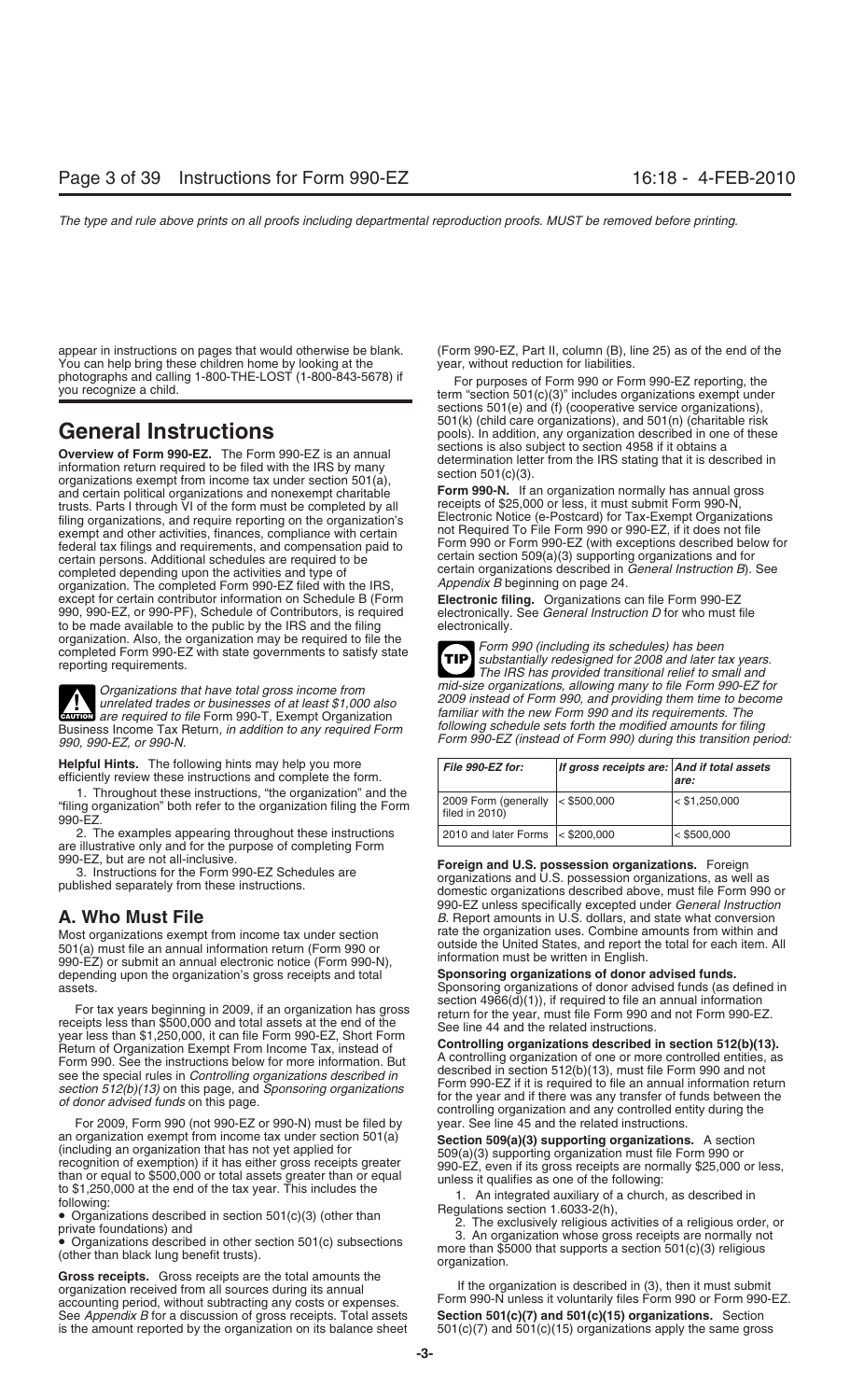receipts test as other organizations to determine whether they **Certain governmental organizations**<br>must file a Form 990 or 990-EZ, but use a different definition of  $\overline{\phantom{0}}$  6. A state institution whose income is exclu must file a Form 990 or 990-EZ, but use a different definition of gross receipts to determine whether they qualify as tax-exempt income under section 115.

**Section 527 political organizations.** Tax-exempt political organization B. An organization described in Sev. Proc. 95-48, 1995-2 C.B. 418.<br>
organizations must file Form 990 or 990-EZ unless excepted and the match of the U receipts of \$100,000 or more. Political organizations are not<br>required to submit Form 990-N.<br>**Certain political organizations**<br>**Certain political organization** that is:<br>**Certain political organization** that is:

Section 4947(a)(1) non-exempt charitable trusts. A<br>  $\bullet$  A solitical organization that is:<br>
of the Code (if it is not treated as a private foundation) is<br>
of the Code (if it is not treated as a private foundation) is<br>
of

organization is required to file Form 990 or 990-EZ in accordance with these instructions if the organization claims 12. A private foundation (including a private operating exempt status under section 501(a) but has not yet established foundation) exempt under section 501(c)(3 exempt status under section 501(a) but has not yet established foundation) exempt under section 501(c)(3) and des<br>such exempt status by filing Form 1023 (Application for section 509(a). Use Form 990-PF, Return of Private such exempt status by filing Form 1023 (Application for Recognition of Exemption Under Section 501(c)(3) of the Foundation. Use Form 990-PF also for a taxable private<br>Internal Revenue Code) or Form 1024 (Application for foundation, a section 4947(a)(1) nonexempt charitable tr Internal Revenue Code) or Form 1024 (Application for foundation, a section 4947(a)(1) nonexempt charitable trust<br>Recognition of Exemption Under Section 501(a) or for treated as a private foundation, and a private foundatio Recognition of Exemption Under Section 501(a) or for **treated as a private foundation**, and a private foundation<br>Determination Under Section 120) and receiving an IRS terminating its status by becoming a public charity und determination letter recognizing exempt status. In such cases, section 507(b)(1)(B) for tax years within its 60-month<br>the organization must check the "application pending" checkbox termination period. If the section 507(b) the organization must check the "application pending" checkbox termination period. If the section 507(b)(1)(B) organization<br>in Item B of the Form 990 or Form 990-EZ header (whether or successfully terminates, then it files in Item B of the Form 990 or Form 990-EZ header (whether or not a Form 1023 or Form 1024 has yet been filed) to indicate final year of termination.<br>that the Form 990 or Form 990-EZ is being filed in the belief 13. A black lung bene that the organization is exempt under section 501(a). Use Form 990-BL, Information and Initial Excise Tax Return for

# **B. Organizations Not Required To File** 14. A religious or apostolic organization described in section of Partnership Income.

below does not have to file Form 990 or 990-EZ even if it has at least \$500,000 of gross receipts or \$1,250,000 total assets at the end of the tax year (except for section 509(a)(3) supporting *Subordinate organizations in a group exemption which* organizations described in *General Instruction A)*. See *General* **TIP** are included in a group retur organizations described in *General Instruction A)*. See *General* **TIP** are included in a group return filed for the tax year by<br>Instruction A for determining whether the organization can file<br>the central organization sho *Instruction A* for determining whether the organization can file Form 990-EZ instead of Form 990. An organization described in *990 or Form 990-EZ, or submit Form 990-N for the tax year.* item 10, 11, or 13 below is required to submit Form 990-N unless it voluntarily files Form 990, 990-EZ, or 990-BL. *A public charity described in section 170(b)(1)(A)(iv) or*

1. A church, an interchurch organization of local units of a *A (Public Charity Status and Public Support) to ensure that it* church, a convention or association of churches, or an *continues to qualify as a public charity for the tax year. If it fails* section 1.6033-2(h) (such as a men's or women's organization, religious school, mission society, or youth group).<br>2. A church-affiliated organization that is exclusively

2. A church-affiliated organization that is exclusively **C. Accounting Periods and Methods** engaged in managing funds or maintaining retirement programs

4. A mission society sponsored by, or affiliated with, one or accurate churches or church denominations, if more than half of 31. the society's activities are conducted in, or directed at, persons **Fiscal year.** If the organization has established a fiscal year

for the tax year. See *Appendix C* for more information. 7. A governmental unit or affiliate of a governmental unit

- 
- 
- 
- 

## **Returns when exempt status not established.** An **Certain organizations that file different kinds of annual organization is required to file Form 990 or 990-EZ in <b>Certain organizations that file different kinds of annual**

terminating its status by becoming a public charity under

13. A black lung benefit trust described in section 501(c)(21).

Black Lung Benefit Trusts and Certain Related Persons.

Form 990 or 990-EZ<br>15. A stock bonus, pension, or profit-sharing trust that<br>15. A stock bonus, pension, or profit-sharing trust that<br>15. A stock bonus, pension, or profit-sharing trust that<br>19. That is under section 401. U qualifies under section 401. Use Form 5500, Annual Return/<br>Report of Employee Benefit Plan.





**(vi)** or 509(a)(2) that is not within its initial five years of **Certain religious organizations**<br>1. A church, an interchurch organization of local units of a *A (Public Charity Status and Public Support) to ensure that* to qualify as a public charity, then it must file Form 990-PF<br>rather than Form 990-EZ.

and is described in Rev. Proc. 96-10, 1996-1 C.B. 577.<br>
3. A school below college level affiliated with a church or<br>
operated by a religious order, as described in Regulations<br>
section 1.6033-2(g)(1)(vii).<br>
4. A mission so

in foreign countries.<br>5. An exclusively religious activity of any religious order exaganization's fiscal year that began in 2009 and ended 12 organization's fiscal year that began in 2009 and ended 12 described in Rev. Proc. 91-20. months later. A fiscal year accounting period should normally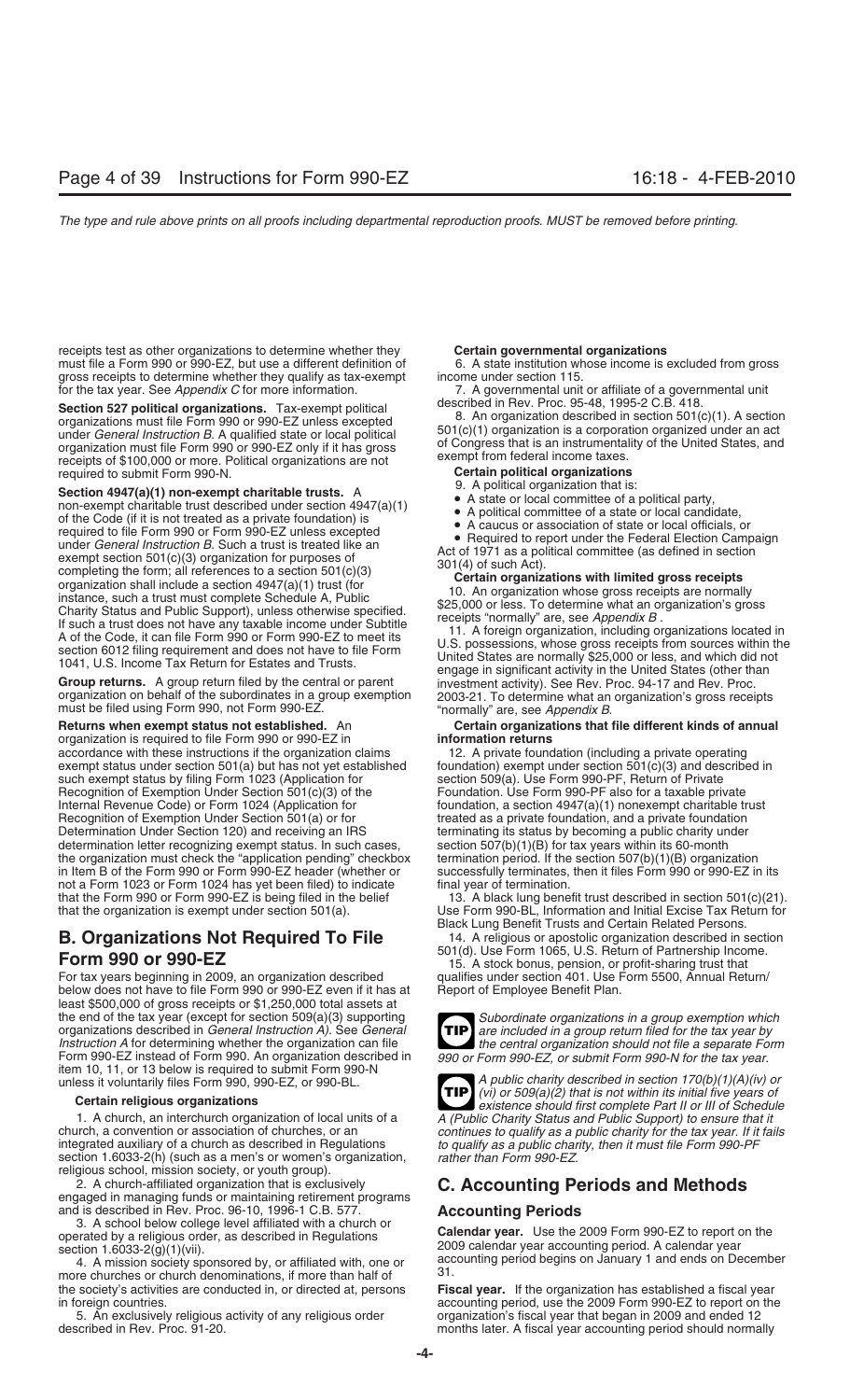coincide with the natural operating cycle of the organization. Be<br>certain to indicate in the heading of Form 990-EZ the date the<br>organization's fiscal year began in 2009 and the date the fiscal File Form 990-EZ by the 15<sup></sup>

**Short period.** A short accounting period is a period of less<br>than 12 months, which exists when an organization first<br>commences operations, changes its accounting period, or<br>terminates. If the organization's short year end December 31, 2009 (not on or after December 31, 2009), it<br>Should use the 2008 Form 990-FZ or Form 990 to file for such the return by the 15<sup>th</sup> day of the 5<sup>th</sup> month after liquidation, the return by the 15th day of the 5th month after inquidation<br>short year.<br>Accounting portod change. If the erganization changes its and filed by the due date (including any<br>dissolution, or termination.

**Accounting period change.** If the organization changes its<br>accounting period, it must file a Form 990-EZ for the short<br>period resulting from the change. Enter "Change of Accounting<br>Period" at the top of this short-period Period" at the top of this short-period return.

If the organization previously changed its accounting period **Department of the Treasury**<br>hin the 10-calendar-year period that includes the beginning **Same Communist Contenting Communisty** Internal Revenue Service Center within the 10-calendar-year period that includes the beginning The Internal Revenue Servic<br>1027-0027 of the short period, and it had a Form 990-EZ filing requirement of the short period, and it had a Form 990-EZ filing requirement Ogden, UT 84201-0027<br>at any time during that 10-year period, it must also attach a **Foreign and U.S. possession organizations.** If the at any time during that 10-year period, it must also attach a Form 1128, Application To Adopt, Change, or Retain a Tax Form 1128, Application To Adopt, Change, or Retain a Tax organization's principal business, office, or agency is located in<br>Year, to the short-period return. See Rev. Proc. 85-58, 1985-2 a foreign country or U.S. possessio Year, to the short-period return. See Rev. Proc. 85-58, 1985-2 a foreign country or U.S. possession, send the return to the:<br>C.B. 740.

Unless instructed otherwise, the organization should generally<br>use the same accounting method on the return to report<br>**Private delivery services.** The organization can use certain use the same accounting method on the return to report **Private delivery services.** The organization can use certain<br>The private delivery services designated by the IRS to meet the<br>private delivery services designated by t revenue and expenses that it regularly uses to keep its books private delivery services designated by the IRS to meet the and records. To be acceptable for Form 990-EZ reporting "timely mailing as timely filing/paying" rule for tax returns and purposes, however, the method of accounting must clearly payments. These private delivery services include only the

payments. These private delivery services include only the<br>
reflect income.<br> **Accounting method change.** Generally, the organization<br>
exception and the Federal Express (DHL): DHL Same Day Service,<br>
exception 3115 to change required by section 481(a) on Form 990-EZ, line 20 (other *Private delivery services cannot deliver items to P.O.*<br> *Private delivery services cannot deliver items to P.O.*<br> *Private delivery services cannot deliver items* adjustment made during the tax year. The organization must attach an explanation of the change and net asset adjustment.

**Example 1.** The organization maintains its books on the section 301.6033-4 for more information. cash receipts and disbursements method of accounting but<br>
prepares a Form 990-EZ return for the state based on the<br>
accrual method. It could use that return for reporting to the IRS.<br> **Example 2.** A state reporting require

sheet items differently from the way it normally accounts for *2010-04\_IRB/ar14.html*.<br>them on its books. A Form 990-EZ prepared for that state is<br>acceptable for the IRS reporting purposes if the state reporting **E. Extens** acceptable for the IRS reporting purposes if the state reporting requirement does not conflict with Form 990-EZ instructions.

differences between its books of account and the Form 990-EZ extension of time to file. Use Form 8868 also to apply for an

year ended in 2010.<br>
organization's accounting period ends (May 15 for a<br>
calendar-year filer). If the regular due date falls on a Saturday,

Internal Revenue Service Center<br>P.O. Box 409101 **Accounting Methods** P.O. Box 409101<br>
Linkes instructed athenuing the experimetion abould generally experiment of Coden, UT 84409



boxes. You must use the U.S. Postal Service to mail any **III** item to an IRS P.O. Box.

attach an explanation of the change and net asset adjustment.<br>
The adjustment must be identified as the effect of changing to<br>
the method provided in SFAS 116. The beginning of year<br>
the method provided in SFAS 116. The be

*Example 2.* A state reporting requirement requires the cases of undue hardship. For information on filing a waiver, see<br>//vice 2010-13, 2010-4 l.R.B. 327, available at www.irs.gov/irb Notice 2010-13, 2010-4 I.R.B. 327, available at *www.irs.gov/irb/* 

Use Form 8868, Application for an Extension of Time To File an An organization should keep a reconciliation of any Exempt Organization Return to request an automatic 3-month additional (not automatic) 3-month extension if the original 3 months was not enough time. To obtain this additional See Pub. 538, Accounting Periods and Methods, about<br>reporting changes to accounting periods and methods.<br>cause for the additional time requested. See the Instructions for Form 8868.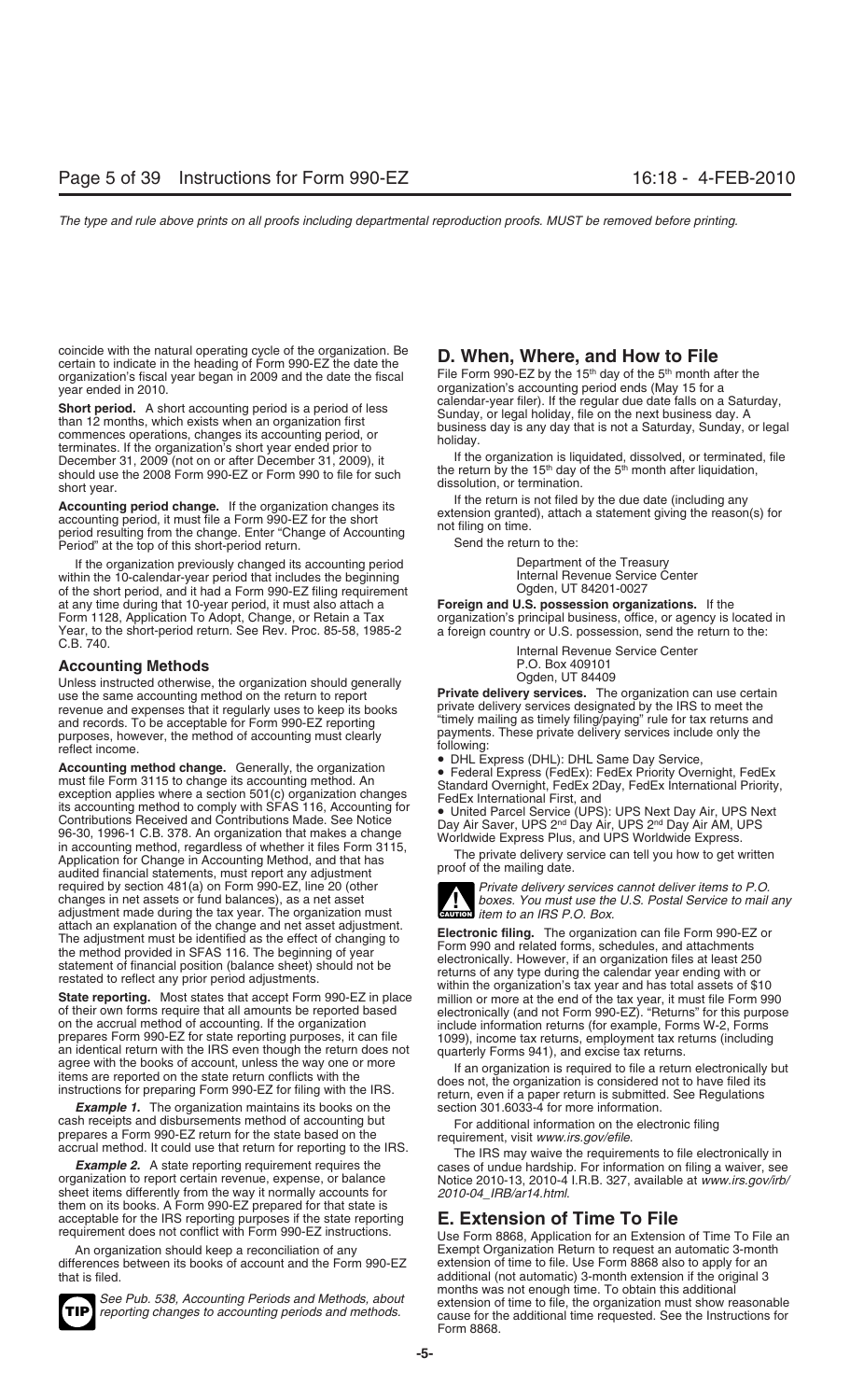**F. Amended Return/Final Return**<br>To change the organization's return for any year, file a new<br>return including any required schedules. Use the version of<br>Form 990-EZ applicable to the year being amended. The<br>amended return

change or add to the information reported on a previously filed return for the same period. It must make the amended return available for inspection for 3 years from the date of filing or 3 years from the date the original return was due, whichever is later. **H. Requirements for a Properly**

If the organization needs a copy of its previously filed return,<br>it can file Form 4506, Request for Copy of Tax Return. See<br>www.irs.gov for information on getting blank tax forms.<br>If the return is a final return, see the i

If the return is a final return, see the instructions for line 36 and attachments. If an organization is not required to file Form and Schedule N (Form 990 or 990-EZ), Liquidation, 990-EZ but chooses to do so, it must file further details. Schedules. The schedules of the schedules of the schedules.

**Amended returns and state filing considerations.** State law **Public inspection.** In general, all information the organization can require that the organization send a copy of an amended reports on or with its Form 990-EZ, can require that the organization send a copy of an amended reports on or with its Form 990-EZ, including schedules and<br>Form 990-EZ return (or information provided to the IRS and attachments, will be available for public i Form 990-EZ return (or information provided to the IRS and the attachments, will be available for public inspection. Note, supplementing the return) to the state with which it filed a copy between, the special rules for Sc supplementing the return) to the state with which it filed a copy however, the special rules for Schedule B (Schedule of of Form 990-EZ originally to meet that state's filing requirement. Contributors), a required schedule of Form 990-EZ originally to meet that state's filing requirement. Contributors), a required schedule for certain organizations that A state can require an organization to file an amended Form file Form 990-EZ. Make sure the forms and schedules are clear<br>990-EZ to satisfy state reporting requirements, even if the enough to photocopy legibly. For more in 990-EZ to satisfy state reporting requirements, even if the enough to photocopy legibly. For more information on public<br>
original return was accepted by the IRS.<br>
inspection requirements, see Appendix D and Pub. 557,

beganize the erganization of their economic coup,  $\frac{1}{2}$ ,  $\frac{1}{2}$ ,  $\frac{1}{2}$ ,  $\frac{1}{2}$ ,  $\frac{1}{2}$  and to exceed the smaller of \$10,000 or Block, later. 5% of the gross receipts of the organization for the year, can be **Recordkeeping.** The organization's records should be kept as charged when a return is filed late, unless the organization can long as they can be needed for the administration of any show that the late filing was due to reasonable cause. provision of the Internal Revenue Code. Usually, records that Organizations with annual gross receipts exceeding \$1 million support an item of income, deduction, or credit must be kept a<br>are subject to a penalty of \$100 for each day failure continues minimum of 3 years from the date are subject to a penalty of  $$100$  for each day failure continues (with a maximum penalty with respect to any one return of whichever is later. Keep records that verify the organization's<br>\$50,000). The penalty begins on the due date for filing Form basis in property as long as they are n

Tax-exempt organizations which are required to file<br>electronically but do not are deemed to have failed to file the records longer than 3 years.<br>return. This is true even if a paper return is submitted. The organization sh

The penalty can also be charged if the organization files an<br>incomplete return, such as by failing to complete a required line<br>item or a required part of a schedule. To avoid penalties and<br>**Rounding off to whole dollars.**

Also, this penalty can be imposed if the organization's return information to be reported. Do not leave any applicable lines contains incorrect information. For example, an organization blank, unless expressly instructed t contains incorrect information. For example, an organization blank, unless expressly instructed to skip that line. If answering that reports contributions net of related fundraising expenses a line is predicated on a "Yes"

Use of a paid preparer does not relieve the organization of

file a complete return or does not furnish correct information, insufficient, or if a "Yes" or "No" answer is required but the file a complete return or does not furnish correct information,<br>the IRS will send the organization a letter that includes a fixed organization wishes to explain its answer. time to fulfill these requirements. After that period expires, the **Reporting proper amounts.** Some lines request information person failing to comply will be charged a penalty of \$10 a day. reported on other forms filed by the organization. If the<br>The maximum penalty on all persons for failures with respect to crganization is aware that the amou The maximum penalty on all persons for failures with respect to any one return shall not exceed \$5,000.  $\blacksquare$  other form is incorrect, it must report on Form 990-EZ the

the return. Also, state in an attachment which parts and<br>schedules of the Form 990-EZ were amended and describe the<br>amund return or submit an annual notice as required for 3<br>amendments.<br>consecutive years, it will automatic The organization can file an amended return at any time to status. Beginning in 2010, automatic revocations will start for<br>ange or add to the information reported on a previously filed organizations not filing for the thir Organizations that lose their exemption must file income tax returns and pay income tax. For details, go to www.irs.gov/eo.

and Schedule N (Form 990 or 990-EZ), Liquidation, entilly a serigion by 990-EZ but chooses to do so, it must file a complete return and<br>Termination, Dissolution or Significant Disposition of Assets, for enprovide all of th provide all of the information requested, including the required

> inspection requirements, see *Appendix D* and Pub. 557, Tax-Exempt Status of Your Organization.

**G. Failure-to-File Penalties Signature.** A Form 990-EZ is not complete without a proper **Against the organization.** Under section 6652(c)(1)(A), a signature. For details, see the instructions to the Signature<br>negative that allow not to exceed the smaller of \$10,000 or Block, later.

basis in property as long as they are needed to figure the basis 990-EZ.<br>of the original or replacement property. Applicable law and an<br>Tay-exempt organizations which are required to file<br>Tay-exempt organizations which are required to file<br>organization's policies can require that the or

return. This is true even if a paper return is submitted.<br>The organization should also keep copies of any returns<br>The papalty can also be charged if the organization files an bas filed. They help in preparing future return

**Rounding off to whole dollars.** The organization must round having to supply missing information later:<br>
1 Complete all applicable line items:<br>
1 Complete all applicable line items:<br>
1 Complete all applicable line items: 1. Complete all applicable line items;<br>
2. Unless instructed to skip a line, answer each question on<br>
the return;<br>
3. Make an entry (including a zero when appropriate) on all<br>
lines requiring an amount or other information

4. Provide required explanations as instructed. **Completing all lines.** Make an entry (including a zero when appropriate) on all lines requiring an amount or other that reports contributions net of related fundraising expenses a line is predicated on a "Yes" answer to the preceding line, and<br>if the organization's answer to the preceding line was "No," then if the organization's answer to the preceding line was "No," then leave the "If Yes" line blank.

its responsibility to file a complete return. In general, answers can be explained or supplemented in an Against responsible person(s). If the organization does not attachment if the allotted space in the form or other schedule is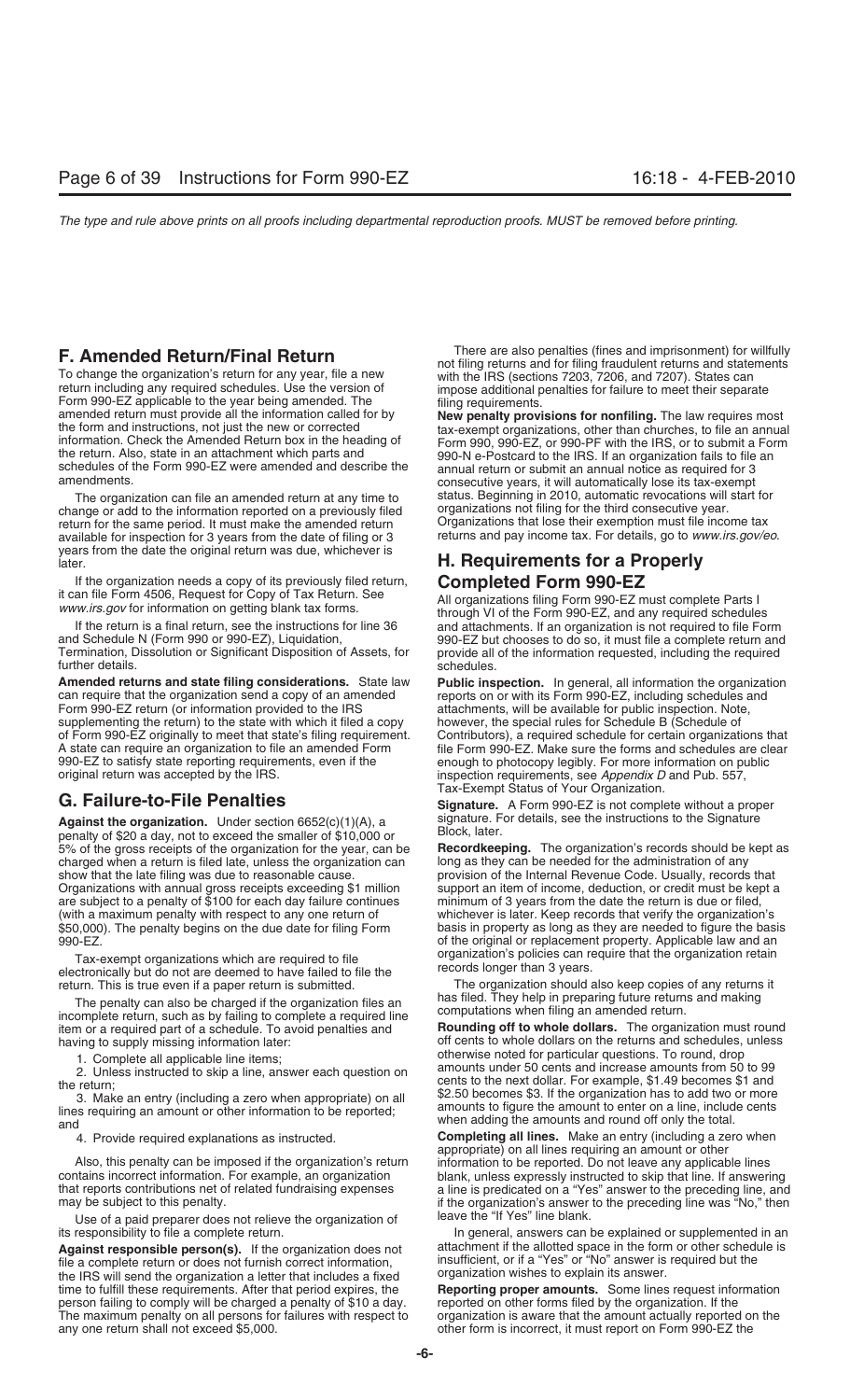(in addition to filing an amended form with the proper amount). on Form 990-T. See *Line 35, Unrelated Business Income and*

**Solution of activities and items of disregarded entities and**<br> **Solution ventures.** An organization must report in its Form<br>
14. Request and determination letter regarding termination of<br>
14. Request and determination let purposes. This includes passive investments. In addition, the **Assembling Form 990-EZ, schedules, and attachments.**<br> **Assembling Form 990-EZ**, assemble the package of form organization generally must report the activities of a Before filing the Form 990-EZ, assemble the package of forms,<br>disregarded entity or a joint venture in the appropriate schedules, and attachments in the following orde schedules of the Form 990-EZ. **1.** Core form with all parts completed (Parts I–V, Part VI by

organization may be required to file one or more of Schedules<br>
A, B, C, E, G, L, and/or N, completed<br>
A, B, C, E, G, L, or N, or various other attachments as<br>
described in the form or instructions. The following is a list

• Schedule C, Political Campaign and Lobbying Activities, Part

I. See *Line 46, Political Campaign Activities.*

• Schedule E, Schools. See *Line 48, Schools*. **990-EZ** • Schedule G, Supplemental Information Regarding **Completing the Heading of Form 990-EZ** Fundraising or Gaming Activities, Parts II and III. See *Lines 6a* The instruction<br>*through 6c, Special Events and Activities* form 990-EZ. *through 6c, Special Events and Activities.* 

• Schedule L, Transactions with Interested Persons, Part I.<br>See Line 40b, Section 501(c)(3) and 501(c)(4) Organizations:

• Schedule N, Liquidation, Termination, Dissolution or **Item B. Checkboxes**

2. Reasons for late filing. See *D, When, Where, and How to* File.

3. Description of amendments in amended return. See F, *Amended Return/Final Return.* 

4. Name change amendment to organizing document. See Heading Item B, Checkboxes.

*Heading Item B, Checkboxes*. A trust Amendments to the trust 5. Additional "also known as" (a.k.a.) names. See *Heading* agreement signed by the trustee. *Item C, Name and Address*.

6. Explanation of why an organization that enters more than \$15,000 in Part I, line 6a, is not required to complete Schedule

G. See Lines 6a through 6c, Special Events and Activities.<br>7. Schedule of grants made. See Line 10, Grants and<br>Similar Amounts Paid.

8. Explanation of other changes in net assets or fund

*Statement of Program Service Accomplishments, Line 31, Other program services.* 

11. Description of activities not previously reported. See Line

12. Conformed copy of changes to organizing or governing another return for the same tax year to amend the previously<br>ocuments. See Line 34. Changes in Organizing or Governing filed return. Attach a statement explaining wh documents. See Line 34, Changes in Organizing or Governing *Documents*. Schedules, or attachments of the Form 990-EZ were amended

information that should have been reported on the other form 13. Reasons for not reporting income from business activities<br>(in addition to filing an amended form with the proper amount). on Form 990-T. See Line 35, Unrelat

List of required schedules and attachments. An section 501(c)(3) organizations, Signature Block),

organization may be required to file one or more of Schedules 2. Schedules A, B, C, E, G, L, and/or N, completed as

the Form 990-EZ schedules that the organization may have to<br>
complete. allotted space in the form is insufficient), filed in sequential<br>
• Schedule A, Public Charity Status and Public Support. See<br>
Part V, Other Informati

Part v, Other information.<br>• Schedule B, Schedule of Contributors. See Item H,<br>Requirements for a Properly Completed Form 990-EZ.<br>Requirements for a Properly Completed Form 990-EZ.

# r. See *Line 40, I* Dinical Campaign Activities.<br>
• Schedule C, Political Campaign and Lobbying Activities, Part **Specific Instructions for Form**<br> **990-EZ**

See Line 40b, Section 501(c)(3) and 501(c)(4) Organizations:<br>
Disclosure of Section 4958 Excess Benefit Transactions and<br>
Excise Taxes.<br>
• Schedule L, Transactions with Interested Persons, Part II.<br>
See Line 38, Loans To o

Significant Disposition of Assets, Parts I (liquidation,<br>termination, or dissolution) and II (significant disposition of net<br>assets). See *Line 36, Liquidation, Dissolution, Termination, or*<br>*Significant Disposition of Net* 

| IF the organization is:       | <b>THEN attach:</b>                                                                                                                                              |
|-------------------------------|------------------------------------------------------------------------------------------------------------------------------------------------------------------|
| A corporation                 | Amendments to the articles of<br>incorporation with proof of filing<br>with the state of incorporation.                                                          |
| A trust                       | Amendments to the trust<br>agreement signed by the trustee.                                                                                                      |
| An unincorporated association | Amendments to the articles of<br>association, constitution, bylaws,<br>or other organizing document,<br>with the signatures of at least two<br>officers/members. |

balances. See *Line 20, Other Changes in Net Assets or Fund* **Terminated.** Check this box if the organization has terminated *Balances*. its existence or ceased to be a section 501(a) or section 527 9. Schedule listing other program services. See *Part III,* organization and is filing its final return as an exempt<br>tement of Program Service Accomplishments, Line 31. organization or 4947(a)(1) trust. See the instruction that discuss liquidations, dissolutions, terminations, or 10. Statement regarding personal benefit contracts. See *V,* significant disposition of net assets. An organization that checks *Other Information* of activities not previously reported. See *Line* this box must also attach Schedule N (Form 990 or 990-EZ).<br>11. Description of activities not previously reported. See *Line* **Amended return.** Check thi *33, Change in Activities*. filed a return with the IRS for the same tax year and is now filing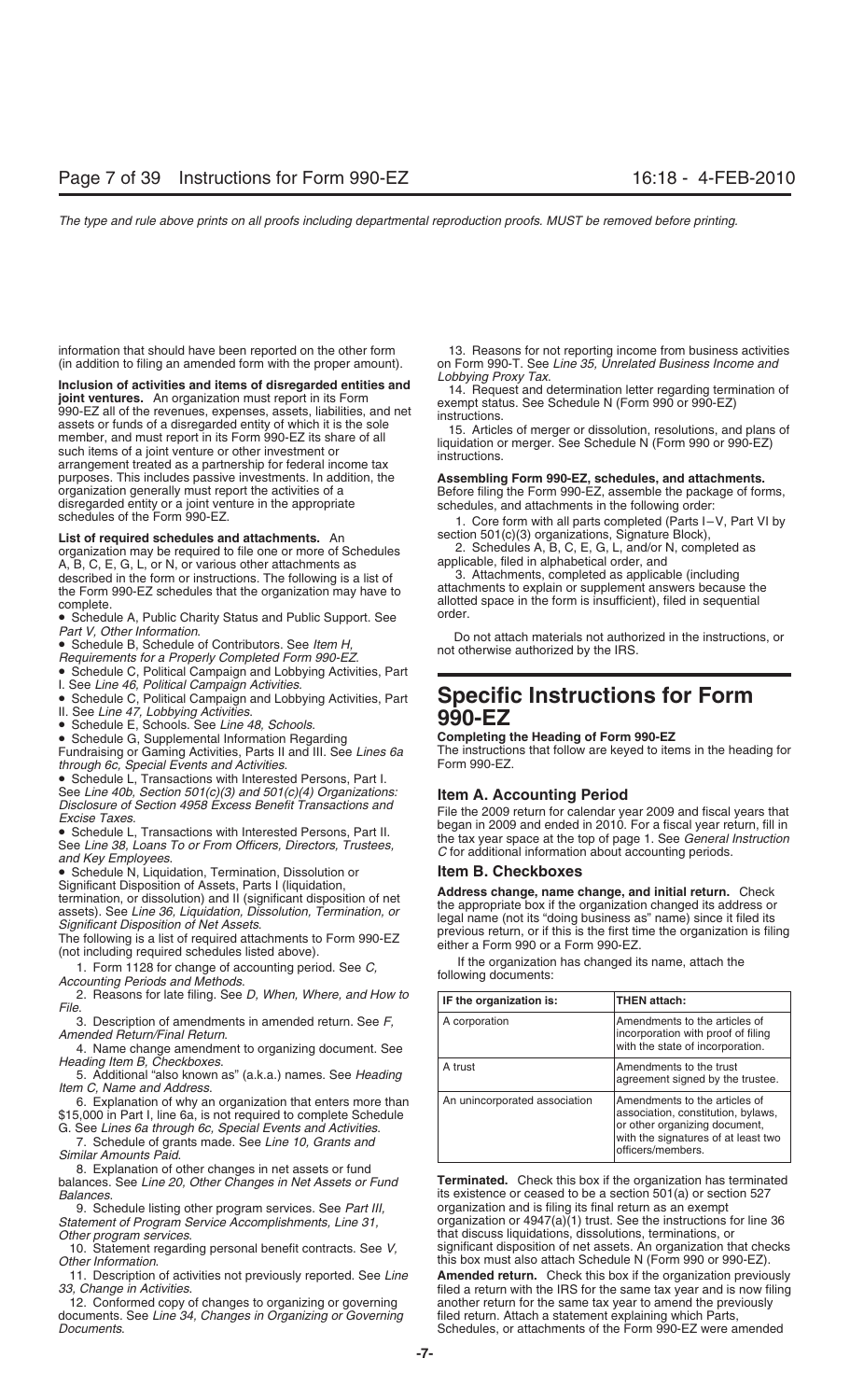and describe the amendments. See *General Instruction F* for *If the organization is covered by a group exemption* more information. *letter as a subordinate organization, the organization* 

Application pending. Check this box if the organization has<br>not yet filed either a Form 1023 or Form 1024 with the IRS, or<br>has filed one and is awaiting a response. If this box is checked, organization. the organization must complete all parts of the Form 990-EZ *The central/parent organization of a group ruling cannot*

**Item C. Name and Address**<br>
Enter the organization's legal name in the "Name of<br>
organization" box. If the organization operates under a name<br>
different from its legal name, identify its alternate name, after<br>
the legal na the legal name, by writing "a.k.a." (also known as) and the<br>alternate name of the organization. If multiple a.k.a. names will<br>not fit in the box, list them in an attachment. However, if the<br>Indicate the method of accountin not fit in the box, list them in an attachment. However, if the land indicate the method of accounting used in preparing this return.<br>organization has changed its legal name, follow the instructions See General Instruction

for *Name change in Item B— Checkboxes*.<br>**Item H. Schedule B**<br>Include the suite, room, or other unit number after the street<br>Mather or not the organ

(such as an accountant or an attorney), enter on the street address line C/O followed by the third party's name and street

For foreign addresses, enter information in the following order: city, province or state, and the name of the country. *organizations described in section 170(b)(1)(A)(iv) or (vi) or*<br>Follow the foreign country's practice in placing the postal code 509(a)(2), contributors also in Follow the foreign country's practice in placing the postal code in the address. Please do not abbreviate the country name.

Form 8822, Change of Address, to notify the IRS of the new address.

## **Item D. Employer Identification Number (EIN) Support Test of 170(b)(1)(A)(vi)**

Use the employer identification number (EIN) provided to the organization for filing its Form 990-EZ and federal tax returns. The organization must have only one EIN. If the organization has more than one EIN and has not been advised which to use, notify the:

State what EINs the organization has, the name and address to which each number was assigned, and the address of the organization's principal office. The IRS will advise the



*A subordinate organization in a group exemption that is filing an individual Form 990-EZ return must use its own EIN, not that of the central organization or of the group* 



### **Item E. Telephone Number**

Enter a telephone number of the organization that members of the public and government personnel can use during normal business hours to obtain information about the organization's finances and activities. If the organization does not have a<br>telephone number, enter the telephone number of an<br>organization official who can provide such information.<br>**Rule**)<br>**Rule** 

**Item F. Group Exemption Number**<br>Enter the four-digit group exemption number if the organization<br>is included in a group exemption. The group exemption number (GEN) is a number assigned by the IRS to the central/parent organization of a group that has a group exemption letter. Contact the central/parent organization to ascertain the GEN assigned.



**Should file Form 990-EZ only if the organization is not** 



file a group return with Form 990-EZ but must use Form **CAUTION** *990.*

and a street and the street and the street<br>address. If the Post Office does not deliver mail to the street<br>address and the organization has a P.O. box, enter the box<br>number instead of the street address.<br>Failure to either If the organization receives its mail in care of a third party result in a determination that the return is incomplete. See the chase are chased the chase of as an accountant or an attorney), enter on the street last instr

address line C/O followed by the third party's name and street<br>address or P.O. box.<br>**For purposes of Schedule B, contributors include**<br>for foreign addresses, enter information in the following<br>associations, trusts, and exe **TIP**

# If a change of address occurs after the return is filed, use **Guidelines for Meeting the Requirements**<br>If a change of address to notify the IRS of the new **of Schedule B**

# **Section 501(c)(3) Organization Meeting the 1 /3**

| OSE THE EMPLOYER REMAINING MUNICIPAL (LITY) DIVIDED TO THE<br>organization for filing its Form 990-EZ and federal tax returns.<br>The organization must have only one EIN. If the organization<br>has more than one EIN and has not been advised which to use,<br>notify the:<br>Department of the Treasury<br>Internal Revenue Service Center | lf               | $A$ section 501(c)(3) organization that met the<br>33-and-1/ <sub>3</sub> % support test of the regulations under<br>section $509(a)(1)$ and $170(b)(1)(A)(vi)$ did not receive<br>a contribution of the greater of \$5,000 or 2% of the<br>amount on line 1 of Form 990-EZ from any one<br>contributor.* |
|------------------------------------------------------------------------------------------------------------------------------------------------------------------------------------------------------------------------------------------------------------------------------------------------------------------------------------------------|------------------|-----------------------------------------------------------------------------------------------------------------------------------------------------------------------------------------------------------------------------------------------------------------------------------------------------------|
| Ogden, UT 84201-0027                                                                                                                                                                                                                                                                                                                           | <b>Then</b>      | The organization should check the box in item H to<br>certify that it is not required to attach Schedule B.                                                                                                                                                                                               |
| State what EINs the organization has, the name and address<br>to which each number was assigned, and the address of the                                                                                                                                                                                                                        | <b>Otherwise</b> | Complete and attach Schedule B.                                                                                                                                                                                                                                                                           |

## organization which number to use. **Section 501(c)(7), (8), or (10) Organizations**

| TIP filing an individual Form 990-EZ return must use its own<br>EIN, not that of the central organization or of the group<br>return.<br>A section 501(c)(9) voluntary employees' beneficiary<br>TIP association must use its own EIN and not the EIN of its<br>sponsor. | lf               | $ A$ section 501(c)(7), (8), or (10) organization did not<br>receive any contribution or bequest for use<br><i>exclusively</i> for religious, charitable, scientific, literary,<br>or educational purposes, or the prevention of cruelty<br>to children or animals (and did not receive any<br>noncharitable contributions of \$5,000 or more as<br>described below under General Rule), |
|-------------------------------------------------------------------------------------------------------------------------------------------------------------------------------------------------------------------------------------------------------------------------|------------------|------------------------------------------------------------------------------------------------------------------------------------------------------------------------------------------------------------------------------------------------------------------------------------------------------------------------------------------------------------------------------------------|
| Item E. Telephone Number                                                                                                                                                                                                                                                | Then             | The organization should check the box in item H to<br>certify that it is not required to attach Schedule B.                                                                                                                                                                                                                                                                              |
| Enter a telephone number of the organization that members of<br>the public and government personnel can use during pormal                                                                                                                                               | <b>Otherwise</b> | Complete and attach Schedule B.                                                                                                                                                                                                                                                                                                                                                          |

| lf               | The organization did not receive a contribution of<br>\$5,000 or more from any one contributor* (reportable<br>on line 1 of the Form 990-EZ), |
|------------------|-----------------------------------------------------------------------------------------------------------------------------------------------|
| Then             | The organization should check the box in item H to<br>certify that it is not required to attach Schedule B.                                   |
| <b>Otherwise</b> | Complete and attach Schedule B.                                                                                                               |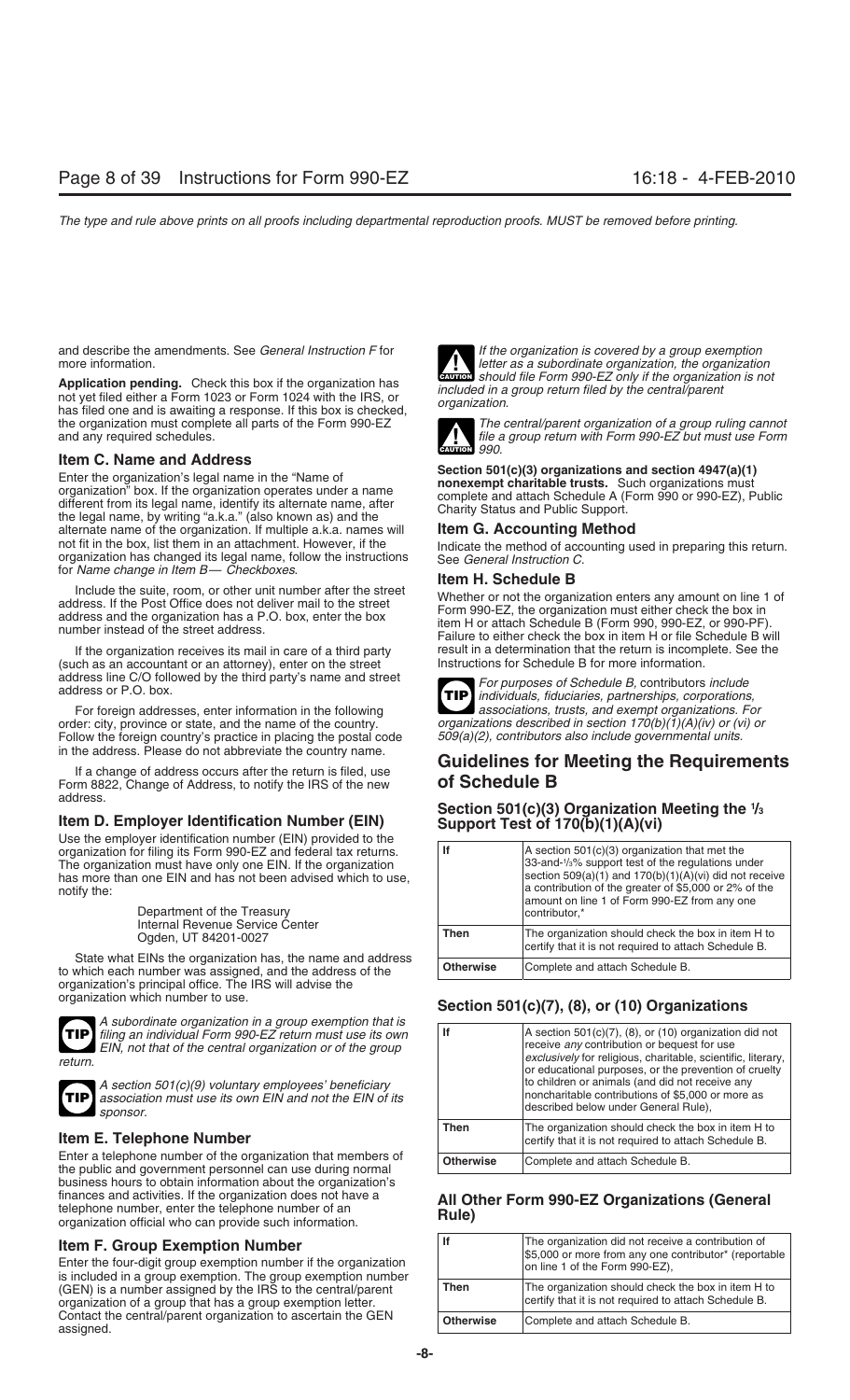\* To determine if the organization received a contribution of • Enter the gross amounts of contributions, gifts, grants, and \$5,000 or more from a contributor during the year, add all direct bequests that the organization received from individuals, trusts, and indirect gifts, grants, or contributions of \$1,000 or more in corporations, estates, a and indirect gifts, grants, or contributions of \$1,000 or more in cash or property that a contributor made to the organization and other exempt organizations, or raised by an outside during the year. Do not include smaller gifts, grants, or during the year. Do not include smaller gifts, grants, or contributions. See Instruction for Schedule B for more • Report the value of noncash contributions at the time of the<br>
donation For example report the gross value of a donated can

**Item J. Tax-Exempt Status**<br>
Check the applicable box to show the organization's tax-exempt<br>
status. If the organization is exempt under section 501(c), check<br>
status. If the organization is exempt under section 501(c), c

Check this box if the organization is not a section 509(a)(3) activities relate to soliciting and receiving contributions.<br>
supporting organization and its gross receipts are normally However, special fundraising activitie supporting organization and its gross receipts are normally \$25,000 or less but the organization chooses to file Form 990-EZ. If the organization's annual gross receipts are normally can produce both contributions and revenue. Report not greater than \$25,000, it may be required to submit the Form contribution, both on line 1 and on line 6 not greater than \$25,000, it may be required to submit the Form 990-N (e-Postcard) if it does not file the Form 990 or Form 990-EZ. If the organization chooses to file Form 990-EZ, be event that is greater than the fair market value (retail value) of sure to file a complete return. See Appendix B for a discussion the merchandise or services fur sure to file a complete return. See *Appendix B* for a discussion the merchandis of gross receipts and *General Instruction H* for a discussion of a the contributor. of gross receipts and *General Instruction H* for a discussion of a

**!** *determining the exempt status of organizations described in*<br>sections 501(c)(7) and 501(c)(15). Do not use the definition of



**ENTION** in Appendix C) to determine the amount to enter here.

# **Part I. Revenue, Expenses, and Changes**<br>**in Net Assets or Fund Balances** *f that are eligible to receive tax-deductible contributions*

All organizations filing Form 990-EZ with the IRS or any state must complete Part I. Some states that accept Form 990-EZ in place of their own forms may require additional information. See Substantiation and Disclosure Requirements.

# Line 1. Contributions, Gifts, Grants, and Similar<br>Amounts Received

• Report amounts received as voluntary contributions; for<br>example, payments, or the part of any payment, for which the<br>payer (donor) does not receive full retail value (fair market<br>fair market<br>fair market<br>fair market<br>fair value) from the recipient (donee) organization. Contributions Benefits have a nominal or insubstantial value if the<br>are reported on line 1 regardless of whether they are deductible organization informs patrons how much of are reported on line 1 regardless of whether they are deductible by the contributor.

donation. For example, report the gross value of a donated car as of the time the car was received as a donation.

**Item I. Website**<br>
Enter the organization's website address. If the organization<br>
does not maintain a website, enter "N/A" (not applicable).<br>  $\frac{1}{2}$  as or the time the car was received as a donation.<br>  $\frac{1}{2}$  Feport a

door-to-door sales of merchandise, carnivals, and bingo games can produce both contributions and revenue. Report as a parentheses), any amount received through such a special

complete return.<br> **Complete return.** Seek support from the public through solicitation programs that<br>
Section 501(c)(7) and 501(c)(15) organizations use support from the public through solicitation programs that *Section 501(c)(7) and 501(c)(15) organizations use* support from the public through solicitation programs that are in *different definitions of gross receipts to determine* part special events or activities and are in part solicitations for contributions. The primary purpose of such solicitations is to Appendix C *defines gross receipts for the purpose of* exerceive contributions and not to sell the merchandise at its retail *determining the exempt status of organizations described in* value, even though this might produ

Example. An organization holds a dinner, charging \$400<br>gross receipts in Appendix C to determine whether the<br>organization's gross receipts are normally \$25,000 or less.<br>A person who purchases a ticket is really purchasing **Item L. Determining Gross Receipts** for \$160 and making a contribution of \$240. The contribution of Add lines 5h, 6h, and 7h to line 9 to determine gross receipts \$240, which is the difference between the buyer's payment Add lines 5b, 6b, and 7b to line 9 to determine gross receipts.<br>
See Appendix B and Appendix C for discussion of gross<br>
receipts.<br>
For 2009 tax years, only those organizations with gross<br>
receipts of less than \$500,000 and

file Form 990, unless excepted under *General Instruction B*. If a contributor gives more than \$400, that person would be Do not use the definition of gross receipts for section<br>501(c)(7) or 501(c)(15) exemption purposes (discussed<br>Rev. Rul. 67-246, 1967-2 C.B. 104, explains this principle in detail. See also the instructions for line 6 and Pub. 526, Charitable Contributions.

> **ENTION** should advise patrons of the amount deductible for federal tax purposes. See Pub. 1771, Charitable Contributions -

Appendix G. **Alternative Contributions can arise from special events when A2. Contributions can arise from special events when Revenue:**<br>**I ine 1. Contributions. Gifts. Grants. and Similar offered.** If an organization offers goods or services of only **Amounts Received** nominal or insubstantial value through a special event, or distributes free, unordered, low-cost items to patrons, report the **A. What is included on line 1** entire amount received for such benefits as a contribution on<br> **A.** Penert amount received as veluptary contributions: for line 1. See also the instruction for *line 6, B1* regarding nominal

deductible contribution, and either: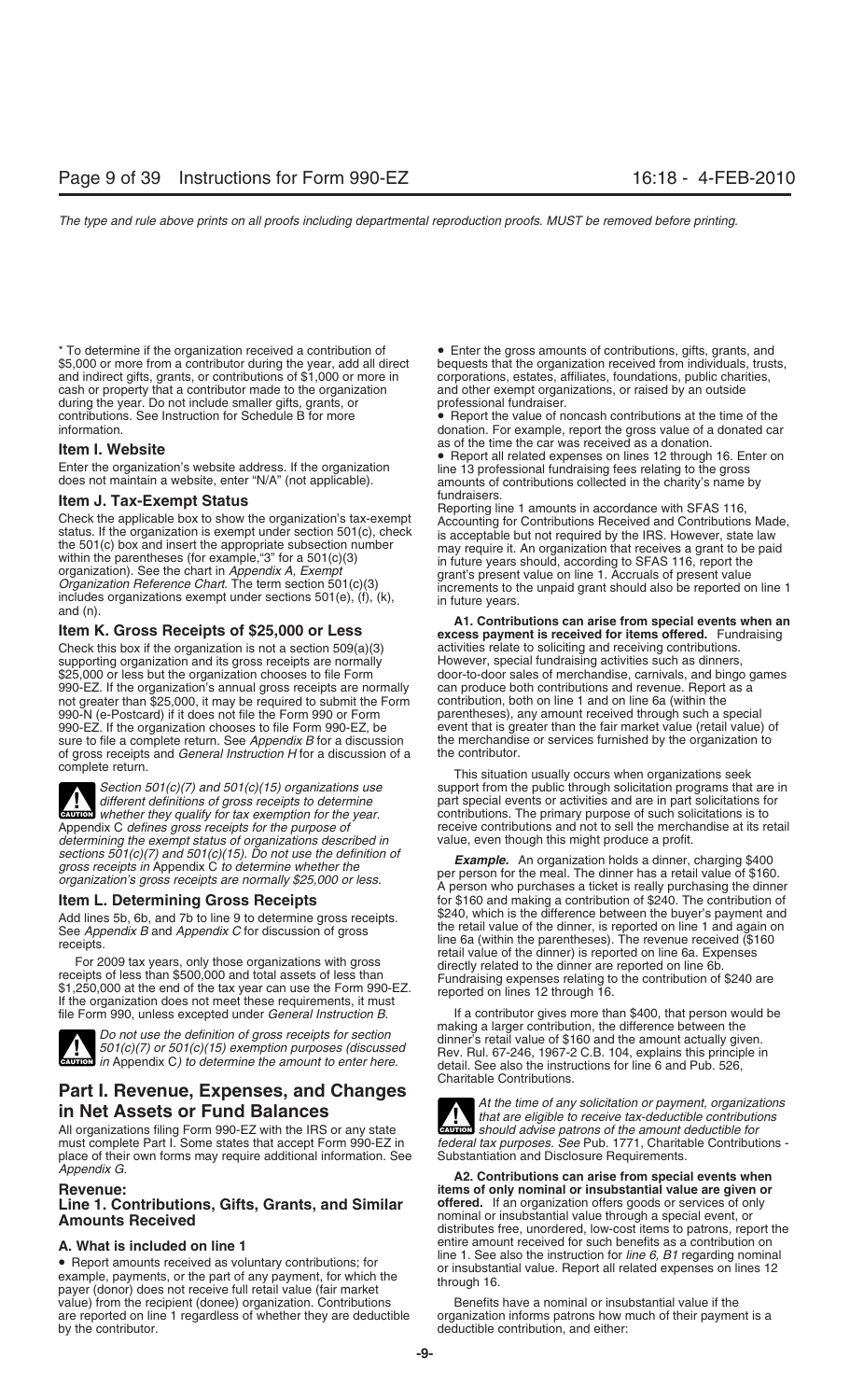connection with the payment is not more than 2% of the payment or \$95, whichever is less, or **organization**.

2. The payment is \$47.50 or more and the only benefits<br>
received in connection with the payment are token items<br>
(bookmarks, calendars, key chains, mugs, posters, T-shirts,<br>
etc.) bearing the organization's name or logo. T

extent they are contributions and not payments for benefits **B2. Donations of services or use of property.** Do not

encourage an organization receiving the grant to carry on programs or activities that further the grant recipient's exempt such amounts, see the instruction for donated services in Part purposes are grants that are equivalent to contributions. Report III. purposes are grants that are equivalent to contributions. Report them on line 1. The grantor can specify which of the recipient's them on line 1. The grantor can specify which of the recipient's Any unreimbursed expenses of officers, employees, or activities the grant may be used for, such as an adoption volunteers do not belong on the Form 990-EZ. S activities the grant may be used for, such as an adoption volunteers do not belong on the Form 990-EZ. See the<br>program or a disaster relief project.

recipient performs a service, or produces a work product, that Travel, Entertainment, Gift, and Car Expenses, respectively. benefits the grantor incidentally (but see the instruction for *line* **B3. Section 501(c)(9), (17), and (18) organizations.**

**A5. Contributions or grants from governmental units.** A accident, welfare and unemployment insurance, pension(s), or grant or other payment from a governmental unit is treated as a similar benefits, or a combination of th grant equivalent to a contribution if its primary purpose is to<br>enable the recipient to provide a service to, or maintain a facility<br>for, the direct benefit of the public rather than to serve the direct<br>and immediate needs of the expense of providing the service or facility). (See the **C. How to value noncash contributions.** Report noncash

The following are examples of governmental grants and<br>
other payments that are treated as contributions and reported<br>
on line 1:<br>
• Payments by a governmental unit for the construction or<br>
<sup>1</sup> **D. Schedule of contributors.** 

maintenance of library or museum facilities open to the public,<br>
Form 990-EZ, Item H, Schedule B.<br>
Payments by a governmental unit to nursing homes to<br>
Form 990-EZ, Item H, Schedule B. • Payments by a governmental unit to nursing homes to *provide health care to their residents* (but see treatment of provide health care to their residents (but see treatment of<br>
Medicare, Medicaid, and other third-party reimbursements on<br>
behalf of specific individuals under the line 2 instructions), and<br>
• Payments by a governmental un • Payments by a governmental unit to child placement or child<br>guidance organizations under government programs to better<br>serve children in the community.<br>The following examples illustrate the distinction between<br>government

 $\bullet$  A payment by a governmental agency to a medical clinic to  $\qquad \qquad$  Enter the total program service revenue (exempt function  $\qquad \qquad$  income). Program services are primarily those that form the provide vaccinations to the general public is a contribution income). Program services are primarily those reported on line 1. A payment by a governmental agency to a basis of an organization's exemption from tax. reported on line 1. A payment by a governmental agency to a medical clinic to provide vaccinations to employees of the<br>agency is program service revenue reported on line 2.<br>
• A payment by a governmental agency to an organization to<br>
provide job training and placement for disabled

**organizations.** Contributions received indirectly from the publisher; payments received by a section 501(c)(9) public through solicitation campaigns conducted by federated organization from participants or employers of pa fundraising agencies (such as United Way) are included on line health and welfare benefits coverage; and registration fees

**organizations.** Include on line 1 amounts contributed by other organizations closely associated with the filing organization. investments. These investments are made primarily to<br>This includes contributions received from a parent organization, accomplish an exempt purpose of the inves This includes contributions received from a parent organization, accomplish an exempt purpose of the investing organization subordinate, or another organization having the same parent. The rather than to produce income. Ex

**A8. Contributions from a commercial co-venture.** line 1. These contributions are amounts received by the and the state instructions for line 4.<br>
Internal income received from an exempt function is another contained by the state of the Rental income received from an exemp organization for allowing an outside organization (donor) or **Rental income received from an exempt function is andividual to use the recipient organization's name in a sales example of program-related investment income, s** individual to use the recipient organization's name in a sales

1. The fair market value of all of the benefits received in promotion campaign, such as where the outside organization inection with the payment is not more than 2% of the agrees to contribute 2% of all sales proceeds to t

**A3. Contributions in the form of membership dues.** by the grant recipient. The recipient organization would report Include on line 1 membership dues and assessments to the such a grant as income on line 2 (program service revenue).

include the value of services donated to the organization, or of **A4. Grants equivalent to contributions.** Grants made to the free use of property (such as equipment or facilities), as contributions on line 1. However, for the optional reporting of

explanations of charitable contributions and employee business A grant is still equivalent to a contribution if the grant expenses in Pub. 526, Charitable Contributions, and Pub. 463,

1, B1 below).<br>A **5** Contributions or grants from governmental units a accident, welfare and unemployment insurance, pension(s), or

instruction for *line 2, D*, later.) contributions on line 1 at fair market (retail) value. If fair market (retail) value. If fair market (retail) value. If fair market (retail) value. If fair market (retail) value. If fai

**D. Schedule of contributors.** Attach Schedule B if required.



agency to the same organization to operate the agency s<br>internal mail delivery system is program service revenue<br>reported on line 2.<br>**A6. Contributions received through other fundraising**<br>**A6. Contributions received throug A6. Contributions received through other fundraising** author of an educational publication distributed by a commercial **organizations.** Contributions received indirectly from the publisher: payments received by a section organization from participants or employers of participants for received in connection with a meeting or convention.

**A7. Contributions received from associated B. Program-related investment income.** Program service subordinate, or another organization having the same parent. rather than to produce income. Examples of program-related<br>AB. Contributions from a commercial co-venture. investments are scholarship loans and low-interest loa For the amounts contributed by a commercial co-venture on charitable organizations, indigents, or victims of a disaster. See line 1. These contributions are amounts received by the also the instructions for line 4.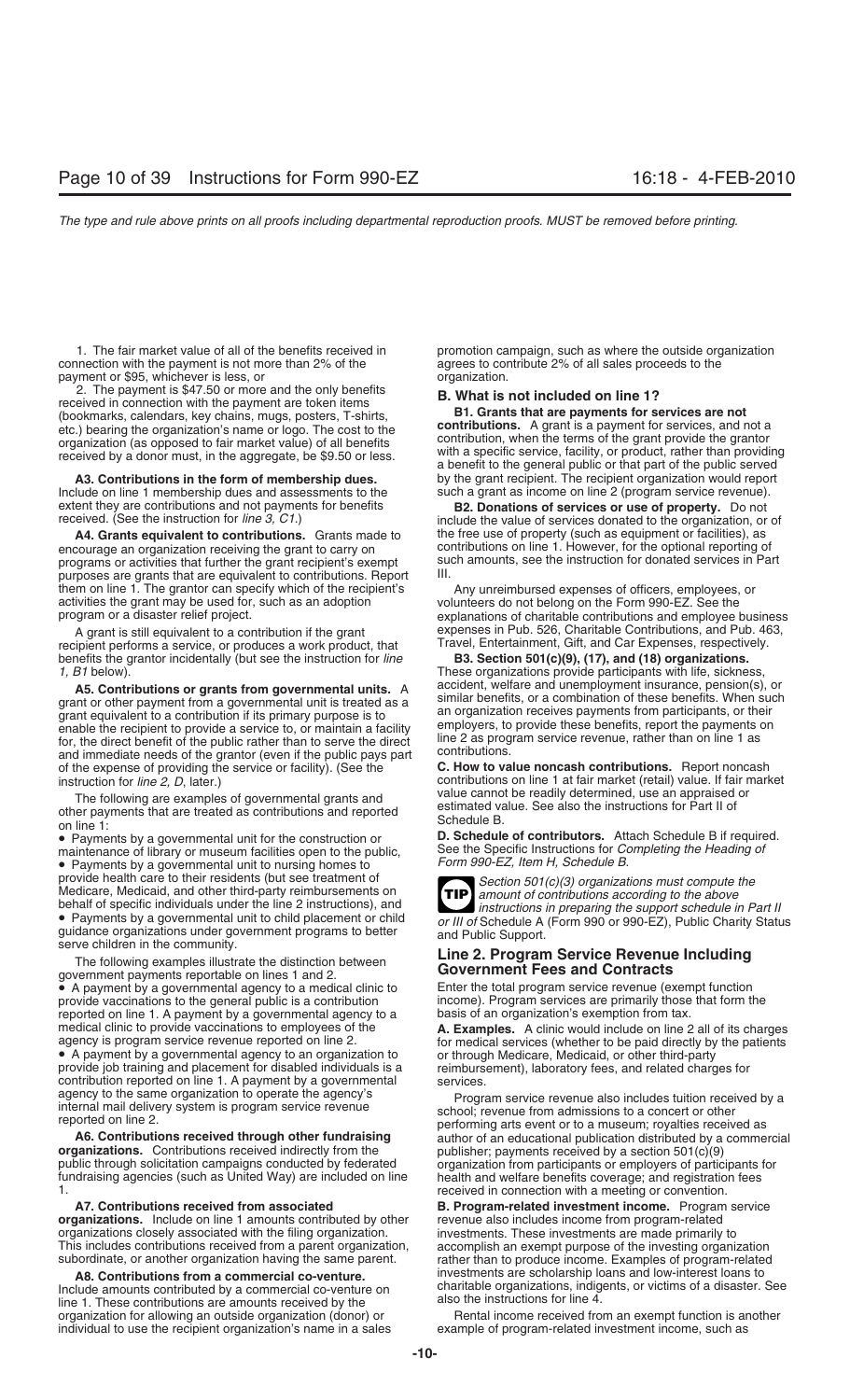below-market rents from housing leased to low-income banks, money market funds, etc., are actually interest and<br>
persons. For purposes of this return, report all rental income should be included on this line. persons. For purposes of this return, report all rental income from an affiliated organization on line 2.

**C. Unrelated trade or business activities.** Unrelated trade or<br>
business activities (not including any special events or<br>
activities) that generate fees for services can also be program<br>
service activities. A social club,

program relation for providing a government agency with a service, facility, or **A4. Other investment income.** Include, for example, product that benefited that government agency directly rather royalties received by the o product that benefited that government agency directly rather royalties received by the organization from licensing the<br>than benefiting the public as a whole. See line 1, instruction A5, ongoing use of its property to othe than benefiting the public as a whole. See line 1, instruction A5, ongoing use of its property to others (other than royalties in the conduct of the organization's exempt function, for reporting guidelines when payments are received from a generated in the conduct of the organization's exempt function<br>government agency for providing a service, facility, or product such as royalties received from a pu government agency for providing a service, facility, or product for the primary benefit of the general public.

Enter members' and affiliates' dues and assessments that are not contributions. **on** the property, such as oil, natural gas, or minerals.

A1. Dues and assessments received that compare but all capital gains dividends and unrealized gains and<br>
reasonably with the benefits of membership. When the<br>
organization receives dues and assessments the value of which<br>

### **C. What is not included on line 3?** The series of the series of the series of the series of the series of the series of the series of the series of the series of the series of the series of the series of the series of the

**C1. Dues or assessments received that exceed the value Other program-related investments.** Investment income of available membership benefits. Dues received by an **ability of available membership benefits.** Dues receive organization, to the extent they exceed the monetary value of<br>the membership benefits available to the dues payer, are a<br>contribution that should be reported on line 1.<br>contribution that should be reported on line 1.<br>inves

**C2. Dues received primarily for the organization's** organization's activities, and not to obtain benefits of more than nominal or insubstantial monetary value, those dues are a contribution to the organization includible on line 1.<br>**A. What is included on line 5?**<br>**A. What is included on line 5?**<br>**A. What is included on line 5?**<br>**Report on line 5a all sales of securities and sales of all other** 

**Example.** M is an organization whose primary purpose is to Report on line 5a all sales of securities and sales of all other support the local symphony orchestra. Members have the types of investments (such as real estate, privilege of purchasing subscriptions to the symphony's annual<br>privilege of purchasing subscriptions to the symphony's annual<br>concert series before they go on sale to the general public, but<br>must nay the same price as any must pay the same price as any other member of the public. Used by the organization in its related and unrelated activities).<br>They also are entitled to attend a number of rehearsals each Also report capital gains dividends season without charge. Under these circumstances, M's<br>receipts from members are contributions reported on line 1. distributions from trusts.

### **A. What is included on line 4?** net gain or loss.

**investments.** Include the amount of interest received from organization can use the more convenient way to figure the interest-bearing checking accounts, savings, and temporary organization's gain or loss from sales of se interest-bearing checking accounts, savings, and temporary cash investments, such as money market funds, commercial subtracting from the sales price the average-cost basis of the governmental obligations that mature in less than one year. used to figure the gain or loss from sales from sa<br>So-called dividends or earnings received from mutual savings reportable on Form 990-T. So-called dividends or earnings received from mutual savings

from an affiliated organization on line 2. **A2. Dividends and interest from securities.** Include

work authored by the organization). Typically, royalties are received for the use of intellectual property, such as copyrights, **Line 3. Membership Dues and Assessments**<br>
Enter members' and affiliates' dues and assessments that are the owner of property for the right to exploit natural resources

### **A. What is included on line 3? B. What is not included on line 4?**

the members), report such dues and assessments on line 3.<br> **A2. Organizations that generally match dues and**<br> **B2. Exempt function revenue (program service).** Do not<br> **include** on line 4 amounts that represent income from

**B.** Examples of membership benefits. These include<br>the organization's activities only); free or reduced-rate<br>the organization's activities only); free or reduced-rate<br>admissions to events sponsored by the organization; us

## **Lines 5a through 5c. Gains (or Losses) From**<br>Sale of Assets Other Than Inventory

**Total the cost or other basis (less depreciation) and selling expenses and enter the result on line 5b. On line 5c, enter the result on line 5c, enter the** 

**A1. Interest on savings and temporary cash** Form For reporting sales of securities on Form 990-EZ, the paper, certificates of deposit, and U.S. Treasury bills or other particular security sold. However, the average-cost basis is not governmental obligations that mature in less than one year. used to figure the gain or loss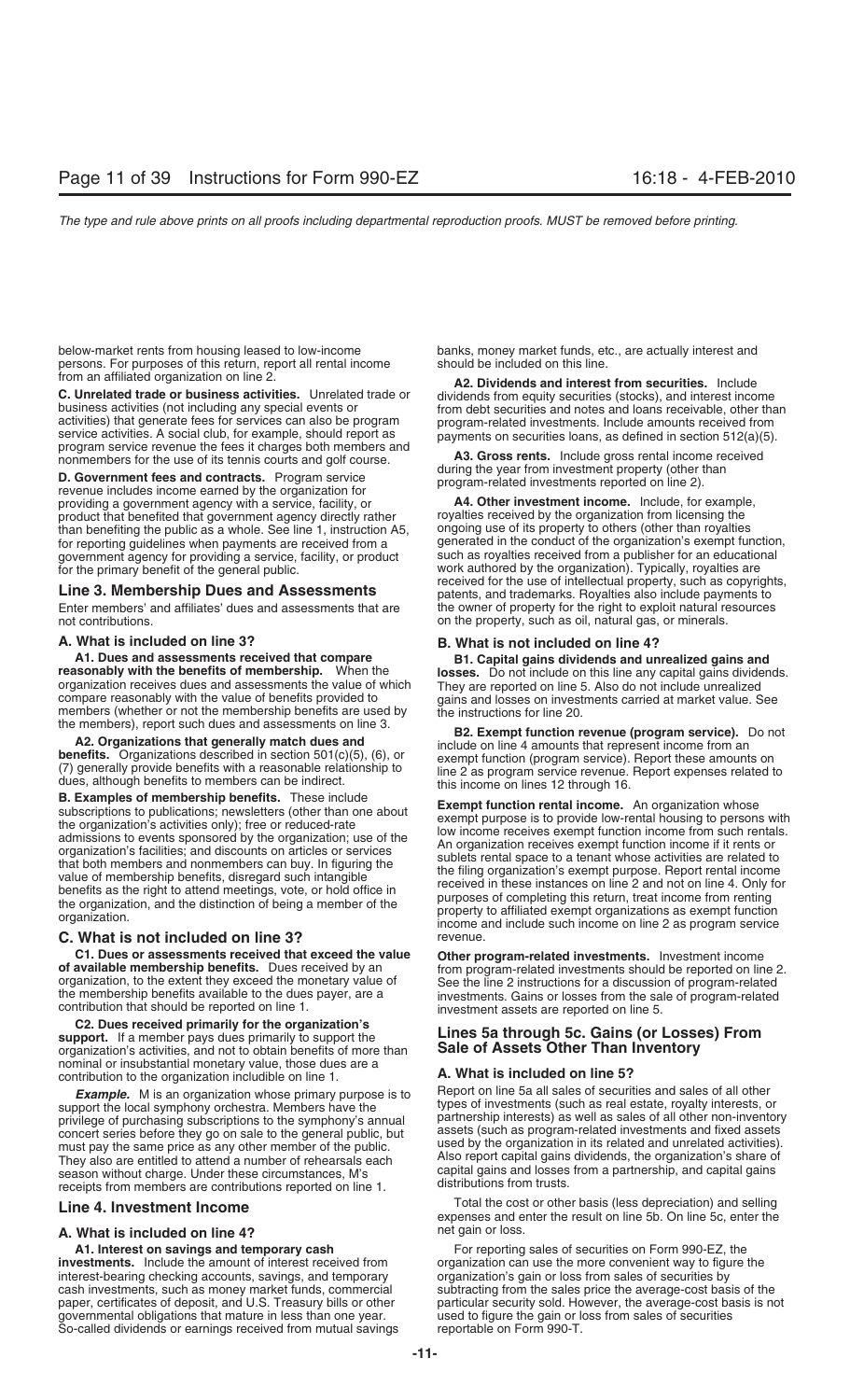Do not include on line 5 any unrealized gains or losses on securities that are carried in the books of account at market

The organization should maintain books and records to placing wagers in that game.<br>substantiate information regarding any securities or other **A** wagering game that doe

- 
- 
- 
- 
- 
- Cost, other basis, or if donated, value at time acquired,<br>• Expense of sale and cost of improvements made after
- acquisition, and special event, enter:<br>• Depreciation since acquisition, if depreciable property. 1. As gross rever
- 

**Lines 6a through 6c. Special Events and Activities** the retail value of the goods or services,<br>
On the appropriate line, enter the gross revenue, expenses,<br>
and net income (or loss) from all special events and activities,

Special events and activities only incidentally accomplish an<br>exempt purpose. Their sole or primary purpose is to raise funds<br>to finance the organization's exempt activities. They do not<br>include events or activities that s organization's exempt purpose even if they also raise funds. **A2. Raffles or lotteries.** Report as revenue, on line 6a, They do not include activities regularly carried on (except for gaming).

Example. An organization formed to promote and preserve<br>folk music and related cultural traditions holds an annual folk<br>music festival featuring concerts handicraft demonstrations<br>**A3. Direct expenses.** Report on line 6b o music festival featuring concerts, handicraft demonstrations, **A3. Direct expenses.** Report on line 6b only the direction and similar activities. Because the festival directly furthers the **expenses** attributable to the go

(compared to the price charged) for a payment that is more **B. What is not included on line 6?** than the direct cost of those goods or services. See line 1 **B1. Sales or gifts of goods or services of only nominal** instructions A1 and A2 for a discussion on contributions **or insubstantial value.** If the goods or services offered at the

The fact that tickets, advertising, or solicitation materials refer to a required payment as a donation or contribution does<br>
refer to a required payment as a donation or contribution does<br>
not control how these payments s

which participants can play casino-style games but the only **C. Attach Schedule G, Parts II and III** prizes or auction items provided to participants are noncash If the organization reports more than \$15,000 on line 6a (not items that were donated to the organization, which events are including the contribution amount in the parentheses), then it<br>"special events" for purposes of lines 6a through 6c), and must complete Part II of Schedule G (F "special events" for purposes of lines 6a through 6c), and must complete Part II of Schedule G (Form 990 or 990-EZ), games, video poker, video blackjack, video keno, video bingo, video pull tab games, etc.

**B. What is not included on line 5?** Many games of chance are taxable. Income from bingo<br>Do not include on line 5 any unrealized gains or losses on games is generally not subject to the tax on unrelated business Exercision in the books of account at market income if the games meet the legal definition of bingo. For a securities that are carried in the books of account at market value. See the instructions for line 20. game to meet the legal definition of bingo, wagers must be placed, winners must be determined, and prizes or other **C. Books and records property must be distributed in the presence of all persons** 

substantiate information regarding any securities or other<br>
assets sold for which market quotations were not published or<br>
were not otherwise readily available. The recorded information<br>
were not otherwise readily availab

• Date sold and to whom sold,<br>• Gross sales price,<br>• Cost. other basis, or if donated, value at time acquired. **A1. Gross revenue/contributions.** When an organization • Expense of sale and cost of improvements made after receives payments for goods or services offered through a acquisition, and special event, enter:

1. As gross revenue, on line 6a (in the right-hand column), the retail value of the goods or services.

auctions, raffles, bingo games, other gaming activities, and *Example.* At a special event, an organization received \$100 in gross receipts for goods valued at \$40. The organization entered gross revenue of \$40 on line 6a and entered a

payment of a specified minimum amount for each entry, unless<br>the prizes awarded have only nominal or insubstantial value.

and similar activities. Because the festival directly furthers the<br>organization's exempt purpose, income from ticket sales should<br>be reported on line 2 as program service revenue.<br>Special events and activities raise funds

special event have only nominal or insubstantial value, include

**B2. Sweepstakes, raffles, and lotteries.** Report as a contribution, on line 1, the proceeds of solicitation campaigns in

The gross revenue from gaming activities and other special<br>
winch the night-hand column on line 6a<br>
winch the proceeds of solicitation campaigns in<br>
winch the respondents (when the nearest of contributions and other respon

Supplemental Information Regarding Fundraising or Gaming devices include slot machines, electronic video slot or line Activities, for any special events (other than gaming) with gross dames, video blackiack, video keno, video bingo, receipts greater than \$5,000. (Please note tha refers to special events other than gaming as "fundraising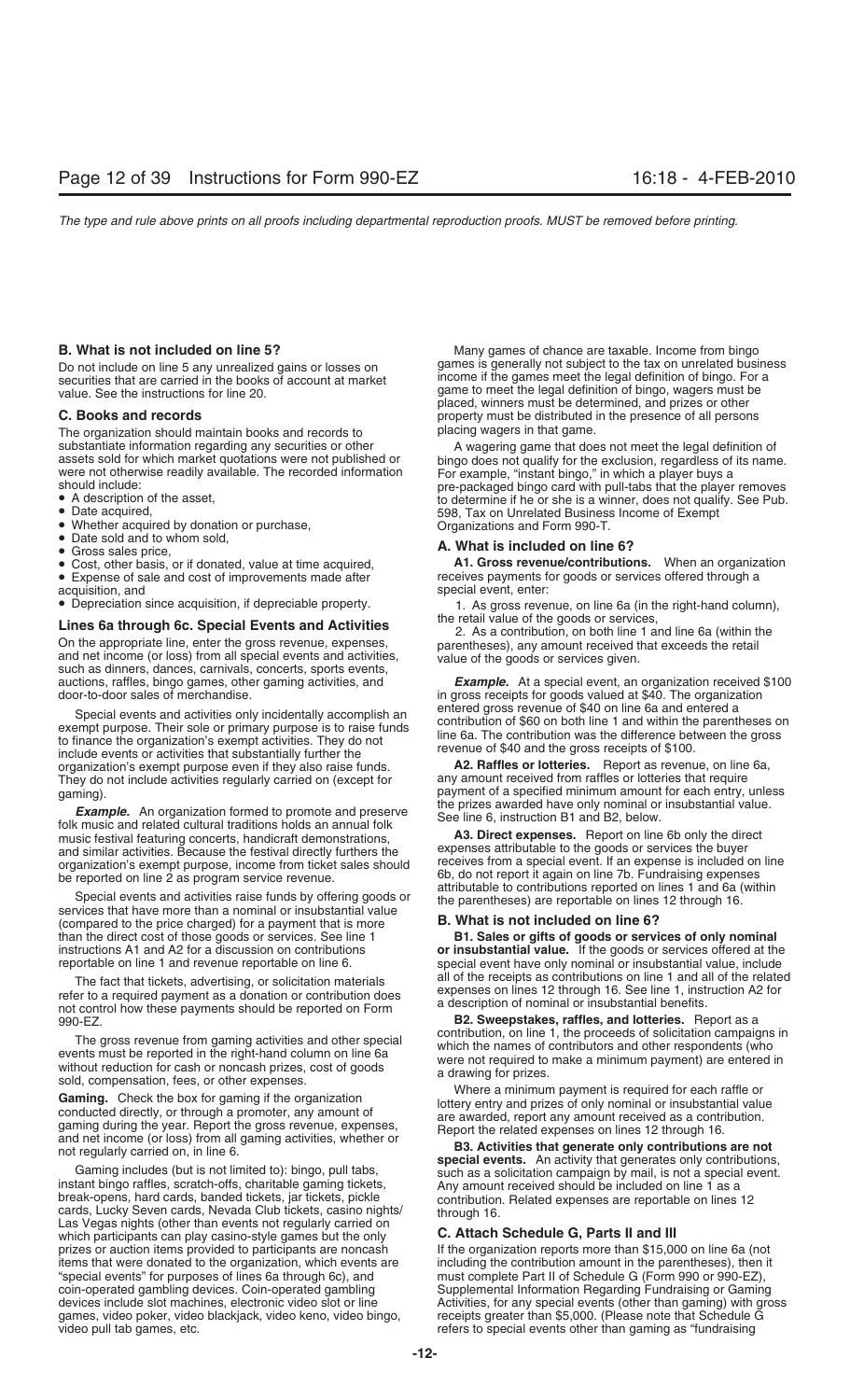events.") If the organization reports more than \$15,000 on line **Expenses** 6a (not including the contribution amount in the parentheses) **Line 10. Grants and Similar Amounts Paid** and any part of the amount is gross revenue from gaming, then it must complete Schedule G, Part III, to report its gaming **A. What is included on line 10?** activities. If the organization reports more than \$15,000 on line<br>
6a (not including the contribution amount in the parentheses)<br>
but is not required to complete either Part II or Part III of<br>
Schedule G, then explain this filing Form 990-EZ are not required to complete Part I of<br>Schedule G. The following examples illustrate these Form **A1. Specific assistance to individuals.** Include on this

**Example 1.** Organization X receives gross revenue of organization's expense.

**Example 2.** Organization Y conducted during the tax year payments by ris annual fundraising dinner plus monthly bingo nights. Organization Y received \$2,000 in gross revenue (excluding *If the organization uses Form 990-EZ for state reporting* \$4,000 in contributions) from the dinner and \$14,000 in gross **purposes, be sure to distinguish between payments to** revenue from the bingo nights. Organization Y is directed to revenue from the bingo nights. Organization Y is directed to Schedule G because it reports \$16,000 on line 6a, which exceeds the \$15,000 threshold for filing Schedule G. **B. What is not included on line 10?** Organization Y must report the dinner as a fundraising event in **B1. Administrative expenses.** Do not include on this line Part II of Schedule G because the gross receipts from the<br>
dinner (including contributions) was \$6,000 (in excess of<br>
\$5,000). Organization Y must report the \$14,000 in gross<br>
revenue from the conduct of bingo games in Par

16. *Example 3.* Organization Z conducted six special events (other than gaming) during the tax year. Each special event **B3. Membership dues paid to another organization.**<br>generated \$3,000 in gross revenue and \$1,000 in contributions. Report membership dues that the organization pa Organization Z is directed to Schedule G because it reports organization (other than an affiliated organization) for general<br>\$18,000 on line 6a. Organization Z is not required to file Part II membership benefits, such as r of Schedule G, however, as each event had gross receipts of \$4,000, below the \$5,000 threshold for reporting fundraising events in Part II. Because Organization Z had no gross revenue **C. Attach schedule** from gaming, it is not required to file Part III of Schedule G. Organization Z should describe the above facts in its attachment explaining that it is not required to file Schedule G, amounts) in excess of \$5,00 even though its line 6a amount exceeds \$15,000. year. For each grantee, list: even though its line 6a amount exceeds \$15,000.

**Line 7a. Sales of inventory.** Include on line 7a the gross<br>sales (less returns and allowances) of inventory items, whether<br>the sales activity is an exempt function or an unrelated trade or<br>business. Inventory items are go

**Line 7b. Cost of goods sold.** On line 7b, report the cost of **CAUTION** *name of the grantor or contributor. Instead, identify such* **goods sold related to sales of such inventory. The usual items** *persons generically as "* goods sold related to sales of such inventory. The usual items *persons generically as included in cost of goods sold are direct and indirect labor, <i>"contributor."* materials and supplies consumed, freight-in, and a propo overhead expenses. Marketing and distribution expenses are<br>not includible in cost of goods sold but are reported on lines 12<br>hen so indicate, and also specify the purpose of the payment. through 16. Classify activities on this schedule in more detail than by

Enter the total income from all sources not covered by lines 1<br>through 7. Examples of types of income includible on line 8 are shelter, or medical services for indigents or disaster victims. interest on notes receivable not held as investments or as Colleges, universities, and primary and secondary schools program-related investments (defined in the line 2 instructions); reporting scholarships or other financial assistance can instead<br>interest on loans to officers, directors, trustees, key employees, attach a statement that interest on loans to officers, directors, trustees, key employees, attach a statement that (a) groups each type of financial aid and other employees; and royalties that are not investment provided; (b) indicates the number of individuals who received income or program service revenue.

Forefit of the sensitivity of the amount of payments to, or for the benefit of, particular 990-EZ reporting rules for Schedule G. clients or patients or patients, including assistance by others at the

\$14,000 during the tax year from the sale of pull tabs.<br>
Organization X is<br>
Organization X is<br>
not required to file Schedule G because its line 6a amount does<br>
not required to file Schedule G because its line 6a amount doe

individual to whom the organization made grants (or paid similar amounts) in excess of \$5,000 during the organization's tax

- Each class of activity,
- **Lines 7a through 7c. Gross Sales of Inventory** The grantee's name and address (for grantee organizations,

5. *If the individual grantee is related to a grantor or* **!**

using such broad terms as charitable, educational, religious, or **Line 8. Other Revenue**<br>
Forter the total income from all sources not covered by lines 1 for nursing services; fellowships; and payments for food,

the aid; and (c) specifies the aggregate dollar amount.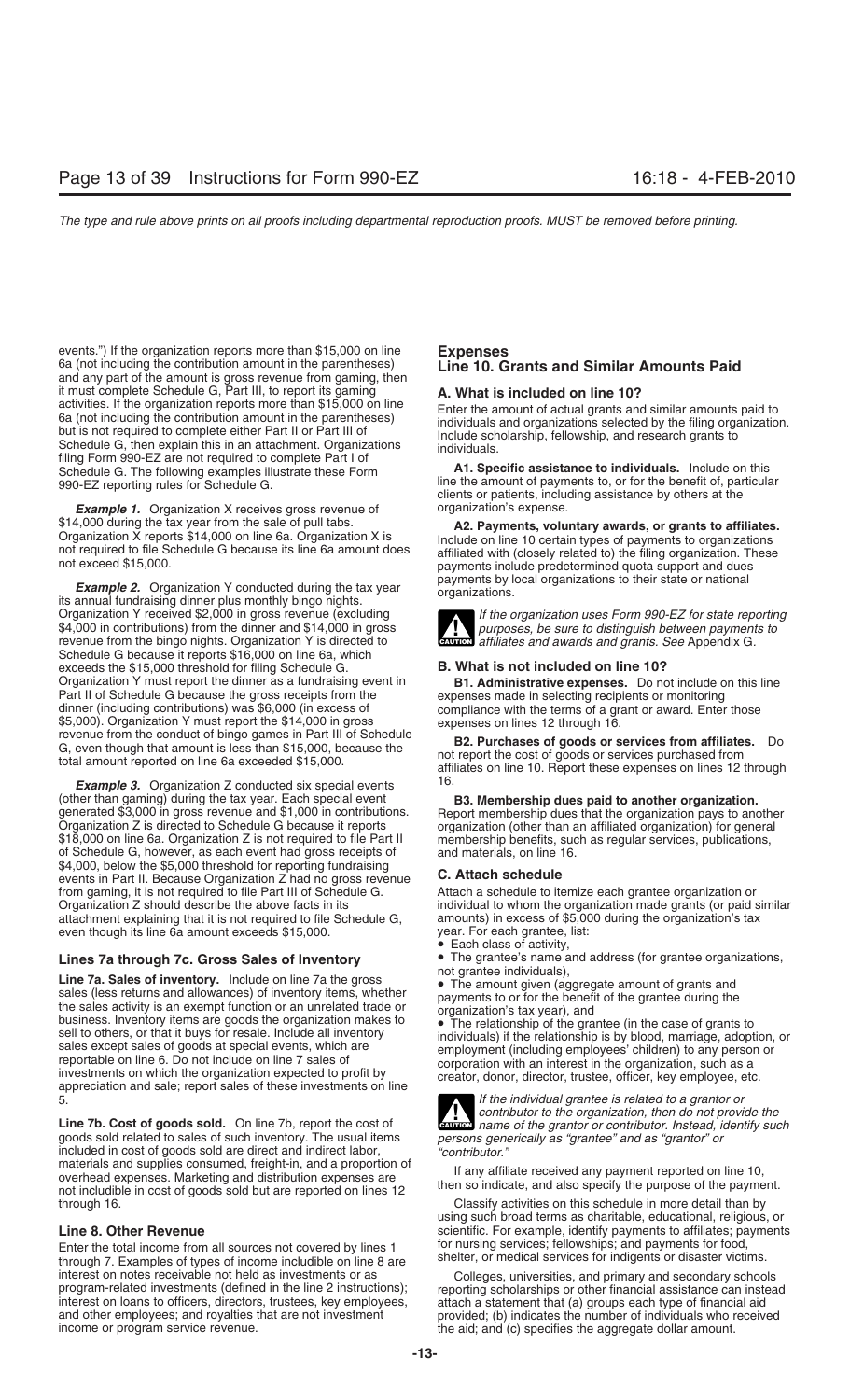measures an award or grant by the property's fair market value, also show on this schedule: conduct of exempt functions (such as low-income rental

- 
- 
- 
- How the organization determined the fair market value, and <br>• The date of the gift.

Any difference between a property's fair market value and 16.<br>ok value should be recorded in the organization's books of fire organization records depreciation on property it book value should be recorded in the organization's books of account and on line 20.

**Line 11. Benefits Paid To or For Members**<br>
For an organization that gives benefits to members or<br>
for an organization that gives benefits to members or<br>
dependents (such as organizations exempt under section<br>
501(c)(8), ( employment-related benefits (such as health insurance) that the **Line 15. Printing, Publications, Postage, and** organization gives its officers and employees.

Enter the total salaries and wages paid to all officers and<br>employees and payments made to directors and trustees.<br>Include the total of the employer's share of deferrals and<br>contributions the organization paid to qualified welfare programs) that are not an incidental part of a pension **Line 16. Other Expenses** plan. Report expenses here that are not reportable on lines 10



Also include in the total the amount of federal, state, and local payroll taxes for the year that are imposed on the organization as an employer. This includes the employer's share of social security and Medicare taxes, Federal unemployment tax (FUTA), state unemployment compensation **Net Assets National rata-** tax, and other state and local payroll taxes. Taxes withheld from employees' salaries and paid over to the various governmental<br>
units (such as Federal and state income taxes and the **Line 18. Excess or (Deficit) for the Year**<br>
employees' share of social security and Medicare taxes) are employees' share of social security and Medicare taxes) are Enter the difference between lines 9 and 17. If l<br>than line 9, enter the difference in parentheses. part of the employees' salaries included on line 12. Report expenses paid or incurred for employee events such as a picnic

## **Independent Contractors prior year's return.**



*In some cases the organization can be required to* **Part II. Balance Sheet** *report payments to an independent contractor on Form*

Enter the total amount paid or incurred for the use of office<br>space or other facilities, including rent or mortgage interest;<br>heat, light, power, and other utilities; outside janitorial services;<br>heat, light, power, and ot heat, light, power, and other utilities; outside janitorial services; real estate taxes and property insurance attributable to rental real estate taxes and property insurance attributable to rental more information about completing a Form 990-EZ to be filed property; and similar expenses.

If an organization gives property other than cash and These expenses relate to real property actually occupied by<br>In the organization, whether as tenant or owner, or used in the property's fair market value, whether as ten • A description of the property, expenses relating to real property in the A description of the property of the property of the property of the property of the property, the broad for investment purposes. If the organizati • The book value of the property, used for investment purposes. If the organization occupies part<br>• How the organization determined the book value, of the property and leases a part to others, then expenses must of the property and leases a part to others, then expenses must<br>be reasonably allocated between occupancy-related and investment-related expenses, and reported accordingly on lines

occupies, enter the total for the year. For an explanation of acceptable methods for computing depreciation, see Pub. 946.

**Line 12. Salaries, Other Compensation, and**<br> **Enter the printing and related costs of producing the filing<br>
<b>Employee Benefits**<br>
Enter the total salaries and wages paid to all officers and<br>
Enter the total salaries and wa

Complete Form 5500, Annual Return/Report of<br>
Employee Benefit Plan, if the organization is required to<br>
file it<br>
file it occupancy expenses; travel and transportation costs; and

> Some states that accept Form 990-EZ in satisfaction of their filing requirements may require that certain types of miscellaneous expenses be itemized. See Appendix G.

## expenses paid or incurred for employee events such as a picnic **Line 19. Net Assets or Fund Balances at Beginning of** or holiday party on this line. **Year**

**Line 13. Professional Fees and Other Payments to** Enter the end-of-year amount from the balance sheet on the

Enter the total amount of legal, accounting, auditing, other<br>
services) and related expenses charged by outside firms and<br>
individuals who are not employees of the organization.<br>
Do not include any penalties, fines, or jud employment. Report broker fees/commissions as sales page 4, regarding the reporting of a section 481(a) adjustment expenses on line 5b. to conform to SFAS 116.

Every organization must complete columns (A) and (B) of Part II of the return and cannot submit a substitute balance sheet.<br>Failure to complete Part II can result in penalties for filing an **Line 14. Occupancy, Rent, Utilities, and Maintenance** Failure to complete Part II can result in penalties for filing an

with any state or local government agency.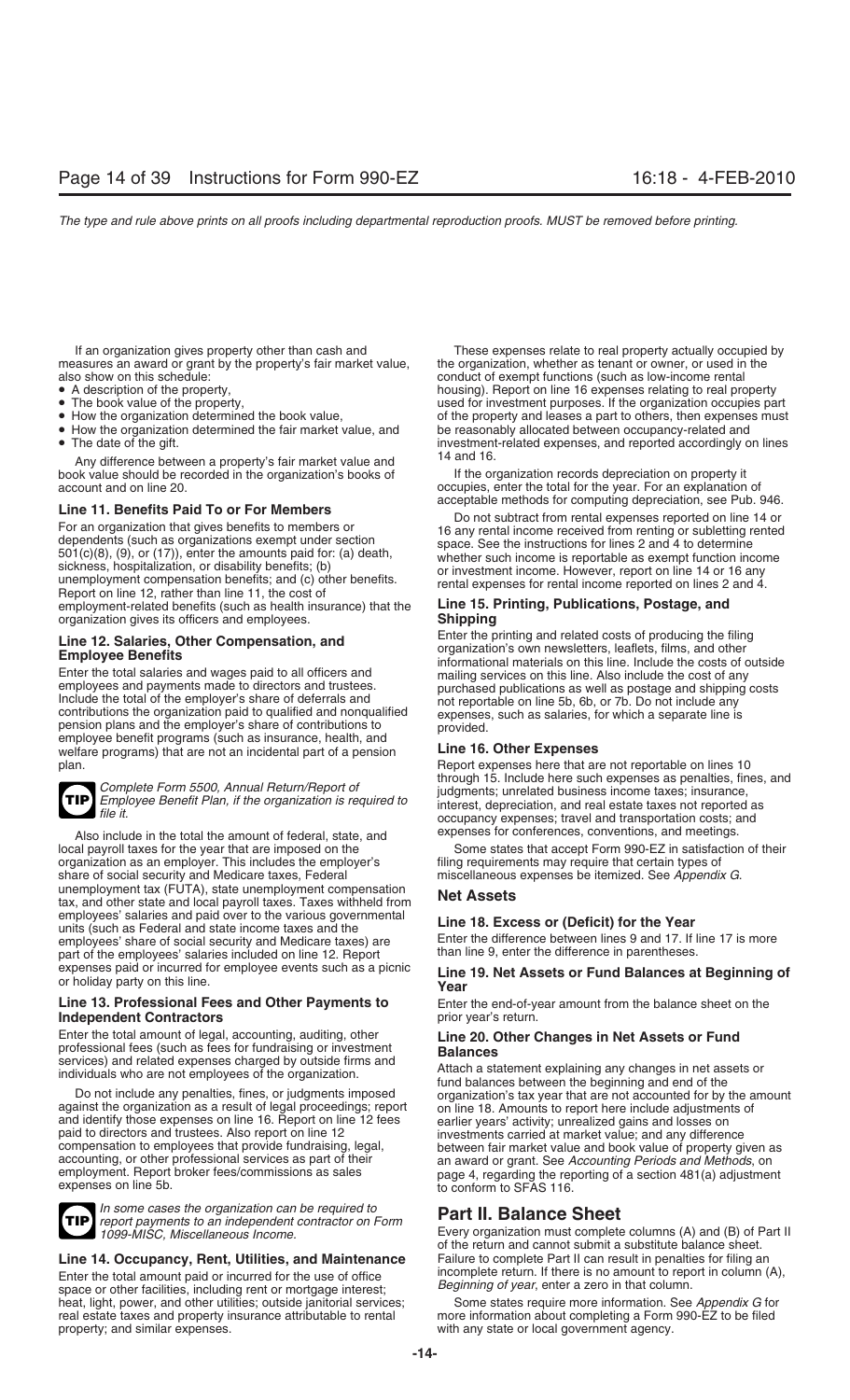### **Line 22. Cash, Savings, and Investments Step Step Action**

petty cash funds, checking accounts, savings accounts, money reported on lines 28–31, section 501(c)(3) and 501(c)(4)<br>market funds, commercial paper, certificates of deposit, U.S. organizations and section 4749(a)(1) trust market funds, commercial paper, certificates of deposit, U.S. organizations and section 4749(a)(1) trusts must enter, in Treasury bills, and other government obligations. Also include the "Expenses" column, the total expen Treasury bills, and other government obligations. Also include the "Expenses" column, the total expenses included on the book value of securities held as investments, and all other line 17 for that program service. These o the book value of securities held as investments, and all other investment holdings including land and buildings held for must enter, in the "Grants" space for each program<br>investment. Report the income from these investments on line service, the total grants and similar amounts report

Enter the book value (cost or other basis less accumulated entering expenses and grants and checking the foreign<br>depreciation) of all land and buildings owned by the depreciation or antis box is optional depreciation) of all land and buildings owned by the grants box is optional.<br>**5** Attach a schedule that lists the organization's other

Enter total of other assets along with a description of those services is not necessary for this schedule.<br>
assets. Amounts to include here are (among others) accounts<br>
receivable, inventories, and prepaid expenses.<br>
and s

**Line 26. Total Liabilities**<br>
Liabilities include such items as accounts payable, grants<br>
payable, mortgages or other loans payable, and deferred<br>
revenue (revenue received but not yet earned).<br> **Example 1998**<br>
Po not incl

## in Part III. **Line 27. Net Assets or Fund Balances** • See the instructions for line 1, B2.

Subtract line 26 (total liabilities) from line 25 (total assets) to determine net assets. Enter this net asset amount on line 27.<br>The amount entered in column (B) must agree with the net The amount entered in column (B) must agree with the net **Part IV. List of Officers, Directors,**<br>asset or fund balance amount on line 21.<br>**Trustees** and Key Employees

States that accept Form 990-EZ as their basic report form List each person who was an officer, director, trustee, or key may require a separate statement of changes in net assets. employee (defined below) of the organizati

## **Part III. Statement of Program Service** *Form 990-EZ filers have two options for reporting* **Accomplishments** *compensation (see instructions for columns (c)–(e) on*

A program service is a major (usually ongoing) objective of an organization, such as adoptions, recreation for the elderly, **Officer.** An officer is a person elected or appointed to rehabilitation, or publication of journals or newsletters.

- 
- -
	-
	-
	-
- under section 501(c)(3) or 501(c)(4) must attach a list of all employees if they have the authority to control<br>the cases in litigation or that have been litigated during the organization's activities, its finances, or bot the cases in litigation or that have been litigated during the year. For each case, describe the matter in dispute and Also enter the fees sought and recovered in each case.<br>See Rev. Proc. 92-59, 1992-2 C.B. 411.

- Include all interest and non-interest bearing accounts such as **4 Expenses and Grants.** For each program service investment. Report the income from these investments on line<br>4; report income from program-related investments on line 2. The 10 for that program service. If the amount of grants **Extemding the 23. Land and Buildings**<br> **Line 23. Land and Buildings**<br>
Enter the book value (cost or other basis less accumulated<br>
Enter the book value (cost or other basis less accumulated<br>
Entering expenses and grants an
	-
- **Line 24. Other Assets**<br>**Line 24. Other Assets • Line 24. Other Assets** along with a description of those **•** The detailed information required for the three largest<br> **Enter total of other assets along with a descripti**
- **Line 25. Total Assets**<br>
Enter amount of total assets. If the end-of-year total assets<br>
Enter amount of total assets. If the end-of-year total assets<br>
6 The organization can report the amount of any donated
- Enter amount of total assets. If the end-of-year total assets 6 The organization can report the amount of any donated<br>entered in column (B) are \$1,250,000 or more, Form 990 must<br>be filed instead of Form 990-EZ.
	-
	-
	-

# **Trustees, and Key Employees**

may require a separate statement of changes in net assets. employee (defined below) of the organization at any time during<br>See Appendix G. the organization's tax year, even if they did not receive any compensation from the organization.



*next page).*

manage the organization's daily operations, such as a president, vice-president, secretary, or treasurer. The officers of **Step 6.4 Action Action**<br>**1** Enter the organization's primary exempt purpose. document, bylaws, or resolutions of its governing body, but at **1** Enter the organization's primary exempt purpose.<br>**2** All organizations must describe their exempt purpose minimum include those officers required by applicable state law. **2** All organizations must describe their exempt purpose minimum include those officers required by applicable state law.

achievements for each of their three largest program **Director or Trustee.** A director or trustee is a member of services (as measured by total expenses incurred). ervices (as measured by total expenses incurred). the organization's governing body, but only if the member has<br>• Describe program service accomplishments through voting rights. The governing body is the group of persons Describe program service accomplishments through voting rights. The governing body is the group of persons measurements such as clients served, days of care, authorized under state law to make governance decisions measurements such as clients served, days of care, authorized under state law to make governance decisions on<br>number of sessions or events held, or publications behalf of the organization and its shareholders or members, i behalf of the organization and its shareholders or members, if issued. applicable. The governing body is, generally speaking, the • Describe the activity's objective, for both this time board of directors (sometimes referred to as board of trustees) period and the longer-term goal, if the output is of a corporation or association, or the board of trustees of a<br>intangible, such as in a research activity.<br>trust (sometimes referred to simply as the trustees, or truste intangible, such as in a research activity. The strust (sometimes referred to simply as the trustees, or trustee, if Give reasonable estimates for any statistical only one trustee).

information if exact figures are not readily available. *Key employee.* A key employee is any person having responsibilities or powers similar to those of officers, directors, Be clear, concise, and complete in the description. <br>Avoid attaching brochures, newsletters, newspaper administrative officials of an organization (such as an exe administrative officials of an organization (such as an executive articles about the organization, etc. director or chancellor). A chief financial officer and the officer in<br>Public interest law firm exempt charge of the administration or program operations are both key **3** Public interest law firm. A public interest law firm exempt charge of the administration or program operations are both key<br>under section 501(c)(3) or 501(c)(4) must attach a list of all employees if they have the auth

year. For each case, describe the matter in dispute and<br>explain how the litigation will benefit the public generally.<br>Also enter the fees sought and recovered in each case.<br>Also enter the fees sought and recovered in each compensation, contributions, expenses, and other allowances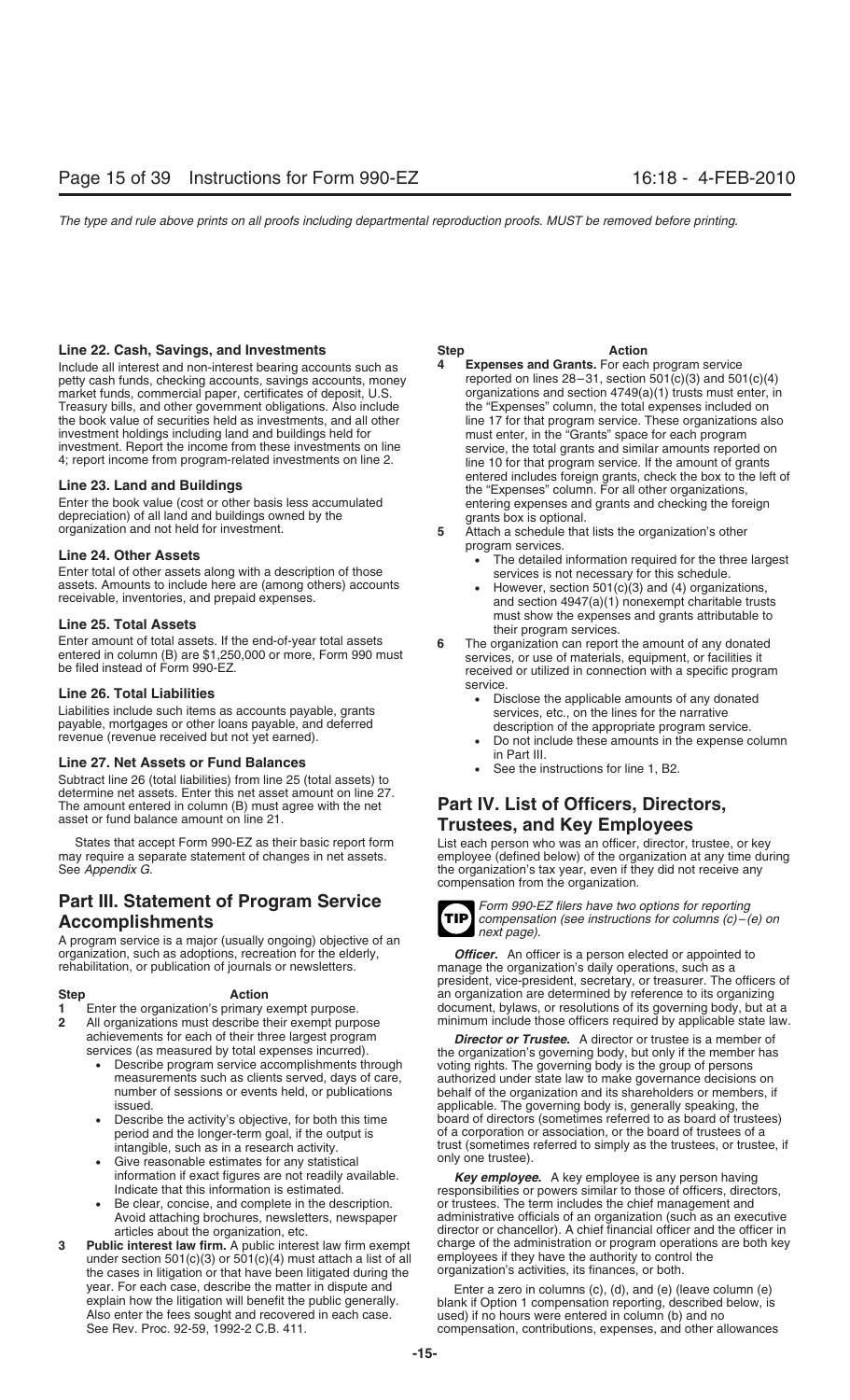were paid during the year or deferred for payment to a future  $\frac{1}{100}$  section 501(c)(3) organizations, for their five highest year. compensated employees in Part VI).

Enter all forms of cash and noncash compensation received **Option 1 (Form W-2 method).** All compensation reporting by each listed officer, director, trustee, and key employee, under Option 1 is based on the calendar year ending with or<br>within the organization's tax year. For example, if a fiscal-yea whether paid currently or deferred, as described more fully within the organization's tax year. For example, if a fiscal-year<br>under the Option 1 and Option 2 instructions below. organization's tax year is the 12-month peri

If the organization pays any other person, such as a Texas in the Organization must report compensation for the services provided by Texas and Calendar year ending December 31, 2009. management services company, for the services provided by any of the organization's officers, directors, trustees, or key **Option 1 — column (c).** Enter the person's reportable employees, report the compensation and other items in Part IV compensation. Reportable compensation con employees, report the compensation and other items in Part IV as if the organization had paid the officers, directors, trustees, as if the organization had paid the officers, directors, trustees, • For officers and other key employees – amounts required to and key employees, directly.

organization and the individuals responsible for such failure to penalties for filing an incomplete return. See *General Instruction* W-2 if also compensated as an officer or employee); and<br>
G In particular entering the phrase on Part IV "Information • For institutional trustees (such a *G*. In particular, entering the phrase on Part IV, "Information **Canada Propertival trustees** (such as banks or trust companies) . The phrase or trust companies or trust companies) . The particle is not acceptable  $\frac{1}{2$ available upon request," or a similar phrase, is not acceptable.  $-$  fees for services paid pursuant to a contractual agreement or  $\frac{1}{2}$  statutory entitlement.

In addition to the information required in Part IV, the substantion of the organization did not file a Form 1099-MISC because organization can provide an attachment to explain the entire If the organization did not file a Form 1099-MISC<br>annual compensation package for any person listed in Part IV the amounts paid were below the threshold reportin

Form 941 must be filed to report income tax withholding and social security and Medicare taxes. The organization must also<br>file Form 940 to report Federal unemployment tax, unless the<br>organization is not subject to these taxes. See Pub. 15 (Circular<br>E) for more information.<br>E) for

**Amounts paid or accrued by certain other organizations** *any compensation. Corporate directors are considered independent contractors, not employees, and director* **treated as paid or accrued by the filing organization.** Treat as paid, accrued, or held directly by the organization any *compensation, if any, generally is required to be reported on*<br>amounts paid or accrued under a deferred compensation plan. Form 1099-MISC. See Regulations section amounts paid or accrued under a deferred compensation plan,

amounts paid or accrued by a common paymaster as defined in can be zero or blank. In such case, the amount required to be<br>Requiations section 31.3121(s)-1(b) for services performed for eported in box 1 of Form W-2 must be Regulations section 31.3121(s)-1(b) for services performed for the organization.

Enter the name and address of each person who was an<br>
officer, director, trustee, or key employee (defined above) at<br>
any time during the organization's tax year.<br>
Aid in the processing of the organization's return by grou

Use an attachment if there are more than 18 persons to list purpose, health benefits provided by the employer include in Part IV. payments of health benefit plan premiums, medical

to contact them, whether home address, business address, or by an employer's self-insured or self-funded arrangement.<br>the organization's address listed on page 1 of Form 990-EZ. Health benefits include medical, dental, opt will be available to the public.<br>will be available to the public. <br>4. Tax-deferred contributions by the employer and<br>4. Tax-deferred contributions by the employer and

Enter each person's title or position with the organization. Enter or not funded, all titles or positions if more than one (for instance President of torfeiture; and all titles or positions if more than one (for instance, President

In column (b), a numerical estimate of the average hours per<br>week devoted to the position is required for a complete answer. The a substantial risk of forfeiture. Statements such as "as needed" or "as required" or "40+" are Reasonable estimates can be used if precise cost figures are unacceptable. **not readily available to determine column (d) amounts.** The mass of the mass of the mass of the ma

method of compensation reporting but simplified. Option 2 is year or calendar year) must be used consistently from year to<br>year, and must be used for all officers, directors, trustees, and essentially the 2007 Form 990-EZ method of compensation<br>reporting. The option selected for 2008 (or 2009 for<br>organizations that did not file a 2008 Form 990-EZ) must be<br>used consistently from year to year, and must be use used consistently from year to year, and must be used for all officers, directors, trustees, and key employees (and, for

organization's tax year is the 12-month period ending June 30, 2010, the organization must report compensation for the

be reported in box 5 of Form W-2;

A failure to fully complete Part IV can subject both the • For directors and individual trustees – amounts required to • Form 1099-MISC (plus box 5 of Form 1099-MISC)

annual compensation package for any person listed in Part IV. the amounts paid were below the threshold reporting<br>Form 041 must be filed to report income tax withholding and requirement, then include and report the amount

**TIP** neither receive nor are entitled to receive, directly or indirectly, any compensation. Corporate directors are considered

or held by a deferred compensation trust, that is established,<br>
For certain kinds of employees, such as certain members of<br>
Treat as paid or accrued directly by the organization any<br>
Treat as paid or accrued directly by th Treat as paid or accrued directly by the organization any security and Medicare taxes as employees, box 5 of Form W-2<br>Jounts paid or accrued by a common paymaster as defined in can be zero or blank. In such case, the amoun compensation in column (c).

**Column (a) Column (a)** *Option 1 — column (d).* Report the following items of deferred compensation and benefits:

Give the preferred address at which officers, directors, reimbursement and flexible spending programs, and the value<br>trustees, and key employees want the Internal Revenue Service of health coverage (rather than actual bene

**4. Tax-deferred contribution plan, whether**<br>4. Enter each person's title or position with the organization. Enter or not funded, vested, or subject to a substantial risk of

and Director).<br>In column (b), a numerical estimate of the average bours nexyles defined benefit plan, whether or not funded, vested, or subject

**Columns (c)–(e)** *Option 1 — column (e).* Leave column (e) blank.

**Two methods to report compensation in columns (c)-(e). Option 2 (pre-2008 method).** For purposes of reporting all<br>The organization can report the compensation of officers,<br>directors, trustees, and key employees in acco

salary, fees, bonuses, and severance payments paid. Include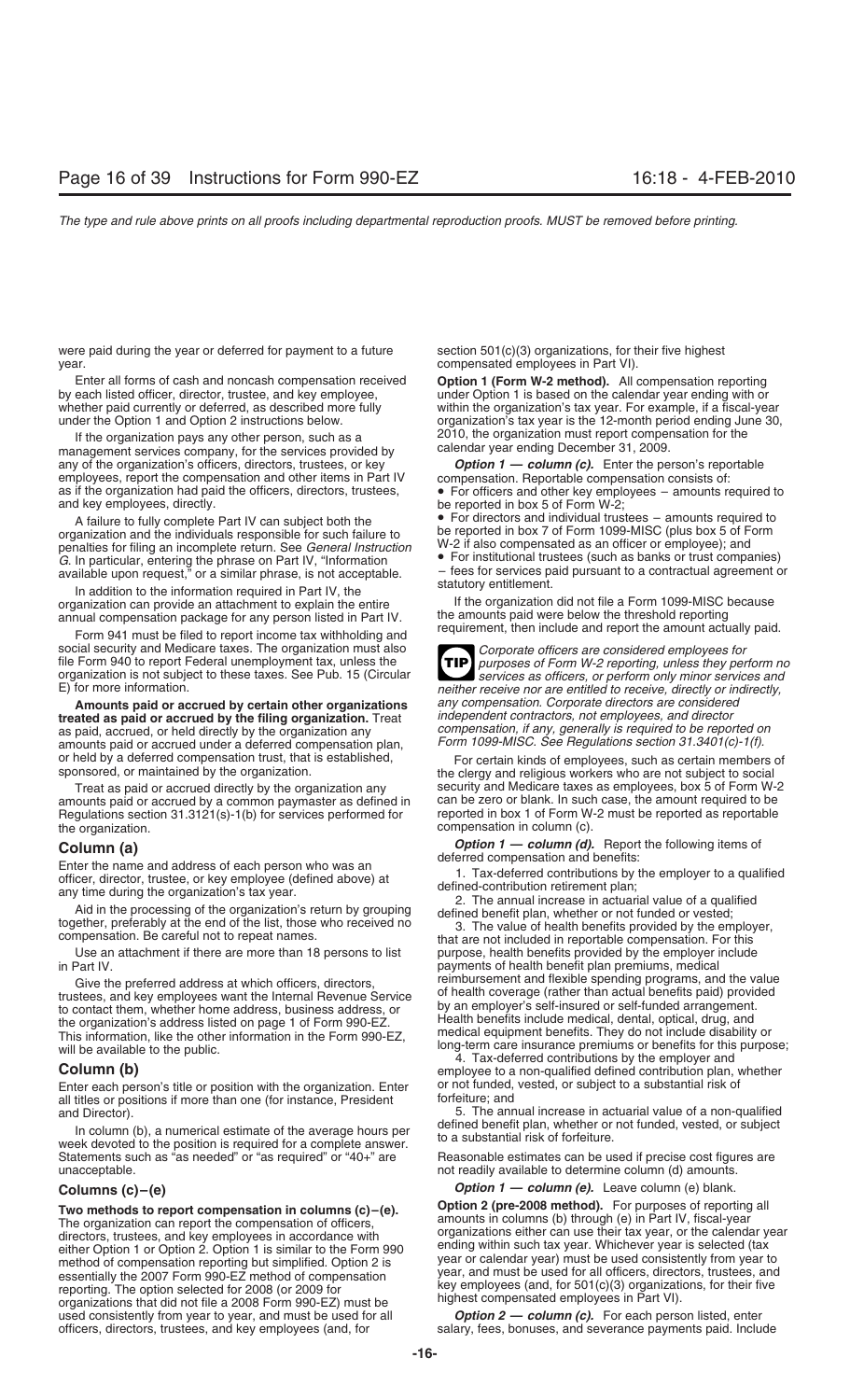current-year payments of amounts reported or reportable as **An organization must report new, significant program**<br>deferred compensation in any prior year.

**Option 2 — column (d).** Include in this column all forms of<br>deferred compensation and future severance payments<br>(whether or not funded; whether or not vested or subject to a<br>substantial risk of forfeiture; and whether or Include also payments to welfare benefit plans on behalf of the **Line 34. Changes in Organizing or Governing** officers, directors, trustees, and key employees. Such plans **Documents**

Include amounts that the recipients must report as income on entity must file a new exemption application to establish that it their separate income tax returns. Examples include amounts qualifies for exemption. for which the recipient did not account to the organization or allowances that were more than the payee spent on serving the **Line 35. Unrelated Business Income and** organization. Include payments made under indemnification arrangements, the value of the personal use of housing, automobiles, or other assets owned or leased by the **Unrelated Business Income**<br>organization (or provided for the organization's use without **Political organizations** described in charge), as well as any other taxable and nontaxable fringe to answer this question.<br>benefits. See Pub. 525, Taxable and Nontaxable Income, for Chook "Yos" on line

1. **Schedule A attachment.** Section 501(c)(3) organizations If the organization had income from business activities, such and section 4947(a)(1) nonexempt charitable trusts must as those reported on lines 2, 6, and 7 (amon complete and attach Schedule A (Form 990 or Form 990-EZ), Public Charity Status and Public Support. blic Charity Status and Public Support.<br>2. Statement regarding personal benefit contract. If, in the publisher Form 990 T nor Form 990 EZ is a substit

2. Statement regarding personal benefit contract. II, In<br>connection with a transfer to or for the use of the organization,<br>the organization directly or indirectly pays premiums on any<br>*personal benefit contract*, or there premiums, the organization must do the following: *All tax-exempt organizations must pay estimated taxes*

• Report on Form 8870 the premiums that the organization *990-W to compute these amounts.*

A *personal benefit contract* is generally any life insurance,<br>annuity, or endowment contract that benefits, directly or<br>indirectly, the transferor, a member of the transferor's family, or<br>**Section 6033(e) notice and repor** any other person designated by the transferor (other than an organization described in section 170(c)). See section 170(f)(10); Notice 2000-24, 2000-1 C.B. 952; and portion of their membership dues that were allocable to the Announcement 2000-82, 2000-2 C.B. 385.

Attach a statement to describe any significant activities initiated<br>
during the past 3 years that were not previously reported to the If the organization checks "Yes" on line 35a to declare that it during the past 3 years that were not previously reported to the If the organization checks "Yes" on line 35a to declare that it<br>IRS on Form 990-EZ or Form 990. Also describe significant Inad reportable section 6033(e) lob IRS on Form 990-EZ or Form 990. Also describe significant activities that were discontinued. in the tax year (and potential liability for the proxy tax):



provide benefits such as medical, dental, life insurance,<br>severance pay, disability, directors, trustees, and key<br>employees. Reasonable estimates can be used if precise cost<br>figures are not readily available.<br>figures are n

Unless the amounts were reported in column (c), report, as<br>deferred compensation in column (d), salaries and other<br>compensation earned during the period covered by the return,<br>but not yet paid by the date the organization **Option 2 — column (e).** Enter both taxable and<br>
nontaxable fringe benefits, other than:<br>
1. Working condition fringe benefits described in section<br>
1. Working condition fringe benefits described in section<br>
1. Working co

Political organizations described in section 527 are not required

benefits. See Pub. 525, Taxable and Nontaxable Income, for Check "Yes" on line 35a if the organization's total gross more information.<br>Income from all of its unrelated trades and businesses is \$1,000 or more for the tax year. Gross income is gross receipts less **Part V. Other Information** the cost of goods sold. See Pub. 598 for a description of **Required Statements** unrelated business income, and see Instructions for the Form 990-T for the filing requirements of Form 990-T.

as those reported on lines 2, 6, and 7 (among others), but not reported on Form 990-T, attach a statement explaining the



• Attach a statement describing the organization's **and the organization's** with respect to their unrelated business income if they involvement with the personal benefit contract(s); involvement with the *personal benefit contract(s)*;<br>
involvement with the *personal benefit contract(s)*;<br> **EXECUTE:** expect their tax liability to be \$500 or more. Use Form

From 4720.<br>
From 4720.<br>
From 4720.<br>
From 4720.<br>
Perferences tax, equal to premiums paid, on<br>
From 4720.

indirectly, the transferor, a member of the transferor's family, or **Section 6033(e) notice and reporting requirements and**  $501(c)(5)$ , and  $501(c)(6)$  organizations to tell their members the political or lobbying activities of the organization. If an organization does not give its members this information, then **Line 33. Change in Activities** the organization is subject to a proxy tax. The tax is reported on the organization of the organization is subject to a proxy tax. The tax is reported on the organization of the organization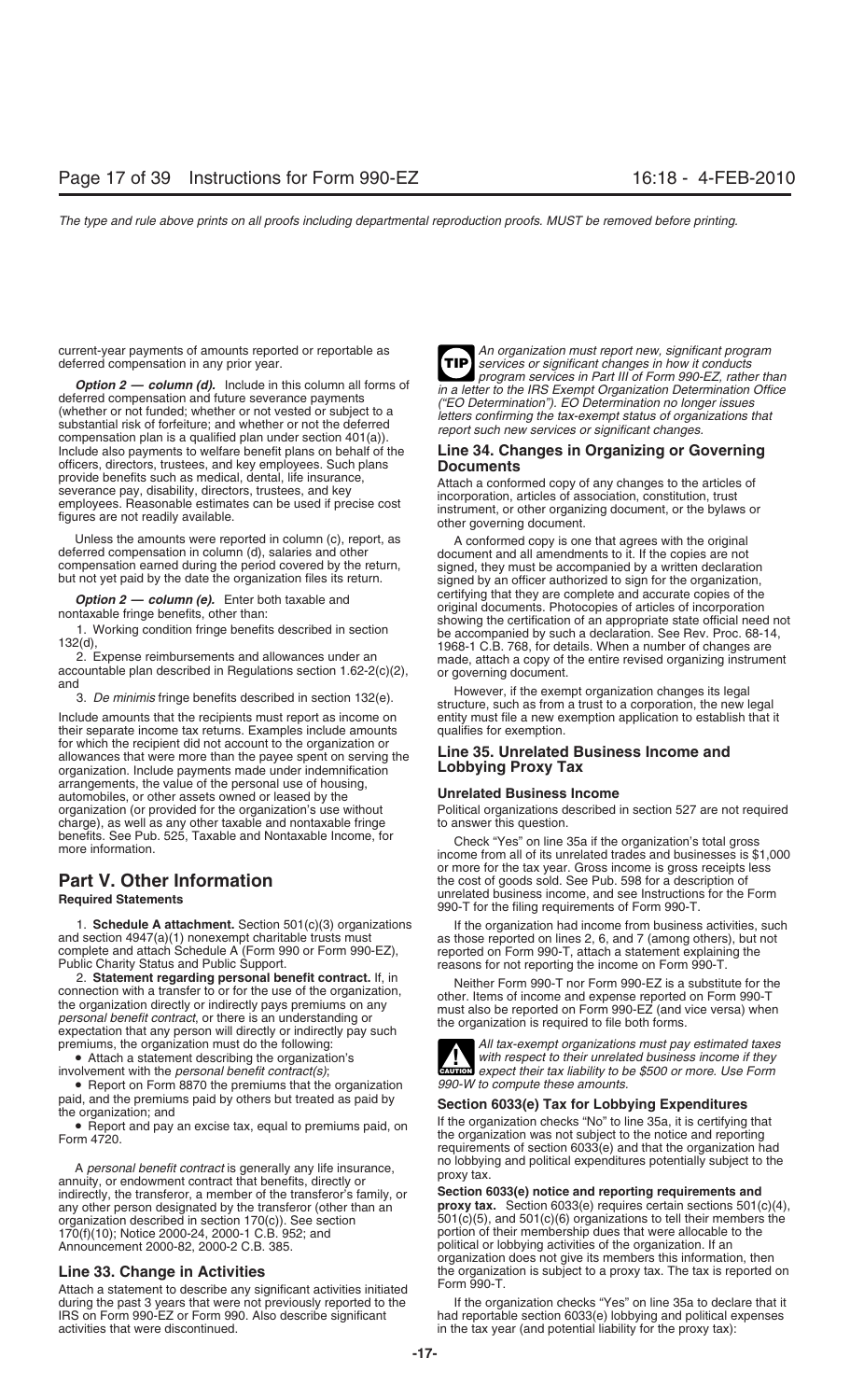1. Complete Parts III-A and III-B of Schedule C (Form 990 **Definitions**

Only the following tax-exempt organizations are subject to **Direct lobbying includes attempting to influence:**<br>the section 6033(e) notice and reporting requirements, and a **Confluence of Legislation** through communication the section 6033(e) notice and reporting requirements, and a • Legislation through communication with legislators and other potential proxy tax:<br>government officials, and potential proxy tax: government officials, and

• Section 501(c)(5) agricultural and horticultural organizations, and

**If the organization is not tax-exempt under sections** • Any local council on legislation of direct interest to the<br>1(c)(4), 501(c)(5), or 501(c)(6), check "No" on line 35a, organization or its members, and **501(c)(4), 501(c)(5), or 501(c)(6), check "No" on line 35a,** organization or its members, and **unless it had \$1,000 or more of unrelated business income.** • The general public regarding legislative matters (grassroots **unless it had \$1,000 or more of unrelated business income.** • The general public regarding is the organization meets *Exception 1 or 2* below it is

If the organization meets *Exception 1* or 2 below, it is **Exception 1** oblying).<br>cluded from the notice, reporting, and proxy tax requirements **Other lobbying includes:** excluded from the notice, reporting, and proxy tax requirements **Other lobbying inc** of section 6033(e), and it should check "No" to line 35a, unless **Consent of all and the system** of section 6033(e), and it should check "No" to line 35a, unless • Grassroots lobbying, the organization had \$1,000 or more of unrelated business • Foreign lobbying, the organization had \$1,000 or more of unrelated business • Foreign lobbying, and income. See also Rev. Proc. 98-19, 1998-1 C.B. 547. income. See also Rev. Proc. 98-19, 1998-1 C.B. 547.

# **nondeductible dues.** *In-house expenditures include:*<br>1. All organizations exempt from tax under section 501(a). <br>**•** Salaries, and

1. All organizations exempt from tax under section 501(a), other than sections  $501(c)(4)$ ,  $501(c)(5)$ , and  $501(c)(6)$ 

2. Local associations of employees' and veterans'<br>organizations described in section 501(c)(4), but not section

organizations described in section 501(c)(4), but not section<br>
501(c)(4) social welfare organizations;<br>
3. Labor unions and other labor organizations described in<br>
section 501(c)(5), but not section 501(c)(5) agricultural

organizations that receive more than 90% of their dues from: **Line 36. Liquidation, Dissolution, Termination,**

- 
- 
- 

7. Any organization that keeps records to substantiate that organization's assets as of the beginning of its tax yea<br>6 or more of its members cannot deduct their dues (or  $2.$  One of a series of related dispositions or eve 90% or more of its members cannot deduct their dues (or

8. Any organization that is not a membership organization.



*agricultural and horticultural organizations, and business* **CAUTION** *leagues as parts of a single organizations, and business*<br> *CAUTION leagues as parts of a single organization for purposes of meeting the nondeductible dues exception. See Rev. Proc.* Examples of the types of transactions that are *significant*

b. All direct lobbying expenses of any local council exempt partner has an ownership interest;<br>| arding legislation of direct interest to the organization or its  $\bullet$  Transfers of assets pursuant to a reorganization in whi regarding legislation of direct interest to the organization or its members.

or 990-EZ), Political Campaign and Lobbying Activities (see<br>instructions); and<br>2. Attach this schedule to Form 990-EZ.<br>2. Attach this schedule to Form 990-EZ.<br>2. Attach this schedule to Form 990-EZ.

 $\bullet$  The official actions or positions of covered executive branch officials through direct communication.

## and *Direct lobbying does not include attempting to* • Section 501(c)(6) organizations. *influence:*

- 
- 
- 
- **Exception 1. Section 6033(e)(3) exception for** Dues paid to another organization that were used to lobby.
	-
	-

• Other expenses of the organization's officials and staff organizations;<br>2. Local associations of employees' and veterans' legislative activities).

## a. Section 501(c)(3) organizations, **or Significant Disposition of Net Assets**

b. State or local governments, If there was a liquidation, dissolution, termination, or significant c. Entities whose income is exempt from tax under section disposition of net assets, enter "Yes" and complete and attach 115, or the applicable parts of Schedule N (Form 990 or 990-EZ).

d. Organizations described in 1 through 3, above;<br>
5. Section 501(c)(4) and (5) organizations that receive more<br>
than 90% of their annual dues from:<br>
a. Persons,<br>
b. Families, or<br>
c. Entities, or<br>
c. Entities, or<br>
c. Entit

the IRS stating that the organization satisfies the section 1. One or more disposition during the organization's tax<br>6033(e)(3) exception; vear amounting to more than 25% of the fair market value of year amounting to more than 25% of the fair market value of the organization's assets as of the beginning of its tax year; or

similar amounts) as business expenses whether or not any part commenced in a prior year, that when combined comprise more<br>of their dues are used for lobbying purposes; or than 25% of the fair market value of the organizati than 25% of the fair market value of the organization's assets as of the beginning of the tax year when the first disposition of net assets occurred. Whether a series of related dispositions is *Special rules treat affiliated social welfare organizations,* a significant disposition of net assets depends on the facts and

*98-19, 1998-1 C.B. 547. dispositions of net assets* required to be reported in Part II of

Exception 2. Section 6033(e)(1) \$2,000 in-house lobbying<br>exception. An organization satisfies the \$2,000 in-house<br>lobbying exception if it:<br>lobbying exception if it:<br>lobbying exception if it:<br>1. Did not receive a waiver f

F. Did not receive a waiver for proxy tax owed for the prior<br>
2. Did not make any political expenditures or foreign<br>
2. Did not make any political expenditures or foreign<br>
1. Did not make any political expenditures or fore

• Sales of assets by a partnership or joint venture in which the

organization is a surviving entity; and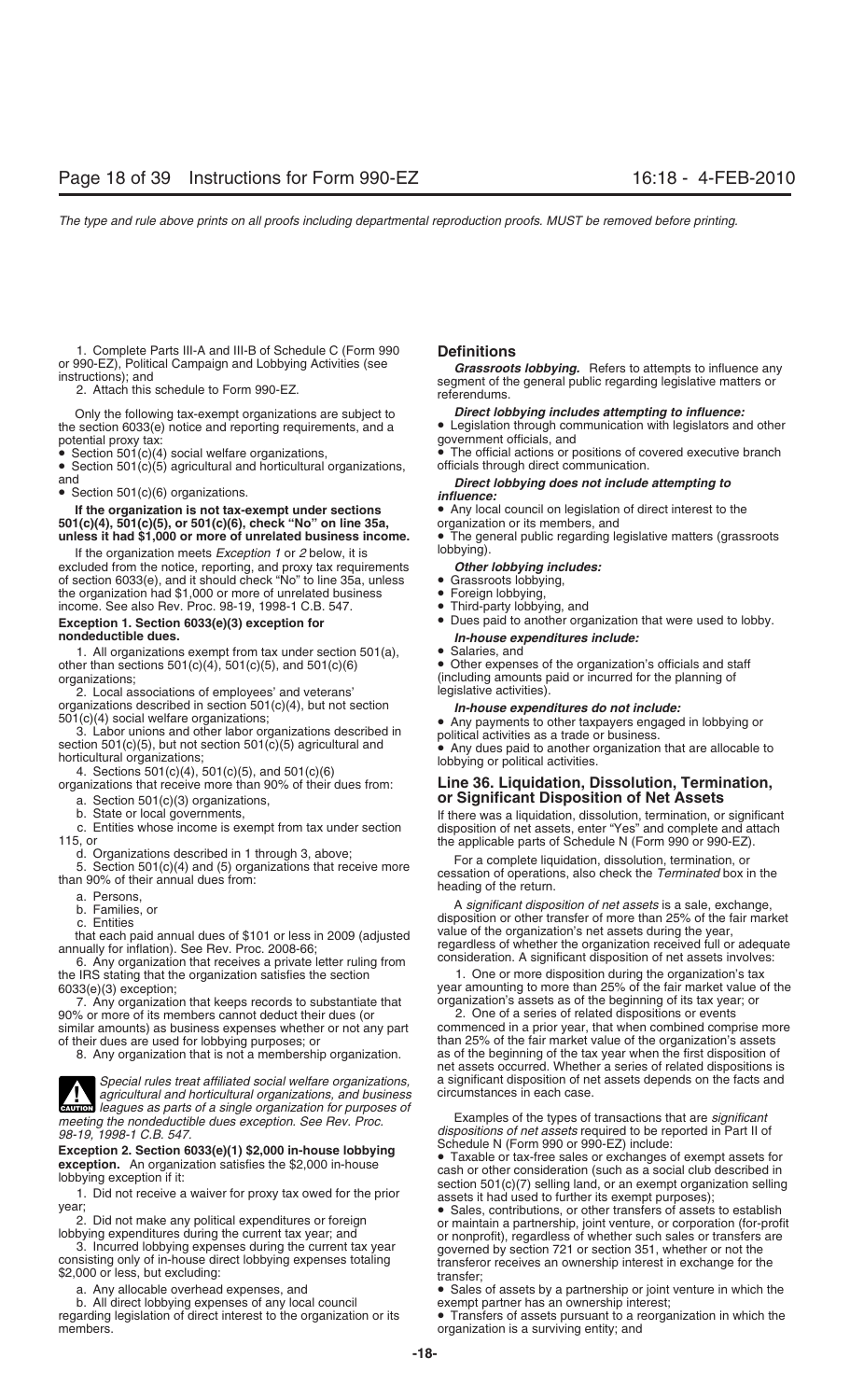charitable contribution of assets to another organization described in section 501(c)(3). Regulations section 53.4955.



*An organization filing Form 990-EZ need not complete* Use Form 4720 to figure and report these excise taxes.<br>Part II of Schedule N for a transaction that is not a **II in AR I pans To or From Officers Directors** 

**Political organizations described in section 527 are not**<br> **Political organizations described in Section** tusted to influence the<br>
selection, nomination, election, or appointment of anyone to a<br>
selection, nomination, ele

that is not a political organization must file Form 1120-POL if it **Line 39. Section 501(c)(7) Organizations**

is treated as having political organization taxable income under<br>
section 527(f)(1). This definition of gross receipts test. See Appendix C for discussion of the<br>
If a section 501(c) organization establishes and maintains

Experiment income and other unrelated business income<br>A manager of a section 501(c)(3) organization who<br>knowingly agrees to a political expenditure must pay a section<br>4955 excise tax, unless the agreement is not willful an 4955 excise tax, unless the agreement is not willful and there is<br>
reasonable cause. A manager who does not agree to a<br>
correction of the political expenditure may have to pay an<br>
additional excise tax.<br>
Coris used or con

preparing papers or other material for use by such individual;<br>• Expenses of advertising, publicity, and fundraising for such a. A good-faith attempt to further the teachings or principles

individual; and of that religion, and of that religion, and • Any other expense that has the primary effect of promoting b. Not intended to exclude individuals of a particular race or bublic recognition or otherwise primarily accruing to the benefit color. public recognition or otherwise primarily accruing to the benefit of such individual.

prospective candidate only if such individual has a continuing, **DISCIOSUTE OF EXCISE TAXES** substantial involvement in the day-to-day operations or **Section 4911, 4912, or 4955** substantial involvement in the day-to-day operations or management of the organization.

• A contraction of net assets resulting from a grant or example and candidacy of an individual for public office is made on the basis charitable contribution of assets to another organization example of all the facts and c

### *Part II of Schedule N for a transaction that is not a* **Line 38. Loans To or From Officers, Directors,** *significant disposition of net assets.* **Trustees, and Key Employees**

**Line 37. Expenditures for Political Purposes** Enter the end-of-year unpaid balance of secured and<br>
Political organizations described in section 527 are not unsecured loans made to or received from officers, directors,

transferred funds as its own political expenses on its Form **Investment income and Form 990-1.** It a section 501(c)(*i*)<br>990-EZ.<br>**Contine F01(c)<sup>(2)</sup>** sest described in *Appendix C*, then include the amount entered Section 501(c)(3) organizations. A section 501(c)(3) test described in *Appendix C*, then include the amount entered<br>organization will lose its tax-exempt status if it engages in<br>political activity.<br>A section 501(c)(3) org

# An organization is effectively controlled by a candidate or **Line 40a. Section 501(c)(3) Organizations:**

inagement of the organization.<br>A determination of whether the primary purpose of an strate imposed during the year under section 4911 (excess lobbying imposed during the year under section 4911 (excess lobbying organization is promoting the candidacy or prospective expenditures), 4912 (disqualifying lobbying expenditures), or,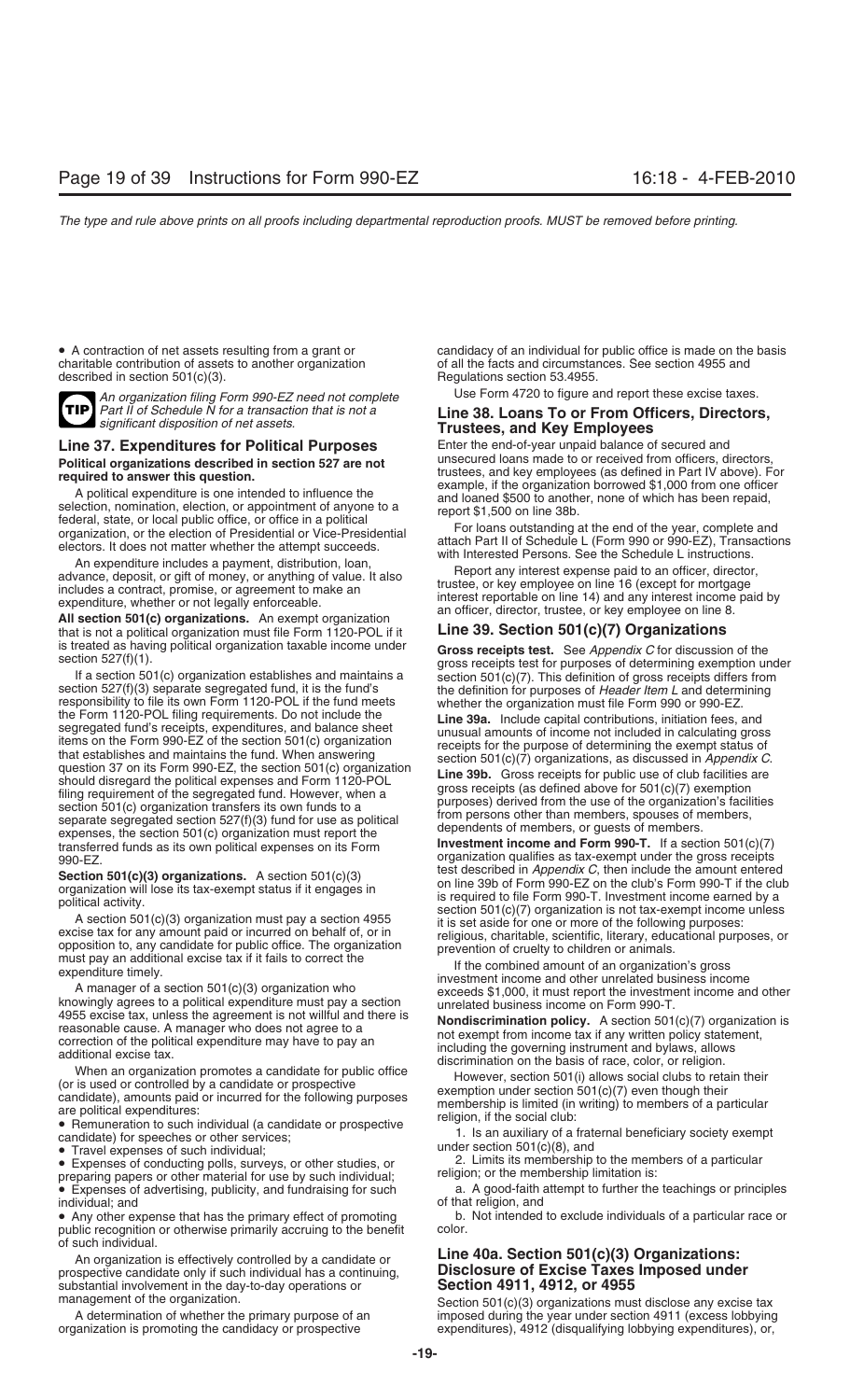unless abated, 4955 (political expenditures). See sections 4962 a. The combined value of the accounts was more than

# Line 40b. Section 501(c)(3) and 501(c)(4)<br>Organizations: Disclosure of Section 4958<br>Excess Benefit Transactions and Excise Taxes<br>Excess Benefit Transactions and Excise Taxes<br>Corporation that would answer "Yes" to item 1 ab

Sections 6033(b) and 6033(f) require section 501(c)(3) and 501(c)(4) organizations to report the amount of taxes imposed<br>If the "Yes" box is checked, enter the name of the foreign<br>under section 4958 (excess benefit transactions) involving the country or countries. Attach a separat under section 4958 (excess benefit transactions) involving the country or country or country or country or country organization, unless abated, as well as any other information the Secretary may require concerning those transactions. File Form TD F 90-22.1, Report of Foreign Bank and

Part I of Schedule L (Form 990 or 990-EZ), Transactions with Interested Persons.

An excess benefit transaction can have serious<br>implications for the disqualified person that entered into<br>the IRS website at www.irs.gov. Do not file it with the IRS or<br>the transaction with the organization, any organizati **TIP** implications for the disqualified person that entered into *managers that knowingly approved of the transaction, and the organization itself. A section 501(c)(3) or 501(c)(4) organization* **Charitable Trusts**

## **Managers or Disqualified Persons**

For line 40c, enter the amount of taxes imposed on organization **Line 44. Donor Advised Funds** managers and/or disqualified persons under sections 4912,

### Line 40d. Taxes Reimbursed by the Organization

For line 40d, enter the amount of tax on line 40c that was reimbursed by the organization. Any reimbursement of the A sponsoring organization is any of the following types of excise tax liability of a disqualified person or organization organizations if it maintains one or more donor advised funds: manager will be treated as an excess benefit unless (1) the transformal organization treats the reimbursement as compensation during organization 501(c)(3) public charity described in section organization treats the reimbu

**Line 40e. Tax on Prohibited Tax Shelter** that meets the requirements to receive deductible contributions<br> **Transactions**<br>
Answer "Yes" if the organization was a party to a prohibited tax<br>
Answer "Yes" if the organization a section 4947(a)(1) trust) and that is a party to a prohibited tax A "donor advised fund" is a fund or account:<br>
shelter transaction must file Form 8886-T and may also have to full that is separately identified by referen shelter transaction must file Form 8886-1 and may also have to<br>file Form 4720 and pay excise tax imposed by section 4965.<br>For more information, see the instructions to Forms 8886-T and<br>4720.<br>4720.

### **Line 42a. Location of Books and Records**

Provide the name of the person who possesses the **A** donor advised fund does not include any fund or account:<br>
Provide the name of the person who possesses the state of the organization is not **A** donor advised distributio organization's books and records. The organization is not 1. That makes distributions only to container to the single identical entity, or required to provide the address or telephone number for the organization or governmental entity, or<br>nersonal residence of an individual. The organization's address 2. With respect to which a donor or donor advisor gives personal residence of an individual. The organization's address and phone number can be used instead, or the business address and telephone number of such individual.

1. At any time during the calendar year (ending with or within the organization's tax year), the organization had an b. No combination of donors or donor advisors directly or interest in, or signature or other authority over, a financial indirectly control the committee; and<br>account in a foreign country (such as a bank account, securities call grants from the fund or account are awarded on an account in a foreign country (such as a bank account, securities account, or other financial account); and

and 6033(b). \$10,000 at any time during the calendar year; and

If the organization answers "Yes," then complete and attach Financial Accounts by June 30 after the end of the calendar<br>rt Lof Schedule L (Form 990 or 990-EZ). Transactions with year with the Department of the Treasury at on the form. Form TD F 90-22.1 is available by calling<br>1-800-TAX-FORM (1-800-829-3676) or by downloading it from

that becomes aware that it may have engaged in an excess<br>
benefit transaction should obtain competent advice regarding<br>
section 4947(a)(1) nonexempt charitable trust that has no<br>
section 4958, consider pursuing correction **Line 40c. Taxes Imposed on Organization** regulated investment company as well as tax-exempt interest



A sponsoring organization of a donor advised fund must<br>file Form 990 rather than Form 990-EZ, regardless of **ENTION** the amount of its gross receipts or net assets.

**Line 41. List of States** 3. With respect to which the donor or donor advisor has or<br>List occh otets with which the examization is filing a cony of this reasonably expects to have advisory privileges in the List each state with which the organization is filing a copy of this<br>return in full or partial satisfaction of state filing requirements.<br>fund or account because of the donor's status as a donor.

advice about which individuals receive grants for travel, study, or other similar purposes, if:

**Line 42b. Foreign Financial Accounts**<br>
Answer "Yes" if either item 1 or 2 below applies:<br>
1. At any time during the calendar year (ending with or<br>
1. At any time during the calendar year (ending with or<br>
1. At any time du

objective and nondiscriminatory basis following a procedure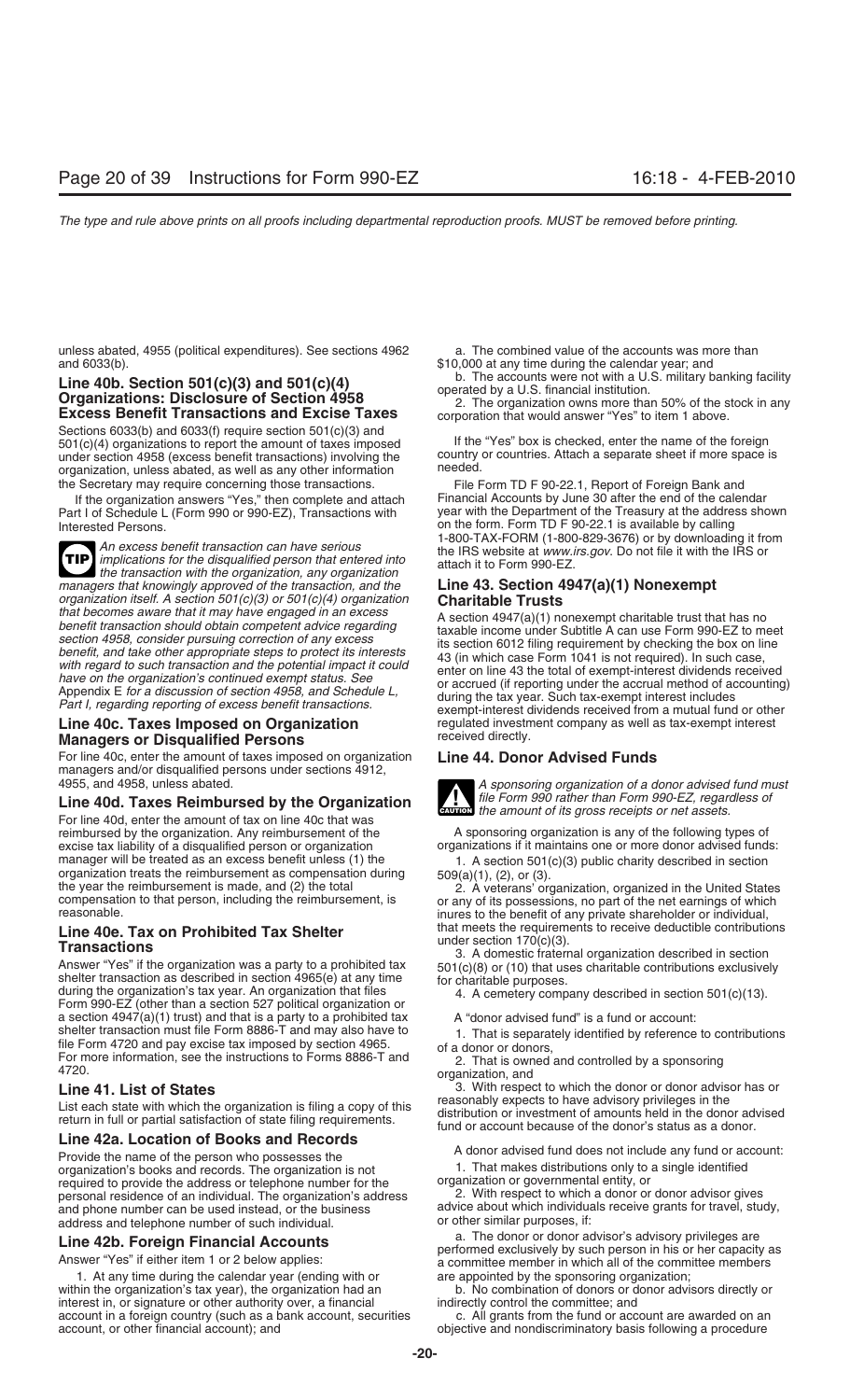approved in advance by the board of directors of the sponsoring A transfer for this purpose is any transaction or arrangement<br>A transferred something of value (cash, organization transferred something of value (cash, all grants meet the requirements of section  $4945(g)(1)$ , (2), or

3. That the Secretary exempts from being treated as a donor advised fund because either such fund or account is explain the transfer in an attachment. advised by a committee not directly or indirectly controlled by<br>
the donor or donor advisor or such fund benefits a single<br>
identified charitable purpose. For example, see Notice<br>
2006-109, 2006-2 C.B. 1121, and any future

A "donor advisor" is any person appointed or designated by control, or<br>lonor to advise a sponsoring organization on the distribution cannot cand continuing relationship exists between the a donor to advise a sponsoring organization on the distribution and the a donor to advised or investment of amounts held in the donor's donor advised two organizations.



*section 512(b)(13) must file Form 990 rather than Form* **CAUTION** 990-EZ if there was any transfer of funds between the trustees of one organization serve as officers, directors, or *controlling organization* and any controlled entity during the trustees of the other organiza *controlling organization and any controlled entity during the* year.

association, partnership, limited liability company, or trust.<br>Control exists if the controlling organization owns more than

• The stock of a corporation (measured by voting power or

- The profits or capital interest in a partnership, or<br>• The beneficial interest in a trust or other entity.
- 

• The beneficial interest in a trust or other entity.<br>
Control of a nonstock corporation means that over 50% of its<br>
directors or trustees are either representatives of, or directly or<br>
indirectly controlled by, the contro remove such trustee or director and designate a new trustee or<br>director. Determination of the five highest compensated employees

## **Part VI. Section 501(c)(3) Organizations** for Part IV compensation reporting. Whichever option is<br> **Part IV** and Part VI<br> **Part IV** and Part VI and Section 4947(a)(1) Nonexempt compensation reporting.

Answer "Yes" and complete Part I of Schedule C (Form 990 or exceeds \$100,000 for the calendar year.<br>
990-EZ), Political Campaign and Lobbying Activities, if the Under Option 2, a fiscal-year organization can determine the 990-EZ), Political Campaign and Lobbying Activities, if the organization participated or intervened in (including the publishing of statements) any political campaign on behalf of (or year, or for the calendar year ending within its tax year. Use the in opposition to) any candidate for public office, directly or same year as was used in reporting compensation for office<br>indirectly. See the Schedule C instructions for a discussion of directors, trustees, and key employe indirectly. See the Schedule C instructions for a discussion of

**Line 47. Lobbying Activities**<br>
Answer "Yes" and complete Part II of Schedule C (Form 990 or<br>
990-EZ) if the organization engaged in lobbying activities. See<br>
the Schedule C instructions for a discussion of lobbying<br>
activ

Answer "Yes" and complete Schedule E (Form 990 or 990-EZ), Schools, if the organization checked the box on line 2 of Schedule A (Form 990 or 990-EZ), Public Charity Status and Public Support, Part I, indicating that it is a school.

### **Line 49. Transfers to Exempt Non-Charitable** her family of \$10,000, and non-taxable family educational **Related Organizations** benefits of \$5,000.

Answer "Yes" if the organization made any transfer to a related To determine whether S is to be listed as among the five organization that is an exempt organization other than a highest compensated employees under Option 1, S's<br>501(c)(3) organization, such as a related 501(c)(4) organization compensation in column (c) would be \$82,000, the a  $501(c)(3)$  organization, such as a related  $501(c)(4)$  organization or a related 527 political organization. The state of the state of the state in Form W-2, box 5, consisting of the \$80,000 salary

in which the organization transferred something of value (cash, other assets, services, use of property, etc.) to the exempt (3); or charitable related organization, whether or not for adequate<br>3. That the Secretary exempts from being treated as a consideration. The organization can (but is not required to)

fund or similar account.<br>An element of common control is present when one or more **Line 45. Section 512(b)(13) Controlled Entity** of the officers, directors, or trustees of one organization are elected or appointed by the officers, directors, trustees, or *A controlling organization of a controlled entity under* members of the other. An element of common control is also

A historic and continuing relationship exists when two The controlled entity can be a stock or nonstock corporation, organizations participate in a joint effort to work in concert<br>sociation, partnership, limited liability company, or trust. toward the attainment of one or more continuous or recurring basis rather than on the basis of one or 50% of:<br>
The stock of a corporation (measured by voting power or also exists when two organizations share facilities, equipment, value),<br>• The profits or capital interest in a partnership, or or time the arrangement is in effect.

depends on whether the organization uses Option 1 or Option 2

**Charitable Trusts Only**<br>All section 501(a)(3) examinations and eastien 4047(a)(1) calendar year ending within its tax year to determine its five All section 501(c)(3) organizations and section 4947(a)(1)<br>nonexempt charitable trusts must complete Part VI.<br>such compensation. Combine the compensation includible in **Line 46. Political Campaign Activities** columns (c) and (d) in determining whether compensation<br>Answer "Yes" and complete Part Lof Schedule C (Form 990 or exceeds \$100,000 for the calendar year.

five highest compensated employees over \$100,000 for its tax<br>year, or for the calendar year ending within its tax year. Use the political campaign activity.<br> **Political campaign activity.** compensation includible in columns (c), (d), and (e) in<br> **Political campaign activition of the compensation exceeds \$100,000.** 

calendar tax year. During the year, S received a salary of<br> **Line 48. Schools**<br>
Answer "Yes" and complete Schedule F (Form 990 or 990-F7) on a pre-tax basis to a qualified defined-contribution retirement plan, and received a matching employer contribution of \$5,000 from the organization. S contributed another \$5,000 of the salary on a pre-tax basis to a qualified health plan. S received from the employer non-taxable health benefits for herself and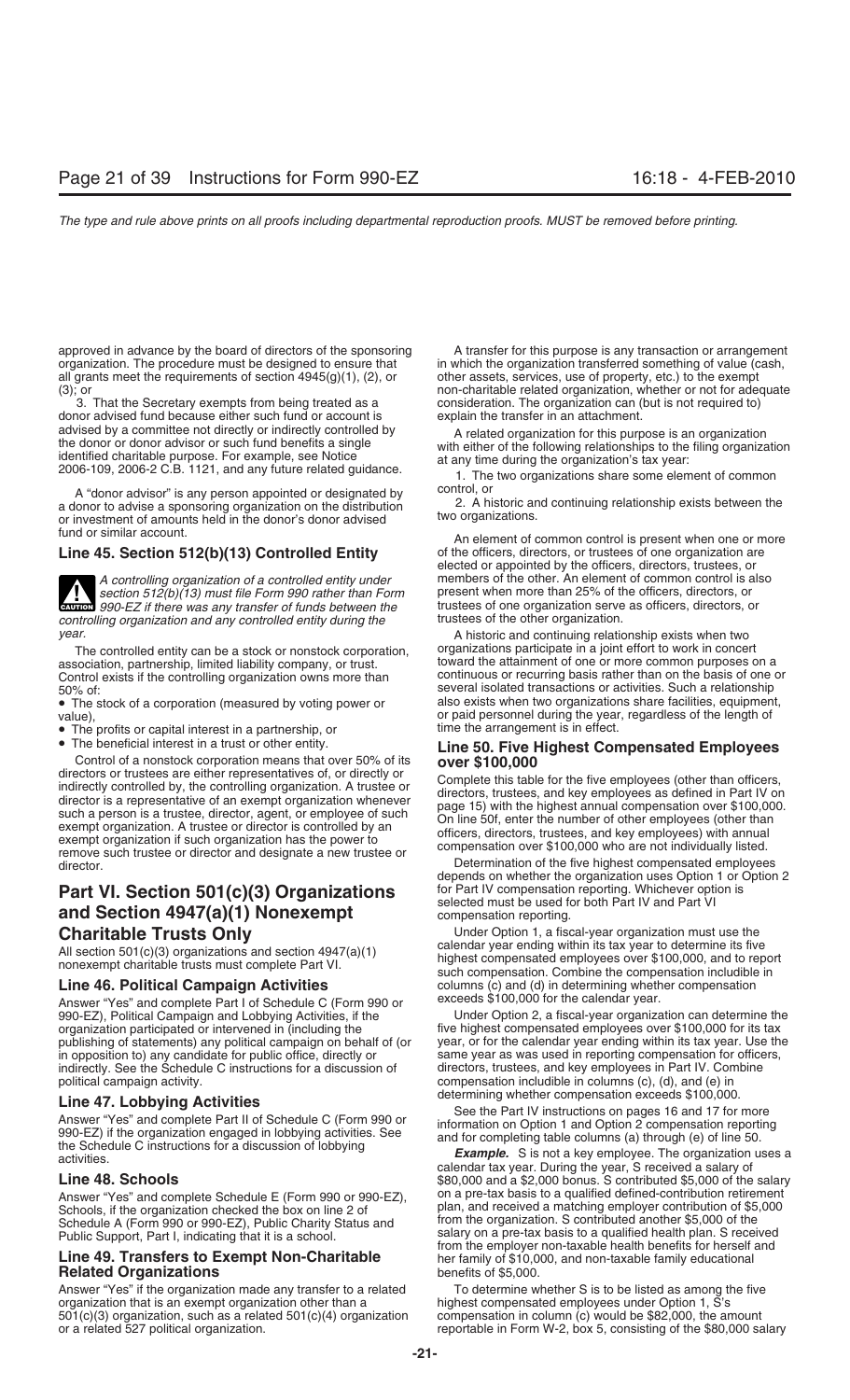\$15,000, consisting of the organization's payments of \$5,000 to officer, or other corporate or association officer, such as a tax the retirement plan and \$10,000 to the health plan. Thus, under officer. A receiver, trustee or assignee must sign any return he<br>Option 1, S's total compensation of \$97,000 would not place or she files for a corporation or Option 1, S's total compensation of \$97,000 would not place her among the five highest compensated employees over authorized trustee(s) must sign. \$100,000.

To determine whether S is to be listed as among the five<br>highest compensated employees under Option 2, S would have<br>the following compensation: \$82,000 under column (c),<br>consisting of the \$80,000 salary and \$2,000 bonus; \$20,000 under column (d), consisting of the employer's payments of \$5,000 to the retirement plan, \$10,000 to the health plan, and \$5,000 of educational benefits. Total The paid preparer must:<br>compensation of S would be \$102,000. Thus, under Option 2, S example return in the spa compensation of 5 would be  $\frac{1}{2}$ , of the five highest<br>would be listed in line 50 as one of the five highest<br>compensated employees unless than key employees<br>(other than key employees unless that higher compensation<br> $\bullet$ (other than key employees) with higher compensation.

See Pub. 525, Taxable and Nontaxable Income, for more • Give a copy of the return to the organization. information.

## **Line 51. Five Highest Compensated Independent** taxpayer identification number and the preparer's firm's EIN

Complete this table for the five highest compensated<br>
independent contractors that received more than \$100,000 in<br>
compensation for services, whether professional services or<br>
other services, from the organization. On line number of other independent contractors with annual

individuals and can include professional fundraisers, law firms, *disclosable document, any information entered in this block will* accounting firms, publishing companies, management *be publicly disclosed (see* Appendix D*). Accordingly, any paid* companies, and investment management companies. See Pub. *preparer whose identifying number must be listed on the Form W-7P*, and publishing Form W-7P, compared to the Form W-7P, 1779, Independent Contractor or Employee, and Pub. 15-A, *990-EZ can apply for and obtain a PTIN using Form W-7P,* Employer's Supplemental Tax Guide, for distinguishing employees from independent contractors. Any compensation received by an officer, director, trustee, key employee, or **Paid Preparer Authorization** highest compensated employee in the capacity as an

Fiscal-year organizations must use the same year (whether appears in the Paid Preparer's Use Only "section of the F<br>rear or calendar vear ending within the tax year) as is used 990-EZ. It does not apply to the firm, if any tax year or calendar year ending within the tax year) as is used state that tax year or calendar year ending within the tax year) as is used section. *Employees*, in determining their five highest compensated independent contractors and reporting their compensation in By checking this box "Yes," the organization is authorizing such year on line 51. The IRS to contact the paid preparer to answer any questions

**Column (c) — compensation.** Enter the amount of organization is also authorizing the paid preparer to:<br>
compensation the organization paid or incurred for the **Column Collation** of Give the IRS any information that is mis compensation the organization paid or incurred for the<br>
applicable year. If the organization uses the calendar year and<br>
the cash method of accounting, report the amount reported on<br>
Form 1099-MISC, box 7, if filed. Otherw paid pursuant to the parties' agreement or applicable state law.



*Form 1099-MISC is not always required to be issued for*

Compensation includes fees and similar payments to However, for this purpose, the organization must report the gross payment to the independent contractor that includes Form 990-EZ. If the organization wants to expand the paid<br>expenses and fees if the expenses are not separately reported preparer's authorization or revoke the autho expenses and fees if the expenses are not separately reported to the organization.

authorized to sign it must sign in the space provided. For a the paid preparer.

(including her contributions to the qualified plans) and the corporation or association, this officer can be the president, vice<br>\$2,000 bonus. S's compensation in column (d) would be president, treasurer, assistant treasur president, treasurer, assistant treasurer, chief accounting

blocks, except as described below), and

The paid preparer must enter the preparer's identifying **Contractors over \$100,000** only if filing Form 990-EZ for a section 4947(a)(1) nonexempt<br>Complete this toble for the five bigheat componented charitable trust that is not filing Form 1041. The preparer's

compensation over \$100,000 who are not individually listed. *The IRS is not authorized to redact the paid preparer's social security number if such SSN is entered in the paid* Independent contractors include organizations as well as **CAUTION** *preparer's block. Because the Form 990-EZ is a publicly*<br>lividuals and can include professional fundraisers, law firms, disclosable document, any informat **!**

independent contractor must be included in such person's On the last line of Part II, check "Yes" if the IRS can contact the compensation reported in Part IV, or Part VI line 50 compensation reported in Part IV, or Part VI, line 50. paid preparer who signed the return to discuss the return. This authorization applies only to the individual whose signature<br>Fiscal-vear organizations must use the sam

that may arise during the processing of the return. The

- 
- 

and return preparation.

The organization is not authorizing the paid preparer to bind the organization to anything or otherwise represent the organization before the IRS.

independent contractors but not reimbursement of expenses. The authorization will automatically end no later than the due ends, see Pub. 947, Practice Before the IRS and Power of Attorney.

**Signature Block**<br>To make the return complete, an officer of the organization and address or telephone number listed in the heading, rather than address or telephone number listed in the heading, rather than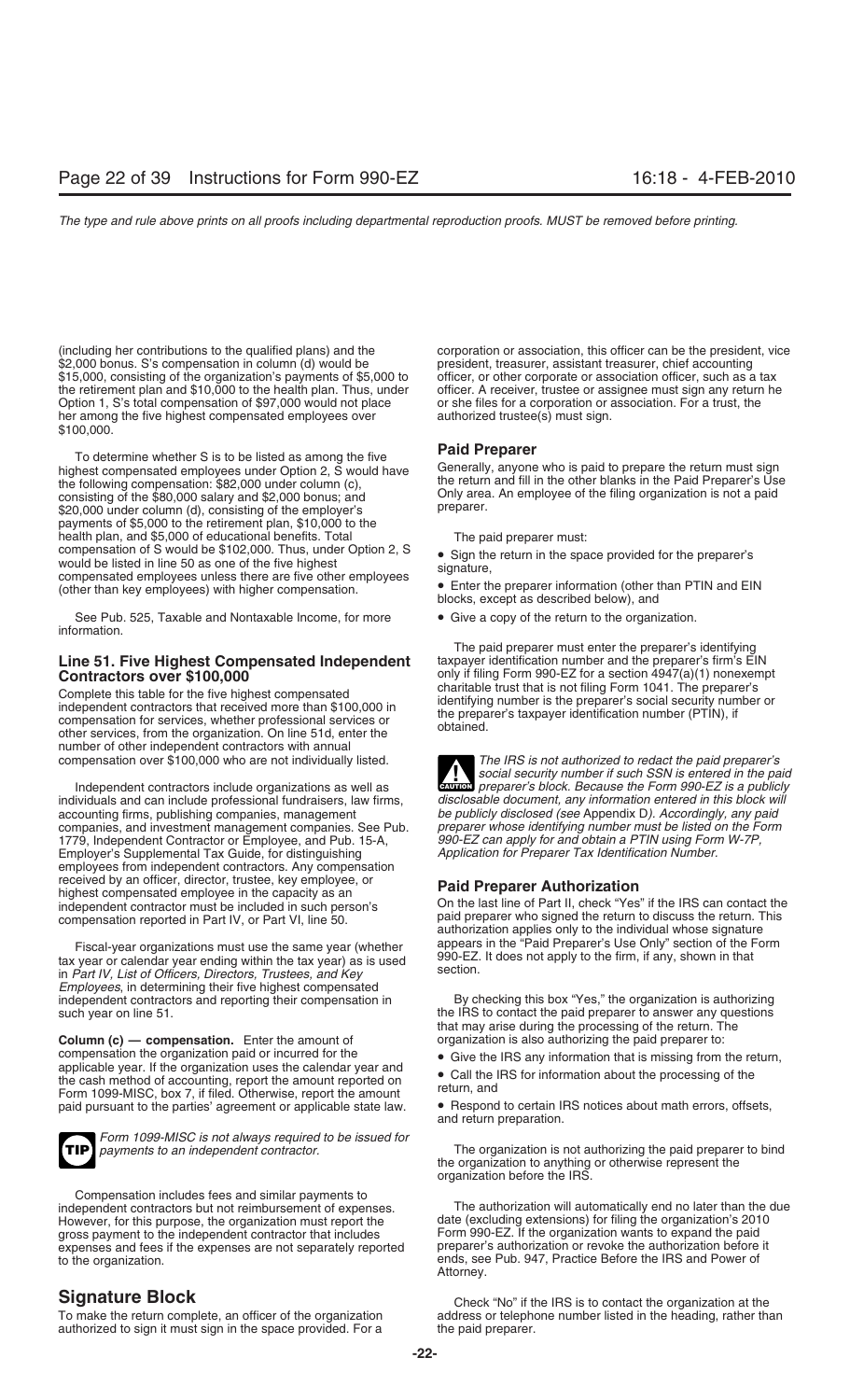## **Appendix of Special Instructions to Form 990-EZ Contents**

- **A** Exempt Organizations Reference Chart<br>**B** How to Determine Whether an Organiza
- **B** How to Determine Whether an Organization's Gross Receipts Are Normally \$25,000 (or \$5,000) or Less **C** Special Gross Receipts Tests for Determining Exempt Status of Section 501(c)(7) and Section 501(c)(15
- **C** Special Gross Receipts Tests for Determining Exempt Status of Section 501(c)(7) and Section 501(c)(15) Organizations<br>**D** Public Inspection of Returns
- **D** Public Inspection of Returns<br>**E** Section 4958 Excess Benefit
- **E** Section 4958 Excess Benefit Transactions<br>**F** Forms and Publications To File or Use
- **F** Forms and Publications To File or Use<br>**G** Use of Form 990 or 990-EZ To Satisfy
- Use of Form 990 or 990-EZ To Satisfy State Reporting Requirements

## **Appendix A: Exempt Organizations Reference Chart**

 To determine how the instructions for Form 990-EZ apply to the organization, an organization must know the Code section under which the organization is exempt.

| <b>Type of Organization</b>                                                       | I.R.C. Section          |
|-----------------------------------------------------------------------------------|-------------------------|
|                                                                                   |                         |
| Corporations Organized Under Act of Congress                                      | 501(c)(1)               |
|                                                                                   |                         |
| <b>Title Holding Corporations</b>                                                 | 501(c)(2)               |
|                                                                                   |                         |
| Charitable, Religious, Educational, Scientific, etc. Organizations                | 501(c)(3)               |
|                                                                                   |                         |
| Civic Leagues and Social Welfare Organizations                                    | 501(c)(4)               |
|                                                                                   |                         |
| Labor, Agricultural, and Horticultural Organizations                              | 501(c)(5)               |
|                                                                                   |                         |
| Business Leagues, etc.                                                            | 501(c)(6)               |
|                                                                                   |                         |
| Social and Recreation Clubs                                                       | 501(c)(7)               |
|                                                                                   |                         |
| Fraternal Beneficiary and Domestic Fraternal Societies and<br><b>Associations</b> | $501(c)(8)$ & $(c)(10)$ |
|                                                                                   |                         |
| <b>Voluntary Employees' Beneficiary Associations</b>                              | 501(c)(9)               |
|                                                                                   |                         |
| <b>Teachers' Retirement Fund Associations</b>                                     | 501(c)(11)              |
|                                                                                   |                         |
| Benevolent Life Insurance Associations, Mutual Ditch or Irrigation                | 501(c)(12)              |
| Companies, Mutual or Cooperative Telephone Companies, etc.                        |                         |
|                                                                                   |                         |
| <b>Cemetery Companies</b>                                                         | 501(c)(13)              |
|                                                                                   |                         |
| State Chartered Credit Unions, Mutual Reserve Funds                               | 501(c)(14)              |
|                                                                                   |                         |
| Insurance Companies or Associations Other than Life                               | 501(c)(15)              |
|                                                                                   |                         |
| Cooperative Organizations to Finance Crop Operations                              | 501(c)(16)              |
|                                                                                   |                         |
| Supplemental Unemployment Benefit Trusts                                          | 501(c)(17)              |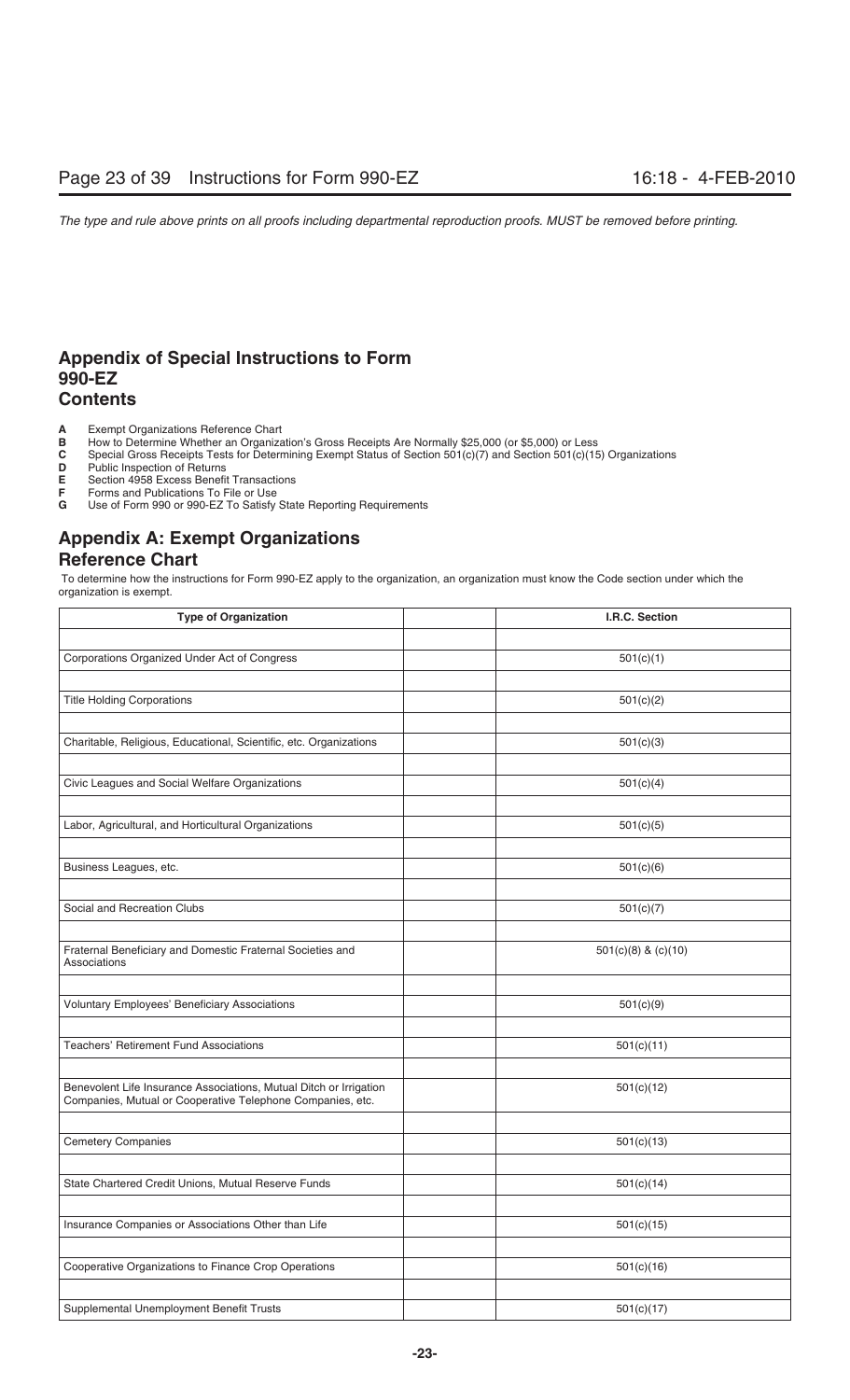| <b>Type of Organization</b>                                                          | I.R.C. Section           |
|--------------------------------------------------------------------------------------|--------------------------|
|                                                                                      |                          |
| Employee Funded Pension Trusts (created before 6/25/1959)                            | 501(c)(18)               |
|                                                                                      |                          |
| Organizations of Past or Present Members of the Armed Forces                         | $501(c)(19)$ & $(c)(23)$ |
|                                                                                      |                          |
| <b>Black Lung Benefit Trusts</b>                                                     | 501(c)(21)               |
|                                                                                      |                          |
| Withdrawal Liability Payment Funds                                                   | 501(c)(22)               |
|                                                                                      |                          |
| Title Holding Corporations or Trusts                                                 | 501(c)(25)               |
|                                                                                      |                          |
| State-Sponsored Organizations Providing Health Coverage for<br>High-Risk Individuals | 501(c)(26)               |
|                                                                                      |                          |
| State-Sponsored Workmen's Compensation and Insurance and                             | 501(c)(27)               |
| Reinsurance Organizations                                                            |                          |
|                                                                                      |                          |
| Religious and Apostolic Associations                                                 | 501(d)                   |
|                                                                                      |                          |
| Cooperative Hospital Service Organizations                                           | 501(e)                   |
|                                                                                      |                          |
| Cooperative Service Organizations of Operating Educational<br>Organizations          | 501(f)                   |
|                                                                                      |                          |
| <b>Child Care Organizations</b>                                                      | 501(k)                   |
|                                                                                      |                          |
| <b>Charitable Risk Pools</b>                                                         | 501(n)                   |
|                                                                                      |                          |
| <b>Political Organizations</b>                                                       | 527                      |

## **an Organization's Gross Receipts Are Normally \$25,000 (or \$5,000) or Less Figuring Gross Receipts**

To figure whether an organization has to file Form 990-EZ (or Figure gross receipts for Form 990 and Form 990-EZ as Form 990-EZ as Form 990-EZ as Form 990-EZ as Form 990), apply the \$25,000 (or \$5,000) gross receipts test (below) using the following definition of gross receipts and

Gross receipts are the total amounts the organization received **Form 990-EZ.** Gross receipts<br>from all sources during its annual accounting period, without and 9 of Form 990-EZ, Part I. from all sources during its annual accounting period, without subtracting any costs or expenses.



**Evenon** Determining Exempt Status of Section 501(c)(7) and Section 501(c)(15) Organizations, to figure gross receipts for *this purpose. The* Appendix C *tests are limited to determining* **\$25,000 Gross Receipts Test**

**Gross receipts when acting as an agent.** If a local chapter organization's gross receipts are considered normally to be a section 501(c)(8) fraternal organization collects insurance  $$25,000$  or less if the organization i of a section 501(c)(8) fraternal organization collects insurance \$25,000 or less if the organization is:<br>premiums for its parent lodge and merely sends those these the U. Up to a year old and has received, or donors have premiums for its parent lodge and merely sends those 1. Up to a year old and has received, or donors have<br>premiums to the parent without asserting any right to use the pledged to give, \$37,500 or less during its first tax premiums to the parent without asserting any right to use the funds or otherwise deriving any benefit from them, the local chapter does not include the premiums in its gross receipts.

**Appendix B: How to Determine Whether** The parent lodge reports them instead. The same treatment applies in other situations in which one organization collects **an Organization's Gross Receipts Are** funds merely as an agen

information in Figuring Gross Receipts below.<br>information in Figuring Gross Receipts below.<br>columns), 7b (both columns), 8b, 9b, 10b, and 12 (Column A) of

Gross Receipts<br>Gross receipts are the total amounts the organization received<br>**Form 990-EZ.** Gross receipts are the sum of lines 5b, 6b, 7b,

**Example.** Organization M reported \$50,000 as total revenue on line 9 of its Form 990-EZ. M added back the costs Do not use the definition of gross receipts described in<br>Appendix C, Special Gross Receipts Tests for<br>Determining Exempt Status of Section 501(c)(7) and<br>Determining Exempt Status of Section 501(c)(7) and<br>determined that it

*the tax-exempt status of section 501(c)(7) and 501(c)(15)* To determine whether an organization's gross receipts are *organizations.* To determine whether an organization's gross receipts are *organizations.* Normally to

2. Between 1 and 3 years old and averaged \$30,000 or less in gross receipts during each of its first 2 tax years; or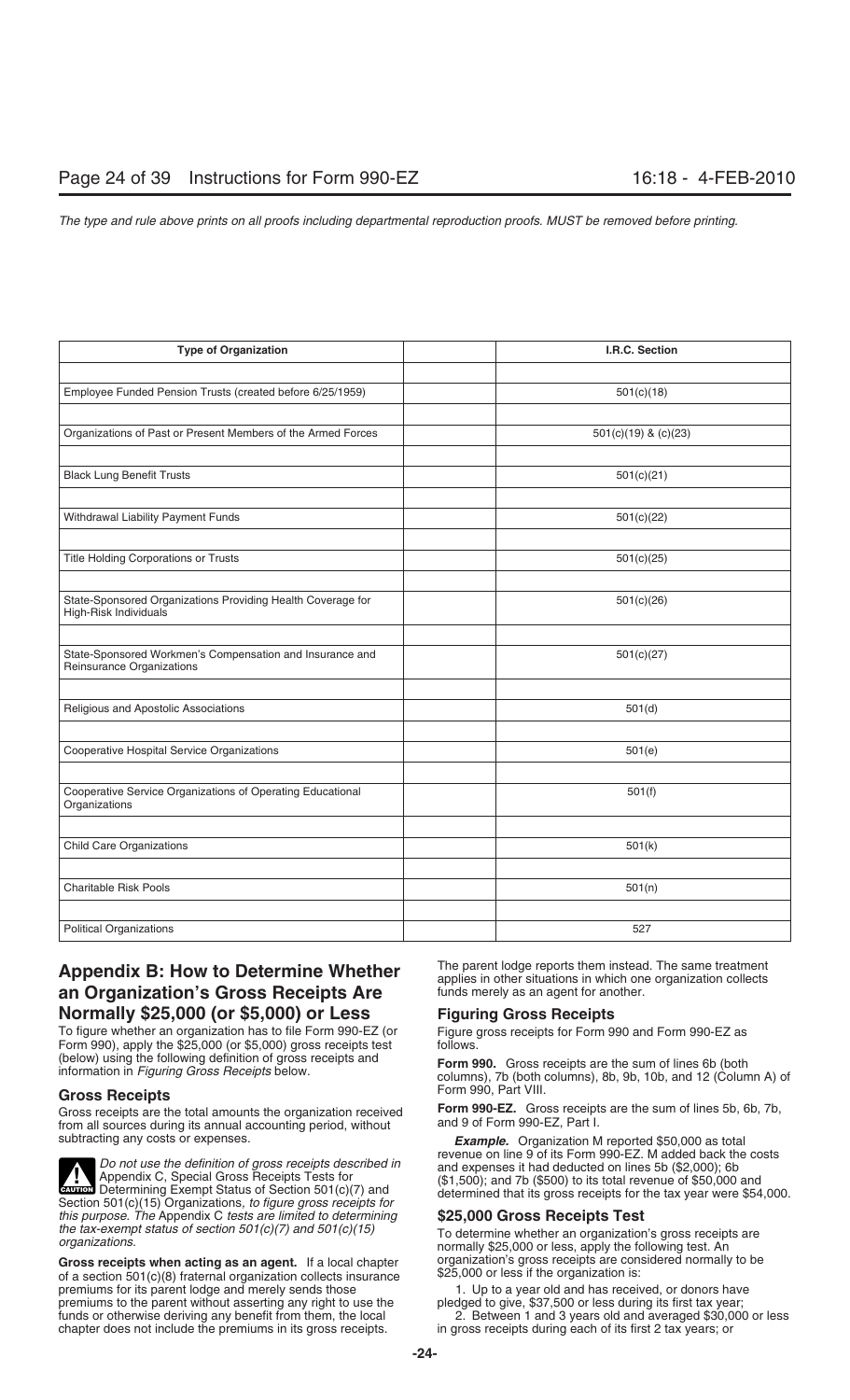3. Three years old or more and averaged \$25,000 or less in If the company did not meet this test and the company is a<br>mutual insurance company, then it must meet the Alternate te (including the year for which the return would be filed).

To determine whether an organization's gross receipts are<br>
normally \$5,000 or less, apply the following test. An<br>
organization's gross receipts are considered normally to be<br>
\$5,000 or less if the organization is:<br>  $\frac{1}{1$ 

1. Up to a year old and has received, or donors have<br>pledged to give, \$7,500 or less during its first tax year;<br>2. Between 1 and 3 years old and averaged \$6,000 or less gross receipts.

# **Tests for Determining Exempt Status of** *that is exempt under section* **Coating 501(c)(7)** and  $FQ1(A)/4F$ **Section 501(c)(7) and 501(c)(15)**<br>*Gross receipts.* To determine whether a section 501(c)(15)<br>organization satisfies either of the above tests described in

Section 501(c)(7) organizations (social clubs) and 501(c)(15) Appendix C, figure gross receipts by adding:<br>
Section 501(c)(7) organizations (oppanies) apply the same gross and according (including deposits and assessments) organizations (insurance companies) apply the same gross 1. Premiums (including deposits and assessment receipts test as other organizations to determine whether they reduction for return premiums or premiums paid for receipts test as other organizations to determine whether they reduction for return for<br>must file the Form 990 or 990-EZ. However, section 501(c)(7) reinsurance; must file the Form 990 or 990-EZ. However, section  $501(c)(7)$  reinsurance;<br>and  $501(c)(15)$  organizations are also subject to separate gross 2. Gross investment income of a non-life insurance and 501(c)(15) organizations are also subject to separate gross  $\qquad 2.$  Gross investment income of a non-life insection 834(b)); and receipts tests to determine whether they qualify as tax-exempt company (as described in receipts tests to determine whether they qualify as tax-exempt company (as described in section 834(b)); and<br>for the tax year. The following tests use a special definition of 3. Other items that are included in the filer's for the tax year. The following tests use a special definition of a medial of the ritems that are included in the filer's gross in gross in gross receipts for purposes of determining whether these under Subchapter B, Chapt gross receipts for purposes of determining whether these organizations are exempt for a particular tax year.

A section 501(c)(7) organization can receive up to 35% of its *Premiums.* Premiums consist of all amounts received as a gross receipts, including investment income, from sources<br>outside its membership and remain tax-exempt. Part of the 35%<br>(up to 15% of gross receipts) can be from public use of a social<br>club's facilities.<br> $\frac{m}{t}$  The ant

- 
- 
- 
- 
- 

- Capital contributions (see Regulations section 1.118-1),<br>• Initiation fees, or
- 
- 



**Section 501(c)(15)** after August 17, 2006, by a section 501(c)(3) organization to<br>
If any section 501(c)(15) insurance company (other than life<br>
insurance) normally has gross receipts of more than \$25,000<br>
for the tax ye for the tax year and meets both parts of the following test, then the company can file Form 990 (or Form 990-EZ, if applicable). Use Form 4506-A to request:

than \$600,000, and<br>2. The company's premiums must be more than 50% of its  $\bullet$  An inspection of a return, report, notice, or exemption 2. The company's premiums must be more than 50% of its gross receipts.

mutual insurance company, then it must meet the *Alternate test* to qualify to file Form 990 (or Form 990-EZ, if applicable). If the organization's gross receipts are normally \$25,000 or<br>
Insurance companies that do not qualify as tax-exempt must file<br>
Insurance companies that do not qualify as tax-exempt must file<br>
Insurance<br>
Insurance companies

**\$5,000 Gross Receipts Test** *Alternate test.* If any section 501(c)(15) insurance

1. The company's gross receipts must be equal to or less than \$150,000.

in gross receipts during each of its first 2 tax years; or<br>
3. Three years old or more and averaged \$5,000 or less in<br>
gross receipts for the immediately preceding 3 tax years<br>
(including the year for which the return woul

*The alternate test does not apply if any employee of the* **Appendix C: Special Gross Receipts**<br>**Tests for Determining Exempt Status of** *that is exempt under section 501(c)(15) (or would be exempt if* $\overline{L}$ **!**

organization satisfies either of the above tests described in<br>Appendix C, figure gross receipts by adding:

This definition does not, however, include contributions to **Section 501(c)(7) capital.** For more information, see Notice 2006-42.

status of section 501(c)(7) organizations, are the club's income premiums) from all members of a controlled group are from its usual activities and include:<br>
• Charges, **Annendix D: Public Inspection of** 

# • Admissions, **Appendix D: Public Inspection of** • Membership fees,

• Assessments, and sa dividends, rents, and similar Some members of the public rely on Form 990 or 990-EZ as the<br>• Investment income (such as dividends, rents, and similar primary or sole source of information about a part Gross receipts for this purpose do not include:<br>Capital contributions (see Bequilations section 1 118-1) returns.

• Initiation fees, or<br>• Unusual amounts of income (such as the sale of the available for public inspection as required by section 6104.<br>• Schedule B (Form 990. 990-EZ. or 990-PF). Schedule of Schedule B (Form 990, 990-EZ, or 990-PF), Schedule of College fraternities or sororities or other organizations<br>that charge membership initiation fees, but not annual<br>avitable strategies organizations that file Form 990 or Form 990-EZ. For other<br>common dues, must include init Schedule B can be open to public inspection. Form 990-T filed

- 1. The company's gross receipts must be equal to or less  $\bullet$  A copy of an exempt or political organization's return, report,
	- application at an IRS office.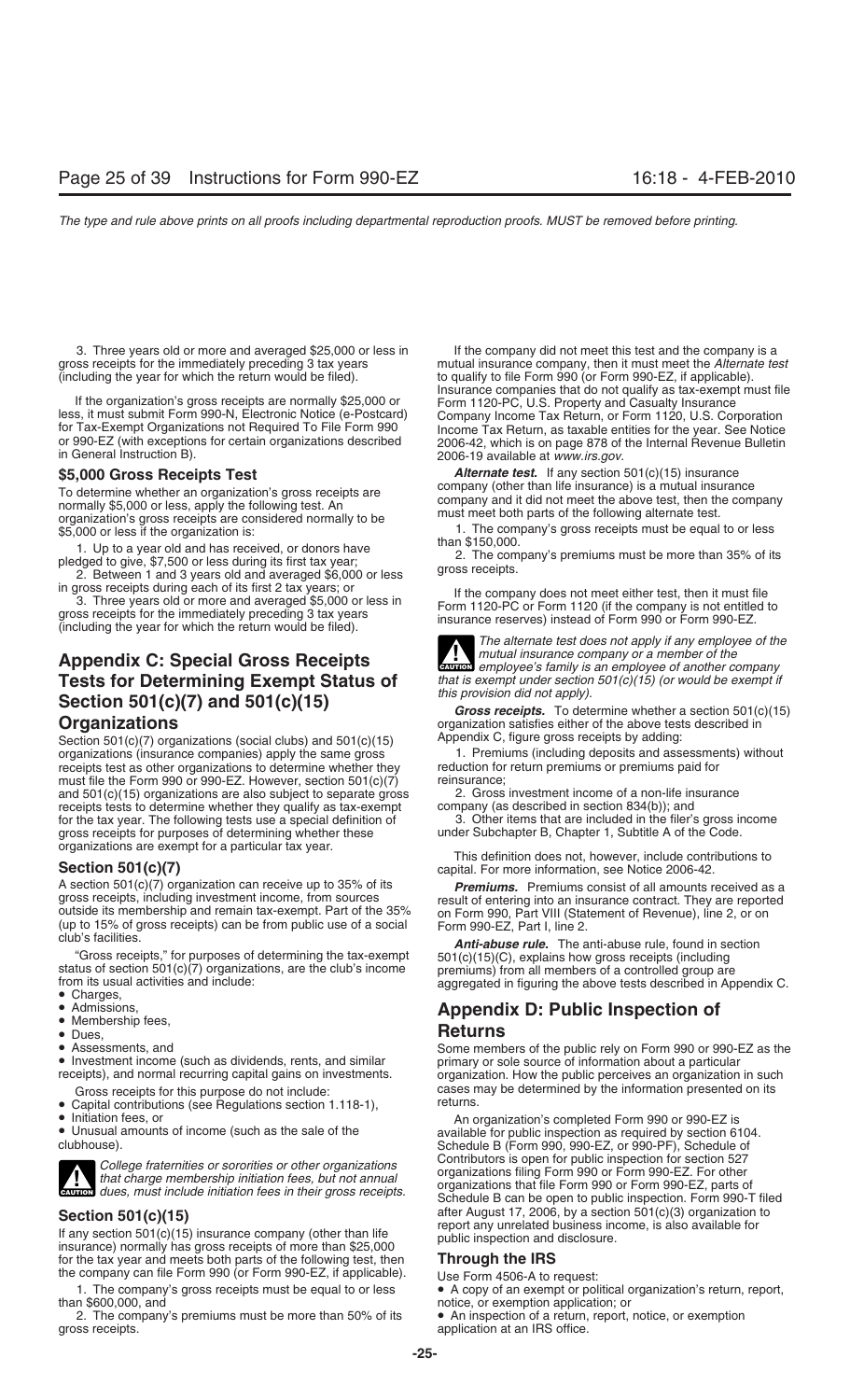The IRS can provide copies of exempt organization returns **Definitions**<br>on a compact disc (CD). Requesters can order the complete set **Tax-axempt** on

application relating to any trade secrets, etc. Additionally, the IRS cannot disclose the names and addresses of contributors. See the Instructions for Schedule B (Form 990, 990-EZ, or 990-PF) for more information about the disclosure of that 990-PF) for more information about the disclosure of that • Any letter or other document issued by the IRS concerning<br>schedule.

Notice 2008-49, 2008-20 I.R.B. 979, provides interim<br>guidance regarding the requirement that section 501(c)(3)<br>organizations and the IRS make available for public inspection<br>Form 990-T.<br>Form 990-T.<br>a line case of a tax-exe

A return, report, notice, or exemption application can be inspected at an IRS office free of charge. Copies of these items can also be obtained through the organization as discussed in *If there is no prescribed application form, see*<br>the following section.<br>*Regulations section 301.6104(d)-1(b)(3)(ii).* 

**Through the Organization**<br> **Public inspection and distribution of certain returns of**<br> **Annual information return** includes:<br> **Annual information return** includes:<br> **Annual information return** includes:<br> **Annual informat** 

**Public inspection and distribution of returns and reports** organization.<br>**for a political organization.** Section 527 political **The conving The CODV for a political organization.** Section 527 political<br>
organizations required to file Form 990 or 990-EZ, must, in<br>
general, make their Form 8871, 8872, 990, or 990-EZ available<br>
for public inspection in the same manner a

2008-49, 2008-20 I.R.B. 979. *Note that a section 527 political organization (and an organization filing Form 990-PF) must disclose their Annual returns more than 3 years old.* An annual **TIP** *Instructions for Schedule B. The penalties discussed in General* Instruction H *also apply to section 527 political organization* Instruction H also apply to section 527 political organization filed (including any extension of time that has been granted for *(Rev. Rul. 2003-49, 2003-20 I.R.B. 903).*<br>(Rev. Rul. 2003-49, 2003-20 I.R.B. 903).

# organizations. Under Regulations sections 301.6104(d)-1

requirement applies only to Forms 990-T filed after August 17, 2006), other than a reasonable fee for reproduction and actual • The only services provided at the site further exempt postage costs, of all or any part of any application or return purposes (such as day care, health care required to be made available for public inspection to any research); and individual who makes a request for such copy in person or in • The site does not serve as an office for management staff,<br>writing (except as provided in Regulations sections • other than managers who are involved solely in 301.6104(d)-2 and (d)-3). exempt function activities at the site.

on a compact disc (CD). Requesters can order the complete set<br>
(all Forms 990 and 990-EZ or all Forms 990-PF filed for a year)<br>
or a partial set by state or by month. For more information on<br>
the cost and how to order CD-

Internal Revenue Service **Application for tax exemption** includes:<br>
Mail Stop 6716 **• Any prescribed application form** (such as Form 1023 or Form Ogden, UT 84201 **1024**),

The IRS generally cannot disclose portions of an exemption  $\bullet$  All documents and statements the IRS requires an applicant life and statements the IRS requires an applicant

• Any statement or other supporting document submitted in support of the application, and

the application.

A section 527 organization's Form 990 or 990-EZ can only foundation, the name and address of any contributor to the be requested for tax years beginning after June 30, 2000. organization; or<br>• Any material that is not available for public inspection under



*Schedule B (Form 990, 990-EZ, or 990-PF). See the* information return does not include any return after the *ions for Schedule B. The penalties discussed in* General expiration of 3 years from the date the return is requi filing such return) or is actually filed, whichever is later.

**Public inspection and distribution of applications for tax** If an organization files an amended return, however, the **exemption and annual information returns of tax-exempt** amended return must be made available for a period of 3 years<br>**organizations.** Under Requilations sections 301.6104(d)-1 beginning on the date it is filed with the I

through 3, a tax-exempt organization must:<br>
■Make its application for recognition of exemption and its<br>
annual information returns of local or subordinate organizations. For rules relating to<br>
annual information returns o

• Provide a copy without charge (for Form 990-T, this A site is not considered a regional or district office, however, requirement applies only to Forms 990-T filed after August 17.

purposes (such as day care, health care or scientific or medical

other than managers who are involved solely in managing the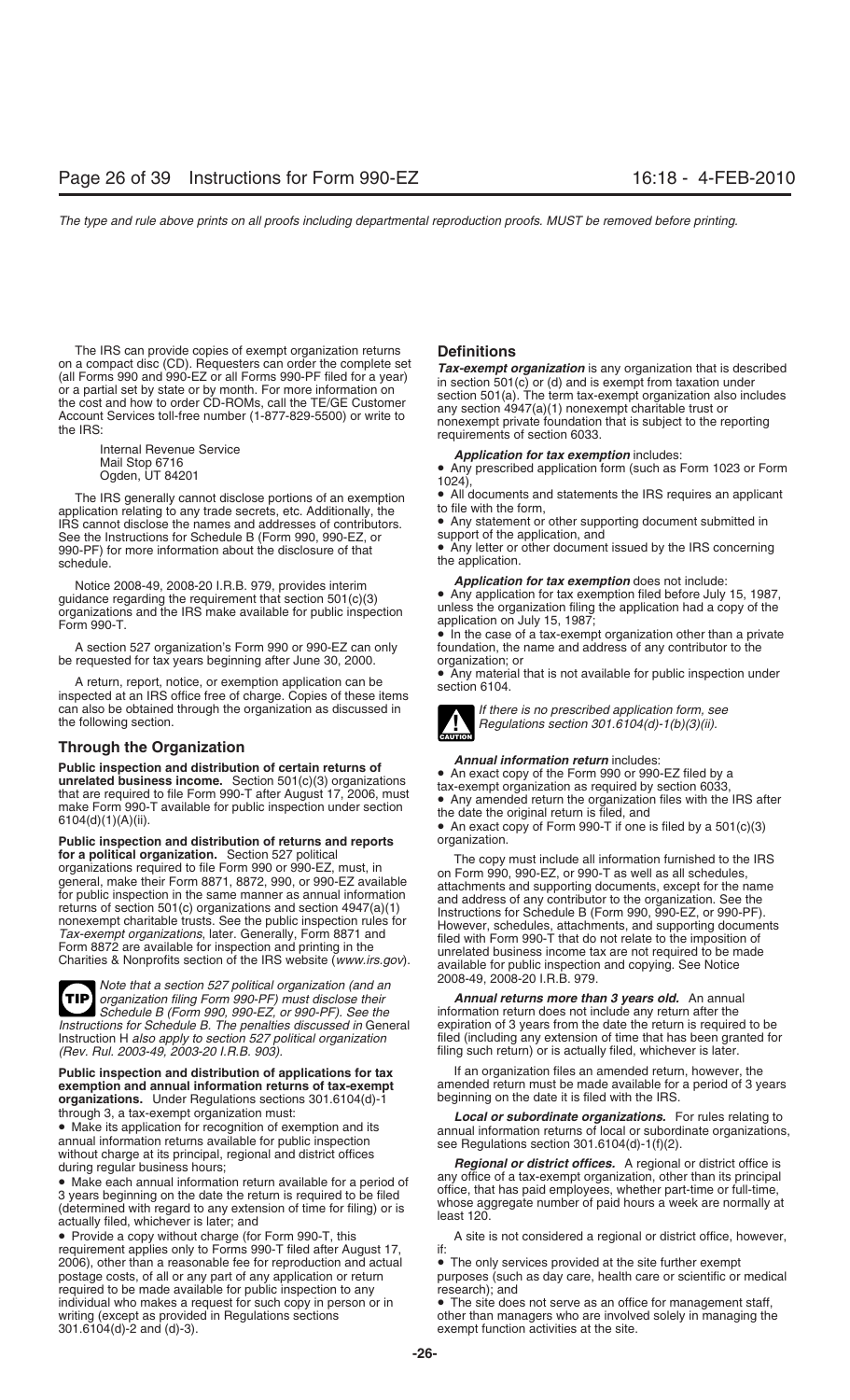### **Special Rules Relating to Public Inspection Time and manner of fulfilling written requests**

*Permissible conditions on public inspection.* A tax-exempt organization:

• Can have an employee present in the room during an inspection.

• Must allow the individual conducting the inspection to take notes freely during the inspection, and

• Must allow the individual to photocopy the document at no charge, if the individual provides photocopying equipment at the place of inspection.

## **Organizations that do not maintain permanent offices.**

A tax-exempt organization with no permanent office:<br>• Must make its application for tax exemption and its annual<br>information returns available for inspection at a reasonable<br>location of its choice,

• Must permit public inspection within a reasonable amount of time after receiving a request for inspection (normally not more than 2 weeks) and at a reasonable time of day,

• Can mail, within 2 weeks of receiving the request, a copy of its application for tax exemption and annual information returns to the requester instead of allowing an inspection, and

• Can charge the requester for copying and actual postage costs only if the requester consents to the charge.

An organization that has a permanent office, but has no<br>office hours, or very limited hours during certain times of the<br>year, must make its documents available during those periods when office hours are limited, or not available, as though it were an organization without a permanent office.

**Special Rules Relating to Copies<br>Time and place for providing copies in response to<br>** *requests made in-person.* **A tax-exempt organization must: requests made in-person.** A tax-exempt organization must:<br>
• Provide copies of required documents under section 6104(d)<br>
in response to a request made in person at its principal,<br>
regional and district offices during reg

**Unusual circumstances.** In the case of an in-person identify the requested part or schedule.

**Agents for providing copies.** For rules relating to use of agents to provide copies, see Regulations sections<br>agents to provide copies, see Regulations sections<br>301.6104(d)-1(d)(1)(iii) and 1(d)(2)(ii)(C).<br>**A tax-exempt o** 

must honor a written request for a copy of documents (or the receive consent from a requester before providing copies for<br>requested part) required under section 6104(d) if the request:<br>which the fee charged for copying and requested part) required under section  $6104(d)$  if the request:

| IF the organization                                                                                                          | <b>THEN the organization</b>                                                                                                                                                                                           |
|------------------------------------------------------------------------------------------------------------------------------|------------------------------------------------------------------------------------------------------------------------------------------------------------------------------------------------------------------------|
| Receives a written request<br>for a copy,                                                                                    | Must mail the copy of the requested<br>documents (or the requested parts)<br>within 30 days from the date it receives<br>the request.                                                                                  |
| Mails the copy of the<br>requested document,                                                                                 | Is deemed to have provided the copy on<br>the postmark date or private delivery<br>mark (if sent by certified or registered<br>mail, the date of registration or the date<br>of the postmark on the sender's receipt). |
| Requires payment in<br>advance,                                                                                              | Is required to provide the copies within<br>30 days from the date it receives<br>payment.                                                                                                                              |
| Receives a request or<br>payment by mail,                                                                                    | Is deemed to have received it 7 days<br>after the date of the postmark, absent<br>evidence to the contrary.                                                                                                            |
| Receives a request<br>transmitted by electronic<br>mail or facsimile.                                                        | Is deemed to have received it the day<br>the request is transmitted successfully.                                                                                                                                      |
| Receives a written request<br>without payment or with an<br>insufficient payment, when<br>payment in advance is<br>required, | Must notify the requester of the<br>prepayment policy and the amount due<br>within 7 days from the date of the<br>request's receipt.                                                                                   |
| Receives consent from an<br>individual making a<br>request,                                                                  | Can provide a copy of the requested<br>document exclusively by electronic mail<br>(the material is provided on the date the<br>organization successfully transmits the<br>electronic mail).                            |

request, where unusual circumstances exist so that fulfilling the<br>
request on the same business day causes an unreasonable<br>
burden to the tax-exempt organization, the organization must<br>
provides the documents, it can requi Unusual circumstances include:<br>
• Requests received that exceed the organization's daily<br>
capacity to make copies;<br>
Form of payment—(A) Request made in person. If a

**Form of payment—(A) Request made in person.** If a tax-exempt organization charges a fee for copying, it must • Requests received shortly before the end of regular business<br>hours that require an extensive amount of copying; or<br>
• Requests received on a day when the organization's<br>
managerial staff capable of fulfilling the request

special duties, such as student registration or attending an *(B) Request made in writing.* If a tax-exempt organization off-site meeting or convention, rather than its regular charges a fee for copying and postage, it m charges a fee for copying and postage, it must accept payment administrative duties. by certified check, money order, and either personal check or

*Request for copies in writing.* A tax-exempt organization not enclose payment with a request, an organization must<br>st honor a written request for a copy of documents (or the mereceive consent from a requester before provi

1. Is addressed to, and delivered by mail, electronic mail,<br>facsimile, or a private delivery service, as defined in section<br>7502(f), to a principal, regional, or district office of the<br>organization; and<br>2. Sets forth the a 2. Sets forth the address to which the copy of the and providing copies of its application for tax exemption and documents should be sent. annual information returns.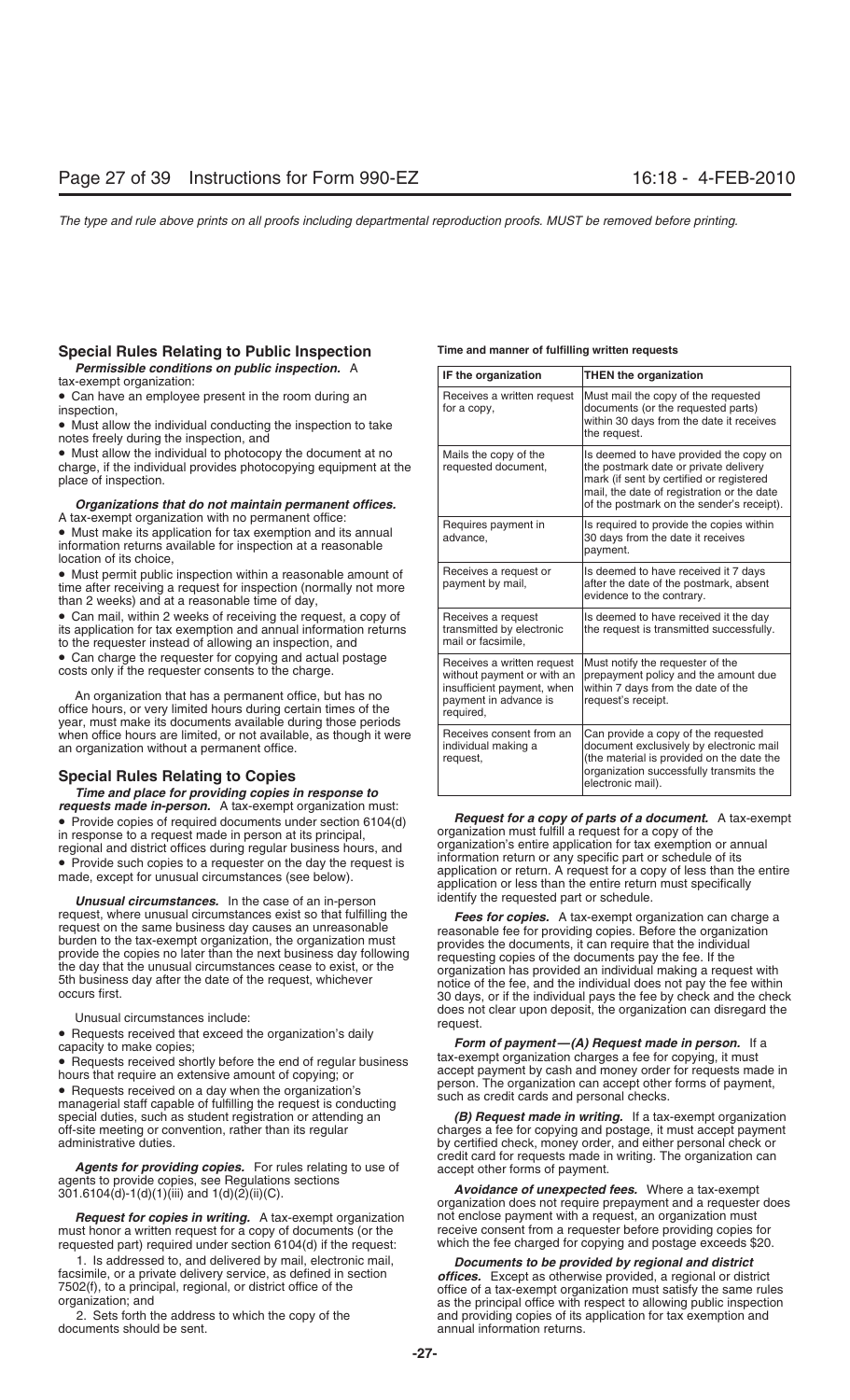A regional or district office is not required, however, to make annual information return if the organization has made the annual information return available for inspection or to requested document widely available (see b its annual information return available for inspection or to provide copies until 30 days after the date the return is required

### **Documents Provided by Local and Subordinate Organizations Constanting Constanting Constanting A tax-exempt organization makes its application for tax**

provided, a tax-exempt organization that did not file its own if the organization complies with the Internet posting<br>application for tax exemption (because it is a local or sequirements and the notice requirements given be application for tax exemption (because it is a local or<br>subordinate organization covered by a group exemption letter)

IRS a list or directory of local or subordinate organizations widely available only if:<br>
covered by the group exemption letter, the local or subordinate • The World Wide Web page through which it is available covered by the group exemption letter, the local or subordinate • The World Wide Web page through which it is available organization is required to provide only the application for the clearly informs readers that the docume<br>group exemption ruling and the pages of the list or directory that provides instructions for downloading it; group exemption ruling and the pages of the list or directory that provides instructions for downloading it;<br>specifically refer to it. The local or subordinate organization (Cambre 20) The document is posted in a format th specifically refer to it. The local or subordinate organization **•** The document is posted in a format that, when acce<br>must permit public inspection, or comply with a request for **but a** downloaded, viewed and printed in h must permit public inspection, or comply with a request for copies made in person, within a reasonable amount of time reproduces the image of the application for tax exemption or<br>(normally not more than 2 weeks) after receiving a request annual information return as it was original (normally not more than 2 weeks) after receiving a request made in person for public inspection or copies and at a reasonable time of day. See Regulations section 301.6104(d)-1(f) for further information.

**Annual information returns.** A local or subordinate<br>organization that does not file its own annual information return<br>(because it is affiliated with a central or parent organization that<br>files a group return) must, upon r

If the local or subordinate organization receives a written writing, the notice must be provided within 7 days of receiving<br>If the local or subordinate organization receives a written the request.<br>The request of a copy of and manner specified in *Request for copies in writing* on page

or parent organization, at its principal office, inspection or not required to comply with any request for copies that copies that copies of group returns filed by the central or parent  $\blacksquare$ copies of group returns filed by the central or parent organization. The central or parent organization must fulfill such organization. The central or parent organization must fulfill such<br>requests in the time and manner specified in *Special Rules*<br>*Relating to Public Inspection* and *Special Rules Relating to*<br>*Copies* on page 27.<br>**•** A sud

**Failure to comply.** If an organization fails to comply with • An extraordinary number of requirements specified in this paragraph, the penalty **sumilarly worded correspondence**; the requirements specified in this paragraph, the penalty similarly worded correspondence; the penalty similarly worded corresponding provisions of sections  $6652(c)(1)(C)$ ,  $6652(c)(1)(D)$ , and  $6685$ provisions of sections  $6652(c)(1)(C)$ ,  $6652(c)(1)(D)$ , and  $6685$ apply. • Evidence showing bad faith or deterrence of the

A tax-exempt organization is not required to comply with a • A demonstration that the organization request.<br>
request for a copy of its application for tax exemption or an being copies of its documents upon request. request for a copy of its application for tax exemption or an

provide copies until 30 days after the date the return is required<br>to be filed (including any extension of time that is granted for<br>filing such return) or is actually filed, whichever is later.<br>**Documents Provided by Local** 

**Applications for tax exemption.** Except as otherwise exemption and/or an annual information return widely available vided a tax-exempt organization that did not file its own if the organization complies with the Internet

subordinate organization covered by a group exemption letter) **Internet posting.** A tax-exempt organization can make its<br>must, upon request, make available for public inspection, or<br>provide copies of, the application submi However, if the central or parent organization submits to the maintained by another entity. The document will be considered<br>S a list or directory of local or subordinate organizations widely available only if:

except for any information permitted by statute to be withheld from public disclosure; and

• Any individual with access to the Internet can access, download, view and print the document without special

However, if the group return includes separate schedules<br>
with respect to each local or subordinate organization<br>
in the group return, the local or subordinate organization<br>
in the group return, the local or subordinate or

## request for a copy of the group return, in the time<br>the request by providing a copy of the group return in the time<br>and manner specified in *Request for copies in writing* on page **Campaign**

27. If the Director, EO Examination (or designee) determines that The requester has the option of requesting from the central the organization is being harassed, a tax-exempt organization is request for copies that it<br>parent organization, at its principal office, inspection or some that

- 
- A sudden increase in requests;<br>• An extraordinary number of requests by form letters or
- 
- 
- 

**Making Applications and Returns Widely**<br> **Available**<br> **A tax-exempt organization is not required to comply with a <b>Ault Available**<br> **A** demonstration that the organization routinely provides<br> **A** demonstration that the or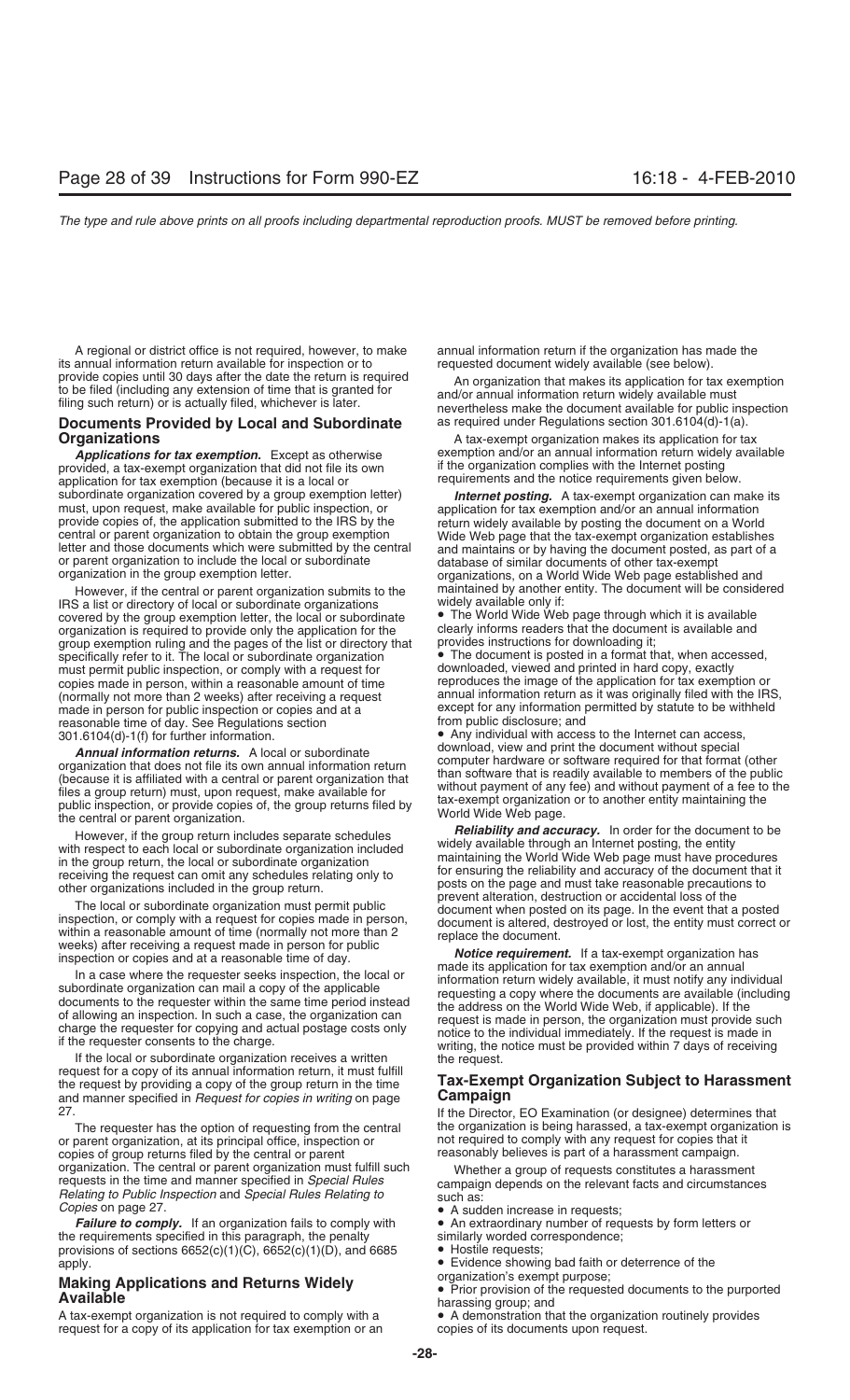copies of all or part of any document beyond the first two time during a 5-year period ending on the date of the<br>
received within any 30-day period or the first four received transaction. Persons who hold certain powers, r within any 1-year period from the same individual or the same or interests are among those who are in a position to exercise<br>address, regardless of whether the Director, EO Examination substantial influence over the affair address, regardless of whether the Director, EO Examination (or designee) has determined that the organization is subject to would include, for example, voting members of the governing a harassment campaign. body, and persons holding the power of:

it is the subject of a harassment campaign and that compliance officers, and<br>with requests that are part of the campaign would not be in the **CO**Treasurers and chief financial officers. with requests that are part of the campaign would not be in the public interest by submitting a signed application to the Director, A disqualified person also includes certain family members EO Examination (or designee) for the area where the organized of a disqualified person, and 35% controlled entities of a<br>organization's principal office is located. organization's principal office is located.

In addition, the organization can suspend compliance with The following persons are considered disqualified persons any request it reasonably believes to be part of the harassment with respect to the following organization any request it reasonably believes to be part of the harassment with respect to the following organizations, along with certain campaign until it receives a response to its application for a family members and 35% controll harassment campaign determination. However, if the Director, them:<br>EO Examination (or designee) determines that the organization  $\bullet$  With did not have a reasonable basis for requesting a determination that it was subject to a harassment campaign or reasonable  $\bullet$  With respect to a donor advised fund sponsoring belief that a request was part of the campaign, the officer, organization, an investment advisor of the sponso belief that a request was part of the campaign, the officer, director, trustee, employee, or other responsible individual of organization, and the organization remains liable for any penalties for not **.** With respect to the organization remains liable for any penalties for not • With respect to a supported organization of a section<br>providing the copies in a timely fashion. See Regulations 509(a)(3) supporting organization, the disqualifie providing the copies in a timely fashion. See Regulations 509(a)(3) supporting organization, the disqualified persons of section 301.6104(d)-3.

The intermediate sanction regulations are important to the members and 35% controlled entities.<br>exempt organization community as a whole, and for ensuring See the instructions for Form 4720, Schedule I for more exempt organization community as a whole, and for ensuring See the instructions for Form 4720, Schedule compliance in this area. The rules provide a roadmap by which information regarding these disqualified persons. compliance in this area. The rules provide a roadmap by which<br>an organization can steer clear of situations that may give rise **Who is not a disqualified person?** The rules also clarify an organization can steer clear of situations that may give rise to inurement.

Under section 4958, any disqualified person who benefits substantial influence over the affairs of an organization. They from an excess benefit transaction with an applicable include: disculption and excess benefit transaction with an applicable<br>tax-exempt organization is liable for a 25% tax on the excess<br>benefit. The disqualified person is also liable for a 200% tax on<br>the excess benefit if the excess

dentication is a section 501(c)(3) or a section 501(c)(4)<br>organization that is tax exempt under section 501(a), or was<br>on the day of the excess benefit transaction.<br>On the day of the excess benefit transaction.<br>An applica

An organization is not treated as a section 501(c)(3) or substantial portion of the organization's capital expenditures,<br>I(c)(4) organization for any period covered by a final substanting budget, or compensation for employ 501(c)(4) organization for any period covered by a final operating budget, or compensation for employees.<br>determination that the organization was not tax-exempt under **Computer** The person manages a discrete segment or act determination that the organization was not tax-exempt under • The person manages a discrete segment or activity o<br>section 501(a), so long as the determination was not based on briting organization that represents a substa section 501(a), so long as the determination was not based on organization that represents a substantial portion of the<br>private inurement or one or more excess benefit transactions. activities, assets, income, or expenses private inurement or one or more excess benefit transactions. activities, assets, income, or expenses of the organization as a whole.

employees and independent contractors will not be affected by disqualified person.<br>these rules. Only the few influential persons within these • The person is a r organizations are covered by these rules when they receive benefits, such as compensation, fringe benefits, or contract benefits, such as compensation, fringe benefits, or contract *Facts and circumstances tending to show no substantial*<br>payments. The IRS calls this class of covered individuals *influence.*<br>**•** The person is an independent

person who was in a position to exercise substantial influence (without having decision-making authority) with respect to

A tax-exempt organization can disregard any request for over the affairs of the applicable tax-exempt organization at any transaction. Persons who hold certain powers, responsibilities,

A tax-exempt organization can apply for a determination that  $\bullet$  Presidents, chief executive officers, or chief operating<br>s the subject of a barassment campaign and that compliance officers, and

family members and 35% controlled entities associated with

• With respect to a transaction involving a donor advised fund, a donor or donor advisor of that donor advised fund,

the section  $509(a)(3)$  supporting organization.

With respect to a section 509(a)(3) supporting organization, **Appendix E: Section 4958 Excess** substantial contributors to the supporting organization are also **Benefit Transactions**<br> **Example 12 Example 20 Example 20 Example 20 Example 20 Considered disqualified persons along with their family**<br> **Example 20 Example 20 Example 20 Example 20 EXAMPLE 20 CONSIDE** 

which persons are not considered to be in a position to exercise

- 
- 

**Applicable Tax-Exempt Organization**<br>These rules only apply to certain applicable section 501(c)(3)<br>and 501(c)(4) organizations. An *applicable tax-exempt*<br>organization is a section 501(c)(3) or a section 501(c)(4)<br>organi

**Disqualified Person**<br>**•** The person owns a controlling interest (measured by either<br>The vast majority of section 501(c)(3) or 501(c)(4) organization vote or value) in a corporation, partnership, or trust that is a vote or value) in a corporation, partnership, or trust that is a

• The person is a nonstock organization controlled directly or indirectly by one or more disqualified persons.

qualified persons.<br>A *disqualified person*, regarding any transaction, is any **the person is an** independent contractor whose sole p relationship to the organization is providing professional advice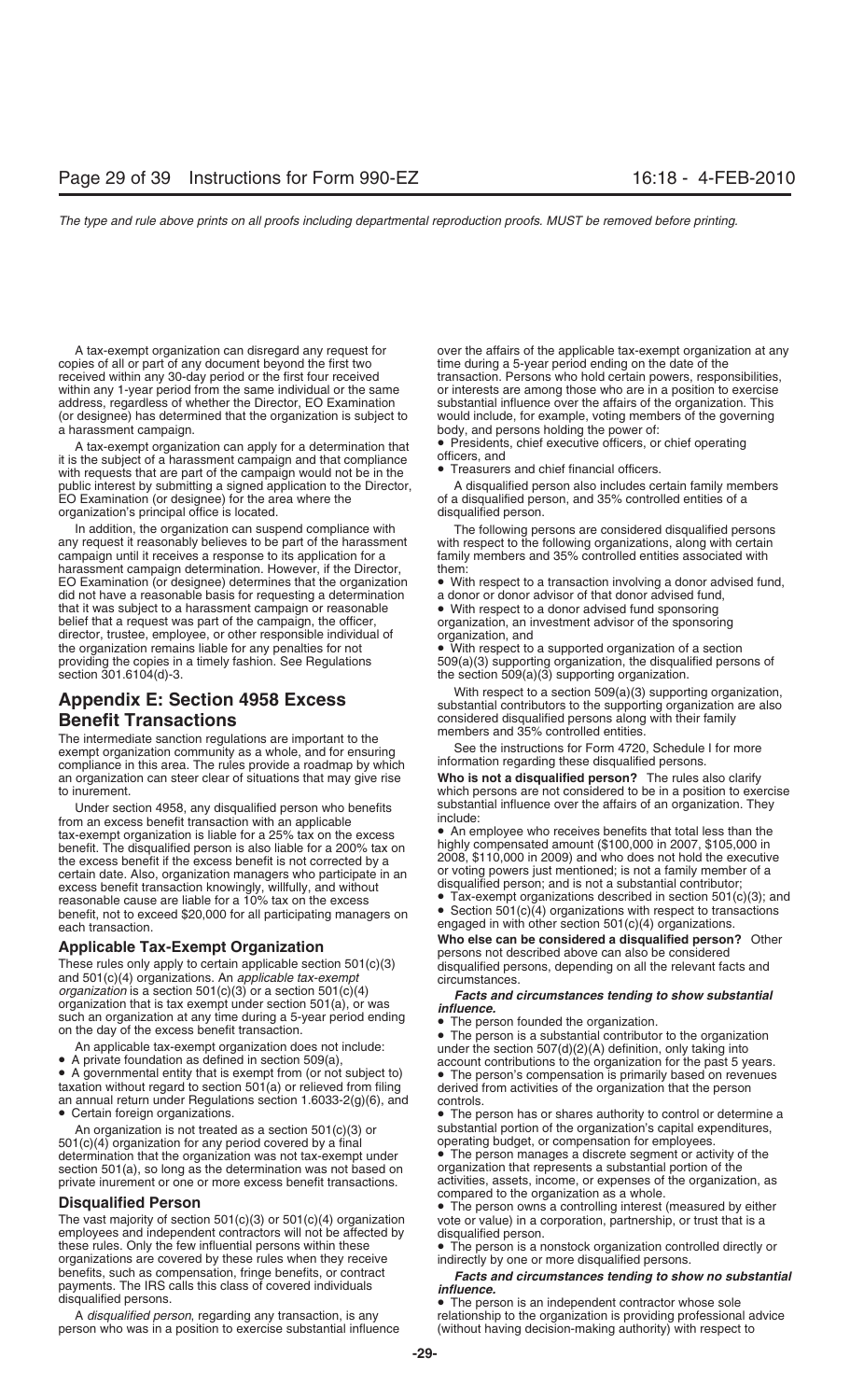transactions from which the independent contractor will not the end of the tax year of the organization in which the economically benefit.<br>
contribution or bequest is received by the organization

• Any preferential treatment the person receives based on the size of the person's donation is also offered to others making.

segment of the organization that represents a substantial and an excess benefit transaction occurs on the date the portion of the activities, assets, income, or expenses of the disqualified person receives the economic ben portion of the activities, assets, income, or expenses of the disqualified person receives the economic benefit from the organization, as compared to the organization as a whole. organization for federal income tax purpose

What about persons who staff affiliated organizations? In<br>the case of multiple affiliated organizations, the determination of<br>whether a person has substantial influence is made separately<br>for each applicable tax-exempt org

**Excess Benefit Transaction**<br>
An excess benefit transaction generally is a transaction in which<br>
An excess benefit transaction generally is a transaction in which<br>
an economic benefit is provided by an applicable tax-exemp organizations. An excess benefit transaction also can occur<br>when a disqualified person embezzles from the exempt<br>excess benefit transactions occurring on or after September 14,<br>organization occurring 1995. Section 4958 doe

the value of property, including the right to use property, is the fair market value. Fair market value is the price at which property, or the right to use to use the right, would change hands **What is Reasonable Compensation?**<br>between a willing buyer and a willing seller, neither being under *Reasonable compensation* is the valuation standard th between a willing buyer and a willing seller, neither being under *Reasonable compensation* is the valuation standard that is<br>any compulsion to buy, sell or transfer property or the right to used to determine if there is a any compulsion to buy, sell or transfer property or the right to used to determine if there is an excess benefit in the<br>use property, and both having reasonable knowledge of a clisqualified person's services for compensati use property, and both having reasonable knowledge of relevant facts.

**Donor advised funds.** For a donor advised fund, an excess be paid for like services by like enterprises under like benefit transaction includes a grant, loan, compensation, or circumstances. This is the section 162 standa

- 
- 
- 

defined in section  $509(a)(3)$ , an excess benefit transaction includes grants, loans, compensation, or similar payment • All forms of cash and noncash compensation, including

- 
- Substantial contributor,<br>• Family member of a substantial contributor,
- 
- 35% controlled entity of a family member of a substantial contributor.

Additionally, an excess benefit transaction includes any<br>loans provided by the supporting organization to a disqualified<br>person (other than an organization described in section<br>509(a)(1), (2), or (4)).<br>509(a)(1), (2), or (

A substantial contributor is any person who contributed or gross income for income tax purposes; bequeathed an aggregate of more than \$5,000 to the • Taxable and nontaxable fringe benefits, except fringe organization, if that amount is more than 2% of the total benefits described in section 132; and organization, if that amount is more than 2% of the total contributions and bequests received by the organization before • Foregone interest on loans.

contribution or bequest is received by the organization from • The person has taken a vow of poverty.<br>• Any preferential treatment the person receives based on the also means the creator of the trust.

size of the person's donation is also offered to others making<br>
omparable widely solicited donations.<br>
• The excess benefit for substantial contributors and parties<br>
• The direct supervisor of the person is not a disquali

# decisions affecting the organization as a whole or a discrete **When does an excess benefit transaction usually occur?** organization for federal income tax purposes. However, when a

In the case of the transfer of property subject to a substantial risk of forfeiture, or in the case of rights to future compensation

organization.<br>
To determine whether an excess benefit transaction has<br>
occurred, all consideration and benefits exchanged between a<br>
disqualified person and the applicable tax-exempt organization,<br>
and all entities it cont For purposes of determining the value of economic benefits, with donor advised funds apply to transactions occurring after<br>value of property, including the right to use property, is the August 17, 2006.

Reasonable compensation is the value that would ordinarily benefit transaction includes a grant, loan, compensation, or circumstances. This is the section 162 standard that will apply<br>similar payment from the fund to a: circumstance in determining the reasonableness of compensatio

Similar payment from the fund to a:<br>
■ Conor or donor advisor,<br>
■ Conor or donor advisor,<br>
■ Conor advisor and that a bonus or revenue-sharing arrangement is subject to a<br>
The fact that a bonus or revenue-sharing arrangem **Supporting organizations.** For any supporting organization discussed in *What benefits are disregarded* on page 31). Items

provided by the supporting organization to a:<br>• Substantial contributor<br>• Substantial contributor

Family member of a substantial contributor, **•** The payment of liability insurance premiums for, or the 35% controlled entity of a substantial contributor, and **•** payment or reimbursement by the organization of taxes o payment or reimbursement by the organization of taxes or certain expenses under section 4958, unless excludable from income as a *de minimis* fringe benefit under section 132(a)(4).<br>(A similar rule applies in the private foundation area.) Inclusion

- 
- 
-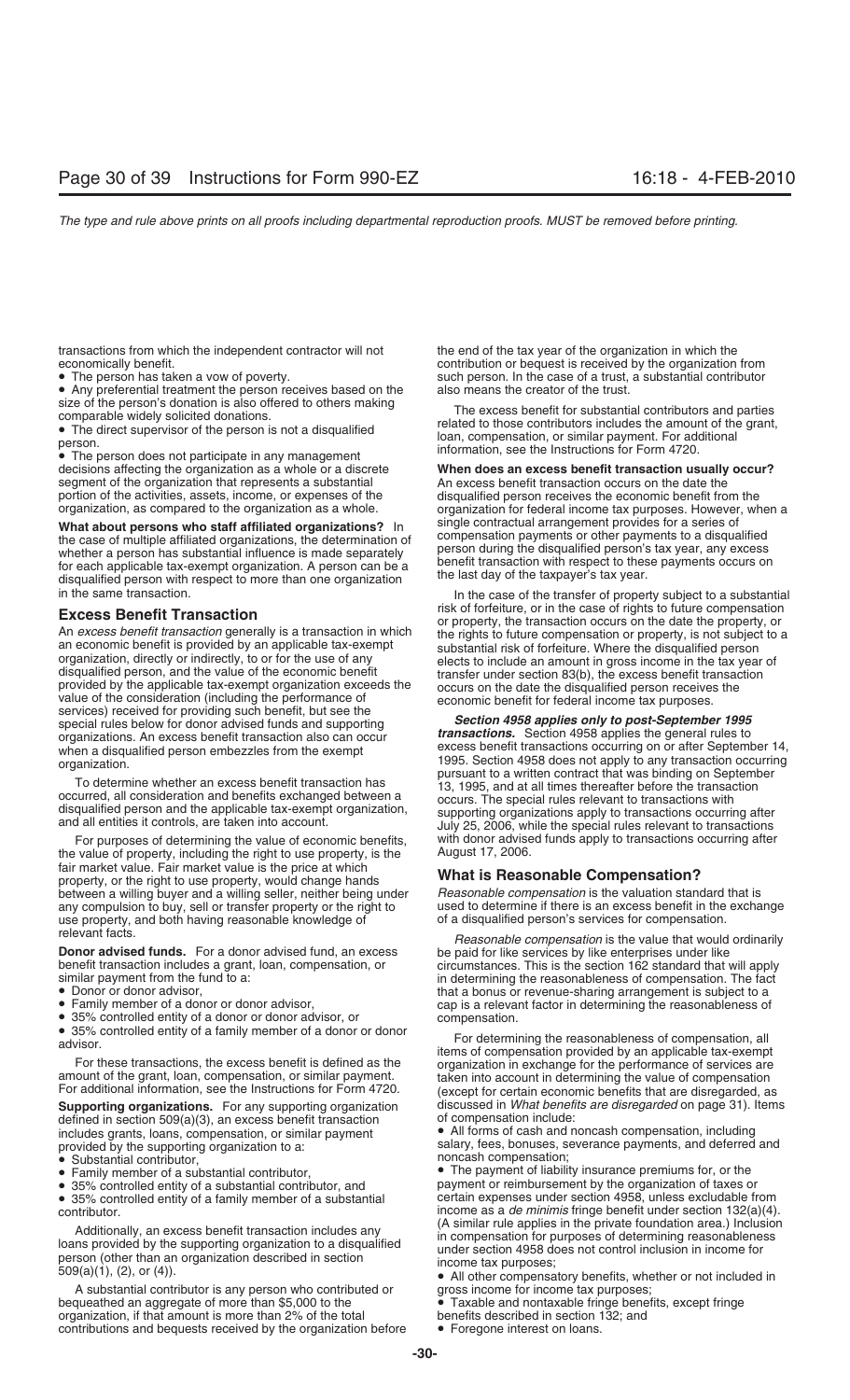organization providing the benefit clearly indicates its intent to for an extension or renewal resulting from the exercise of an treat the benefit as compensation when the benefit is paid. option by the disqualified person

controls) is treated as clearly indicating its intent to provide an a new contract as of the effective date of the material change.<br>Treatment as a new contract can cause the contract to fall economic benefit as compensation for services only if the contemporaneous with the transfer of the economic benefits

amended form filed prior to the start of an IRS examination; or

person's original Form 1040 or on an amended form filed prior to the start of an IRS examination.

from the discussiting persons in the model and proposes, the epoid of the expectation is a special safe harbor for simulation, a purpose, the equired to indicate the expectation for sevices. (For example, empetitive provi

An *initial contract* is a binding written contract between an contract is entered into by, in effect, assuming that the applicable tax-exempt organization and a person who was not a maximum amount payable under the contra disqualified person immediately prior to entering into the satisfying the requirements giving rise to the rebuttable<br>
presumption for that maximum amount.

A fixed payment is an amount of cash or other property<br>specified in the contract, or determined by a fixed formula that<br>is specified in the contract, which is to be paid or transferred in<br>exchange for the provision of spec

depends upon future specified events or contingencies, as long as no one has discretion when calculating the amount of a contemporaneous persuasive comparability data when they<br>nayment or deciding whether to make a payment (such as a provide the benefits. payment or deciding whether to make a payment (such as a

providing that it can be terminated or canceled by the applicable tax-exempt organization without the other party's consent reasonableness. In some cases, an organization may find it<br>(except as a result of substantial non-performance) and without impossible or impracticable to fully impl substantial penalty, is treated as a new contract, as of the

**Written intent required to treat benefits as** earliest date that any termination or cancellation would be **compensation.** An economic benefit is not treated as **earliest** defective. Also, a contract in which there is a ma **compensation.** An economic benefit is not treated as effective. Also, a contract in which there is a material change, consideration for the performance of services unless the which includes an extension or renewal of the consideration for the performance of services unless the which includes an extension or renewal of the contract (except option by the disqualified person), or a more than incidental An applicable tax-exempt organization (or entity that it change to the amount payable under the contract, is treated as<br>ntrols) is treated as clearly indicating its intent to provide an a new contract as of the effective d organization provides written substantiation that is example initial contract exception, and it thus would be tested<br>contemporaneous with the transfer of the economic benefits under the fair market value standards of secti

under consideration. Ways to provide contemporaneous written<br>
substantiation of its intent to provide an economic benefit as<br>
• The organization produces a signed written employment<br>
• The organization produces a signed w

original Form W-2, Form 1099, Form 990, or 990-EZ, or on an 1. The transaction is approved by an authorized body of the amended form filed prior to the start of an IRS examination; or organization (or an entity it controls • The disqualified person reports the benefit as income on the individuals who do not have a conflict of interest concerning the person's original Form 1040 or on an amended form filed prior transaction.

2. Prior to making its determination, the authorized body obtained and relied upon appropriate data as to comparability. *Exception.* To the extent the economic benefit is excluded obtained and relied upon appropriate data as to comparabili<br>m the disqualified person's gross income for income tax **There** is a special safe harbor for small org

charitable class that the applicable tax-exempt organization<br>
purpose. **Special rebuttable presumption rule for nonfixed**<br>
purpose. **Special rebutable presumption rule for nonfixed**<br>
purpose. **Special rebutable presumption** maximum amount payable under the contract will be paid, and presumption for that maximum amount.

A *fixed formula* can, in general, incorporate an amount that upon by the authorized body. This provision gives taxpayers Approvision gives taxpayers<br>Dends upon future specified events or contingencies, as long added prote

bonus). **Organizations that do not establish a presumption of reasonableness.** An organization can still comply with section 4958 even if it did not establish a presumption of impossible or impracticable to fully implement each step of the rebuttable presumption process described above. In such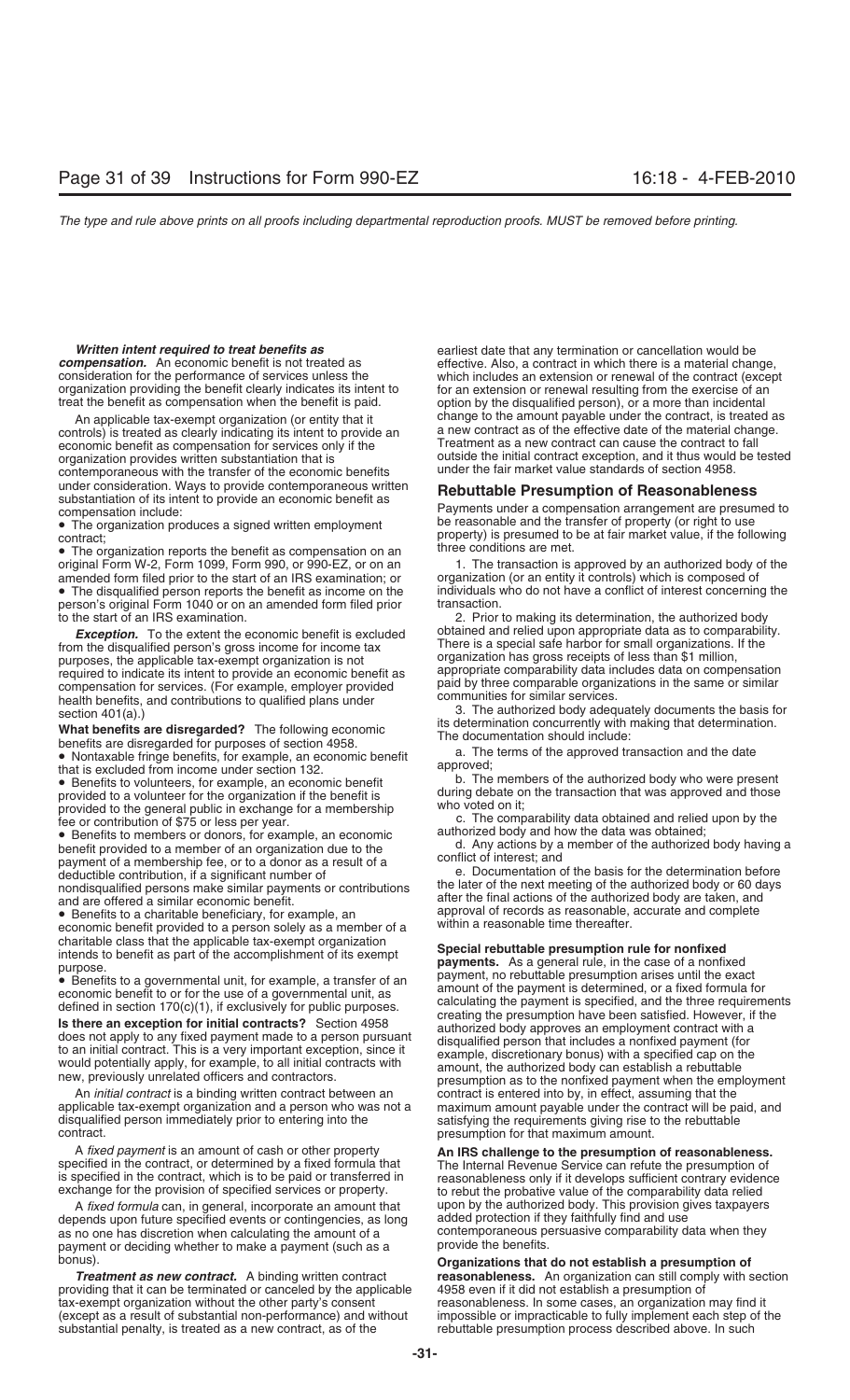cases, the organization should try to implement as many steps<br>as possible, in whole or in part, in order to substantiate the<br>reasonableness of benefits as timely and as well as possible. If<br>an organization does not satisfy

a disqualified person. The disqualified person who benefited<br>from the transaction is liable for the tax. If the 25% tax is<br>imposed and the excess benefit transaction is not corrected<br>within the taxable period, an additiona

If a disqualified person makes a payment of less than the full earlier), no amount repaid in a manner prescribed by the correction amount, the 200% tax is imposed only on the unpaid Secretary can be held in a donor advised portion of the correction amount. If more than one disqualified **Property.** With the agreement of the applicable tax-exempt person received an excess benefit from an excess benefit organization, a disqualified person can make a payment by<br>transaction, all such disqualified persons are jointly and returning the specific property previously trans transaction, all such disqualified persons are jointly and severally liable for the taxes.

person must correct the excess benefit transaction during the<br>taxable period. The taxable period begins on the date the<br>transaction occurs and ends on the earlier of the date the<br>statutory notice of deficiency is issued or

**Tax on organization managers.** An excise tax equal to 10% the organization equal to the difference.<br>of the excess benefit may be imposed on the participation of an **Excess payment.** If the payment resulting from the retur of the excess benefit may be imposed on the participation of an organization manager in an excess benefit transaction between an applicable tax-exempt organization and a disqualified the organization can make a cash payment to the disqualified person. This tax, which cannot exceed \$20,000 with respect to person equal to the difference. any single transaction, is only imposed if the 25% tax is<br>
imposed on the disqualified person, the organization manager<br>
knowingly participated in the transaction, and the manager's<br>
The regulations make it clear that the knowingly participated in the transaction, and the manager's participation was willful and not due to reasonable cause. There procedures of section 7611 when initiating and conducting any is also joint and several liability for this tax. An organization inquiry or examination into w is also joint and several liability for this tax. An organization inquiry or examination into whether an excess benefit<br>manager may be liable for both the tax on disqualified persons transaction has occurred between a chur manager may be liable for both the tax on disqualified persons transaction has occurred between and an organization managers in appropriate circumstances and on organization managers in appropriate circumstances.

An *organization manager* is any officer, director, or trustee of **Revenue Sharing Transactions**<br>applicable tax-exempt organization, or any individual having Proposed intermediate sanction regulations were issued in powers or responsibilities similar to officers, directors, or **1998**. The proposed regulations had special provisions covering trustees of the organization, regardless of title. An organization "any transaction in which th trustees of the organization, regardless of title. An organization manager is not considered to have participated in an excess provided to or for the use of a disqualified person is determined<br>benefit transaction where the manager has opposed the in whole or in part by the revenues of one benefit transaction where the manager has opposed the in whole or in part by the revenues of one or more activities of transaction in a manner consistent with the fulfillment of the the organization. . ." — so-called reven manager's responsibilities to the organization. For example, a Rather than setting forth additional rules on revenue-s<br>director who votes against giving an excess benefit would transactions, the final regulations reserve t director who votes against giving an excess benefit would ordinarily not be subject to this tax.

A person participates in a transaction knowingly if the person<br>has actual knowledge of sufficient facts so that, based solely<br>upon such facts, the transaction would be an excess benefit<br>transaction. Knowing does not mean h The organization manager ordinarily will not be considered<br>
knowing if, after full disclosure of the factual situation to an **Revocation of Exemption and Section 4958**<br>
appropriate professional, the organization manager re the professional's reasoned written opinion on matters within exemption under section 501(c)(3) or section 501(c)(4), the professional's expertise or if the manager relied on the fact including the requirements that the o the professional's expertise or if the manager relied on the fact that the requirements for the rebuttable presumption of that the requirements for the rebuttable presumption of and operated exclusively for exempt purposes, and that no part reasonableness have been satisfied. Participation by an reasonableness have been satisfied. Participati reasonableness have been satisfied. Participation by an of its net earnings inure to the benefit of any private shareholder<br>organization manager is willful if it is voluntary, conscious, and or individual. The legislative organization manager is willful if it is voluntary, conscious, and or individual. The legislative history indicates that in most intentional. An organization manager's participation is due to instances, the imposition of t reasonable cause if the manager has exercised responsibility lieu of revocation. The IRS has indicated that the following<br>on behalf of the organization with ordinary business care and factors will be considered (among othe on behalf of the organization with ordinary business care and prudence.

**Section 4958 Taxes**<br> **Section 4958 Taxes** A disqualified person corrects an excess benefit by making a<br>
payment in cash or cash equivalents equal to the correction Tax on disqualified persons. An excise tax equal to 25% of amount to the applicable tax-exempt organization. The correction amount equals the excess benefit plus the interest on transaction between an applicable tax-exempt

within the taxable period, an additional excise tax equal to *Exception.* For a correction of an excess benefit 200% of the excess benefit is imposed. transaction described in *Donor advised funds* (discussed

excess benefit transaction. The return of the property is considered a payment of cash (or cash equivalent) equal to the<br>To avoid the imposition of the 200% tax, a disqualified<br>person must correct the excess benefit transaction during the<br>The fair market value of the property on

are assessed. This 200% tax can be abated if the excess<br>benefit transaction subsequently is corrected during a 90-day<br>correction period. disqualified person must make an additional cash payment to<br>disqualified person must

of the property exceeds the correction amount described above,

an applicable tax-exempt organization, or any individual having Proposed intermediate sanction regulations were issued in the organization  $\ldots$  " — so-called revenue-sharing transactions. Rather than setting forth additional rules on revenue-sharing Consequently, until the Service issues new regulations for this reserved section on revenue-sharing transactions, these

Section 4958 does not affect the substantive standards for tax exemption under section 501 $(c)(3)$  or section 501 $(c)(4)$ , instances, the imposition of this intermediate sanction will be in circumstances) in determining whether to revoke an applicable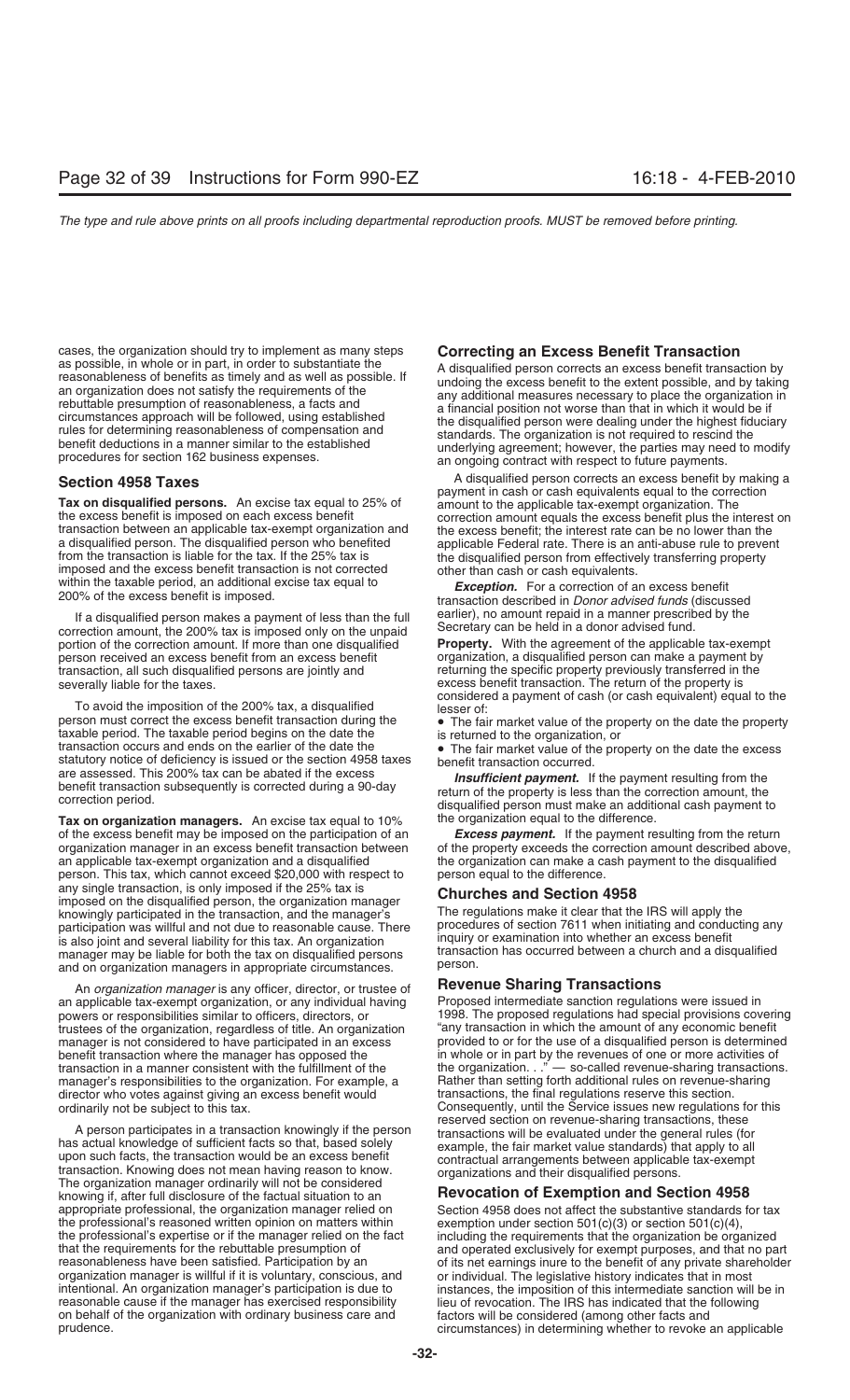tax-exempt organization's exemption status where an excess Schedule N (Form 990 or 990-EZ), Liquidation, Termination, benefit transaction has occurred.<br>Dissolution or Significant Disposition of Assets

• The size and scope of the organization's regular and ongoing Forms W-2 and W-3, Wage and Tax Statement; and activities that further exempt purposes before and after the Transmittal of Wage and Tax Statements.<br>
Eorm W-9. Request for Taxpaver Identifications of transactions occurred.

• The size and scope of the excess benefit transaction or Certification.<br>
transactions (collectively, if more than one) in relation to the Form 926. R

• Whether the organization has been involved in multiple excess benefit transactions with one or more persons.

• Whether the excess benefit transaction has been corrected, or the organization has made good faith efforts to seek or the organization has made good faith efforts to seek Employees.<br>
correction from the disqualified person(s) who benefited from *Trust fund recovery penalty.* If certain excise, income,<br> **Trust fund recovery penalty.**

# **File or Use** trust fund recovery penalty may be imposed on all persons

days a week, at *www.irs.gov* to: who acted willfully in not doing so.

- 
- 
- 
- 
- 
- 

**DVD for tax products.** You can order Pub. 1796, IRS Tax The penalty is equal to the unpaid trust fund tax. See Pub.

- Current-year forms, instructions, and publications.
- 
- 
- 
- 
- 
- 
- 
- 
- - 1. The first release will ship the beginning of January 2010.
	-

Purchase the DVD from National Technical Information Form 1040, U.S. Individual Income Tax Return.<br>Form 1041, U.S. Income Tax Return for Estates

You can also get most forms and publications at your local IRS office. complete Form 990 or 990-EZ, and do not file Form 1041.

### **Other Forms That May Be Required**

Schedule A (Form 990 or 990-EZ), Public Charity Status and interest, student loan interest, qualified tuition and related

Schedule B (Form 990, 990-EZ, or 990-PF), Schedule of Contributors.

Schedule C (Form 990 or 990-EZ), Political Campaign and Lobbying Activities.

Schedule E (Form 990 or 990-EZ), Schools.

Schedule G (Form 990 or 990-EZ), Supplemental Information

Regarding Fundraising or Gaming Activities.

Schedule L (Form 990 or 990-EZ), Transactions with Interested Persons.

Dissolution or Significant Disposition of Assets.

Form W-9, Request for Taxpayer Identification Number and

transactions (collectively, if more than one) in relation to the Form 926, Return by a U.S. Transferor of Property to a Foreign size and scope of the organization's regular and ongoing Corporation.

size and scope of the organization's regular and ongoing Corporation.<br>
activities that further exempt purposes.<br>
• Whether the organization has been involved in multiple Tax Return.

excess benefit transactions with one or more persons. Form 941, Employer's QUARTERLY Federal Tax Return. Used<br>• Whether the organization has implemented safeguards that to report social security. Medicare, and income taxes • Whether the organization has implemented safeguards that to report social security, Medicare, and income taxes withheld are reasonably calculated to prevent excess benefit by an employer and social security and Medicare are reasonably calculated to prevent excess benefit by an employer and social security and Medicare taxes paid by<br>transactions.

an employer.<br>Form 943, Employer's Annual Tax Return for Agricultural

social security, and Medicare taxes that must be collected or withheld are not collected or withheld, or these taxes are not **Appendix F: Forms and Publications To** paid to the IRS, a trust fund recovery penalty may apply. The (including volunteers) who the IRS determines were responsible **Internet.** You can access the IRS website 24 hours a day, 7 for collecting, accounting for, and paying over these taxes, and

• Download forms, instructions, and publications. This penalty does not apply to volunteer unpaid members of • Order IRS products online.  $\blacksquare$  any board of trustees or directors of a tax-exempt organization, • Research your tax questions online.<br>• Search publications online by topic or keyword. In the participate in the day-to-day or financial activities of the • Search publications online by topic or keyword.<br>
• View Internal Revenue Bulletins (IRBs) published in the last<br>
• View Internal Revenue Bulletins (IRBs) published in the last<br>
• Sign up to receive local and national tax

Products DVD, and obtain: 15 (Circular E), Employer's Tax Guide, for more details,<br>● Current-vear forms instructions and publications and including the definition of responsible persons.

• Prior-year forms, instructions, and publications.<br>
• Bonus: Historical Tax Products DVD-Ships with the final<br>
• Tax Map: An electronic research tool and finding aid.<br>
• Tax Map: An electronic research tool and finding a

• Toll-free and email technical support. Income for Tax-Exempt Organizations.

• The DVD which is released twice during the year. Form 1023, Application for Recognition of Exemption Under<br>1. The first release will ship the beginning of January 2010. Section 501(c)(3) of the Internal Revenue Code.

Form 1024, Application for Recognition of Exemption Under 2. The final release will ship the beginning of March 2010.<br>Section 501(a).

Service (NTIS) at *www.irs.gov/cdorders* for \$30 (no handling Form 1041, U.S. Income Tax Return for Estates and Trusts.<br>fee) or call 1-877-233-6767 toll free to buy the DVD for \$30 Required of section 4947(a)(1) nonexempt **By phone and in person.** You can order forms and have any taxable income under Subtitle A of the Code, it can<br>
publications by calling 1-800-TAX-FORM (1-800-829-3676) file Form 990 or 990-EZ, and does not have to file For publications by calling 1-800-TAX-FORM (1-800-829-3676). File Form 990 or 990-EZ, and does not have to file Form 1041 to<br>You can also get most forms and publications at your local IRS meet its section 6012 filing requireme Form 1096, Annual Summary and Transmittal of U.S.

Form 1098 series. Information returns to report mortgage Public Support.<br>Schedule B (Form 990, 990-EZ, or 990-PF), Schedule of expenses received, and a contribution of a qualified vehicle that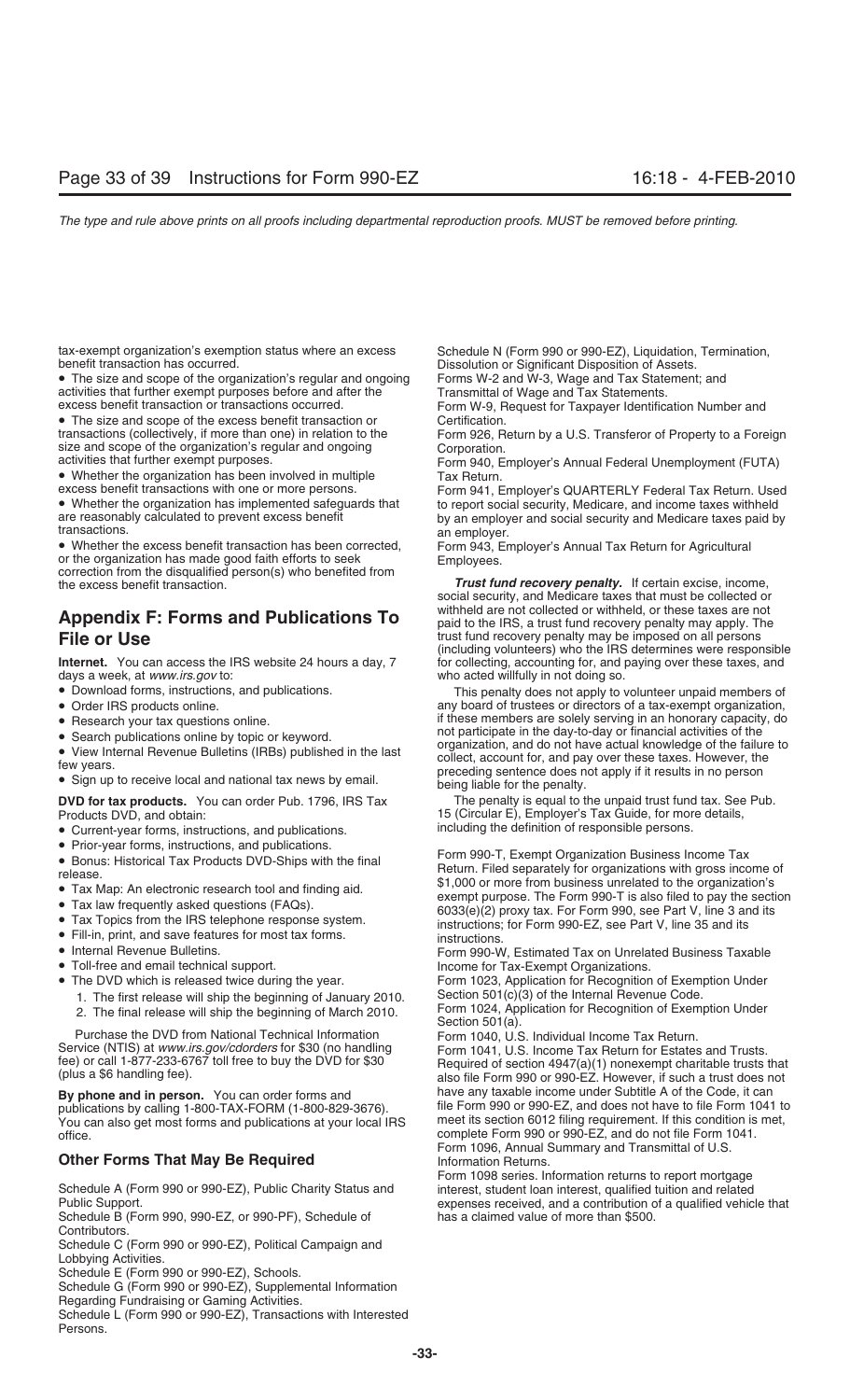Form 1099 series. Information returns to report acquisitions or Form 8821, Tax Information Authorization. abandonments of secured property, proceeds from broker and Form 8822, Change of Address. Used to notify the IRS of a barter exchange transactions, cancellation of debt, dividends change in mailing address that occurs after the return is filed. program payments, taxable distributions from cooperatives, interest payments, payments of long-term care and accelerated interest payments, payments of long-term care and accelerated Form 8871, Political Organization Notice of Section 527 Status.<br>
death benefits, miscellaneous income payments, distributions Form 8872, Political Organization from an HSA, Archer MSA or Medicare Advantage MSA, Expenditures.<br>
original issue discount, distributions from pensions, annuities, Form 8886. Re retirement or profit-sharing plans, IRAs, insurance contracts, etc., and proceeds from real estate transactions. Also, use Prohibited Tax Shelter Transaction.<br>
Sortain of these returns to report amounts that were received as Form 8899, Notice of Income from Donated Intellectual certain of these returns to report amounts that were received as a nominee on behalf of another person. Property. Used to report net income from qualified intellectual

Form 1120-POL, Income Tax Return for Certain Political property to the IRS and the donor.<br>Crganizations Form 8921. Applicable Insurance

Form 2848, Power of Attorney and Declaration of Theorem 2848, Power of Attorney and Declaration of Representative.

Form 3115, Application for Change in Accounting Method.

Form 3520, Annual Return To Report Transaction With Foreign **Helpful Publications** Trusts and Receipt of Certain Foreign Gifts.

Form 4506, Request for Copy of Tax Return.<br>
Form 4506-A, Request for Cubical or Boeins and Circular E), Employer's Tax Guide.<br>
Form 4506-A, Request for Political Organization IRS Form.<br>
Form 4562, Depreciation and Amortiza

plan is qualified under the Internal Revenue Code and whether<br>
or on ta deduction is claimed for the current tax year.<br>
Form 5578, Annual Certification of Racial Nondiscrimination for<br>
Fublication 947, Practice Before the who disposes of chamable deduction property within 3 years<br>
after the date that the donor gave the property to the original<br>
Publication 4221-PF, Compliance Guide for 501(c)(3) Private<br>
Publication 4221-PF, Compliance Guid

successor donee. It may have been the original donee or<br>another successor donee.<br>Form 8274, Certification by Churches and Qualified<br>Church-Controlled Organizations Electing Exemption from<br>Employer Social Security and Medic Form 8283, Noncash Charitable Contributions.

Form 8300, Report of Cash Payments Over \$10,000 Received **Appendix G: Use of Form 990 or 990-EZ** in a Trade or Business. Used to report cash amounts in excess of \$10,000 that were received in a single transaction (or in two **To Satisfy State Reporting Requirements** or more related transactions) in the course of a trade or business (as defined in section 162). However, if the Some states and local government units will accept a copy of organization receives a charitable cash contribution in excess of Form 990 or 990-EZ in place of all or part of their own financial \$10,000, it is not subject to the reporting requirement since the report forms. The substi \$10,000, it is not subject to the reporting requirement since the funds were not received in the course of a trade or business. 501(c)(3) organizations, but some of the other types of section<br>Form 8328, Carryforward Election of Unused Private Activity 501(c) organizations are also affect Form 8328, Carryforward Election of Unused Private Activity

Form 8718, User Fee for Exempt Organization Determination Letter Request. The contract of the contract of the contract of the following discussions.

and distributions, certain government and state qualified tuition Form 8868, Application for Extension of Time to File an Exempt program payments, taxable distributions from cooperatives, Organization Return.

Form 8872, Political Organization Report of Contributions and

Form 8886, Reportable Transaction Disclosure Statement.<br>Form 8886-T, Disclosure by Tax-Exempt Entity Regarding

Organizations **Form 8921, Applicable Insurance Contracts Information Return.**<br>Form 1128, Application To Adopt, Change, or Retain a Tax Form SS-4, Application for Employer Identification Number. Form 1128, Application To Adopt, Change, or Retain a Tax Form SS-4, Application for Employer Identification Number.<br>Form TD F 90-22.1. Report of Foreign Bank and Financial Form TD F 90-22.1, Report of Foreign Bank and Financial

Bond Volume Cap.<br>Form 990 or 990-EZ to satisfy state or local filing requirements,<br>Form 8718, User Fee for Exempt Organization Determination such as those under state charitable solicitation acts, note the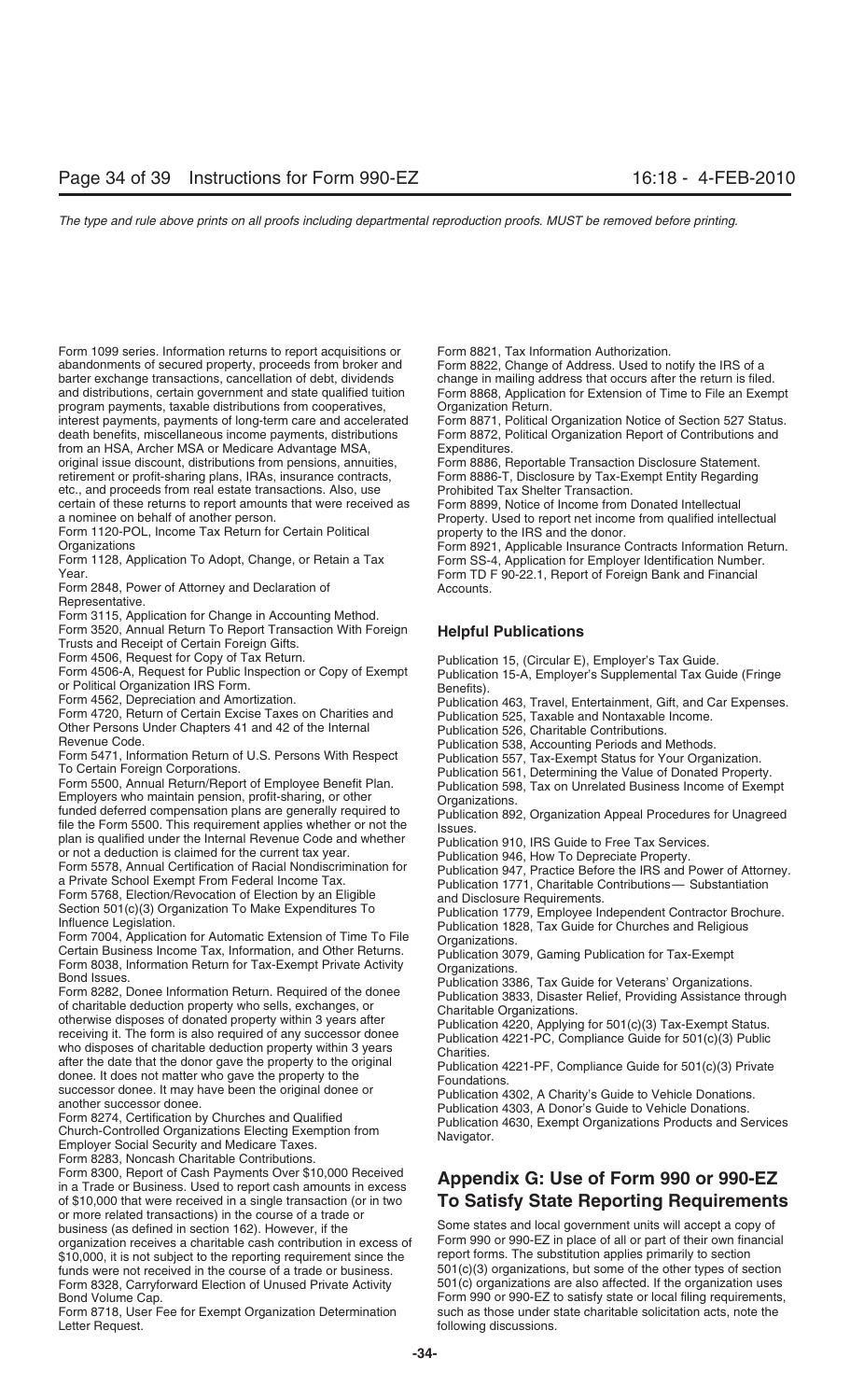The organization can consult the appropriate officials of all To ensure that all organizations report similar transactions states and other jurisdictions in which it does business to uniformly, many states require that con determine their specific filing requirements. Doing business in a jurisdiction can include any of the following: (a) soliciting contributions or grants by mail or otherwise from individuals, Not-for-Profit Organizations (New York, NY, AICPA, 2003), businesses, or other charitable organizations; (b) conducting supplemented by Standards of Accounting businesses, or other charitable organizations; (b) conducting supplemented by Standards of Accounting and Financial<br>programs; (c) having employees within that jurisdiction; (d) Reporting for Voluntary Health and Welfare Or programs; (c) having employees within that jurisdiction; (d) Reporting for Voluntary Health and Welfare Organizations<br>maintaining a checking account; or (e) owning or renting (Washington, DC, National Health Council, Inc., maintaining a checking account; or (e) owning or renting property there.  $\blacksquare$ 

**Monetary Tests May Differ**<br>Some or all of the dollar limitations applicable to Form 990 or **Donated Services And Facilities** Some or all of the dollar limitations applicable to Form 990 or<br>
990-EZ when filed with the IRS may not apply when using Form<br>
990 or 990-EZ in place of state or local report forms. Examples<br>
of the IRS dollar limitations

## **Additional Information May Be Required**<br>State or local filing requirements may require the organization **Amended Returns** Supplemental information or files an

to attach to Form 990 or 990-EZ one or more of the following:<br>(a) additional financial statements, such as a complete analysis copy of the information or amended return to any state with (a) additional financial statements, such as a complete analysis copy of the information or amended return to any state with<br>of functional expenses or a statement of changes in net assets which it filed a copy of Form 990 of functional expenses or a statement of changes in net assets; (b) notes to financial statements; (c) additional financial schedules; (d) a report on the financial statements by an organization to file an amended Form 990 or 990-EZ to<br>independent accountant: and (e) answers to additional conflicts with the Form 990 or 990-EZ instructions, the independent accountant; and (e) answers to additional conflicts with the Form 990 or 990-EZ instructions, the<br>guestions and other information. Each jurisdiction may require organization must also file an amended return wit questions and other information. Each jurisdiction may require the additional material to be presented on forms they provide. The additional information does not have to be submitted with **Method of Accounting**<br>the Form 990 or 990-EZ filed with the IRS. Most states require that all an

Even if the Form 990 or 990-EZ that the organization files with the IRS is accepted by the IRS as complete, a copy of the with the IRS is accepted by the IRS as complete, a copy of the **Time For Filing May Differ**<br>same return filed with a state will not fully satisfy that state's **Time For Filing May Differ**<br>filing requirement if (1) required filing requirement if (1) required information is not provided, The deadline for filing Form 990 or 990-EZ with including any of the additional information discussed above, or from the time for filing reports with some sta including any of the additional information discussed above, or (2) the state determines that the form was not completed by following the applicable Form 990 or 990-EZ instructions or **Public Inspection** supplemental state instructions. In such case, the state may ask The Form 990 or 990-EZ information made available for public<br>the organization to provide the missing information or to submit inspection by the IRS may diffe an amended return. the states, such as Schedule B (Form 990, 990-EZ, or 990-PF).

## **Determine State Filing Requirements Use Of Audit Guides May Be Required**

uniformly, many states require that contributions, gifts, grants, similar amounts, and functional expenses be reported according to the AICPA industry audit and accounting guide, Not-for-Profit Organizations (New York, NY, AICPA, 2003),

State or local filing requirements may require the organization If the organization submits supplemental information or files an<br>to attach to Form 990 or 990-FZ one or more of the following: amended Form 990 or 990-EZ with that state's filing requirement. If a state requires the<br>organization to file an amended Form 990 or 990-EZ to correct

Most states require that all amounts be reported based on the accrual method of accounting. See also General Instruction D.

inspection by the IRS may differ from that made available by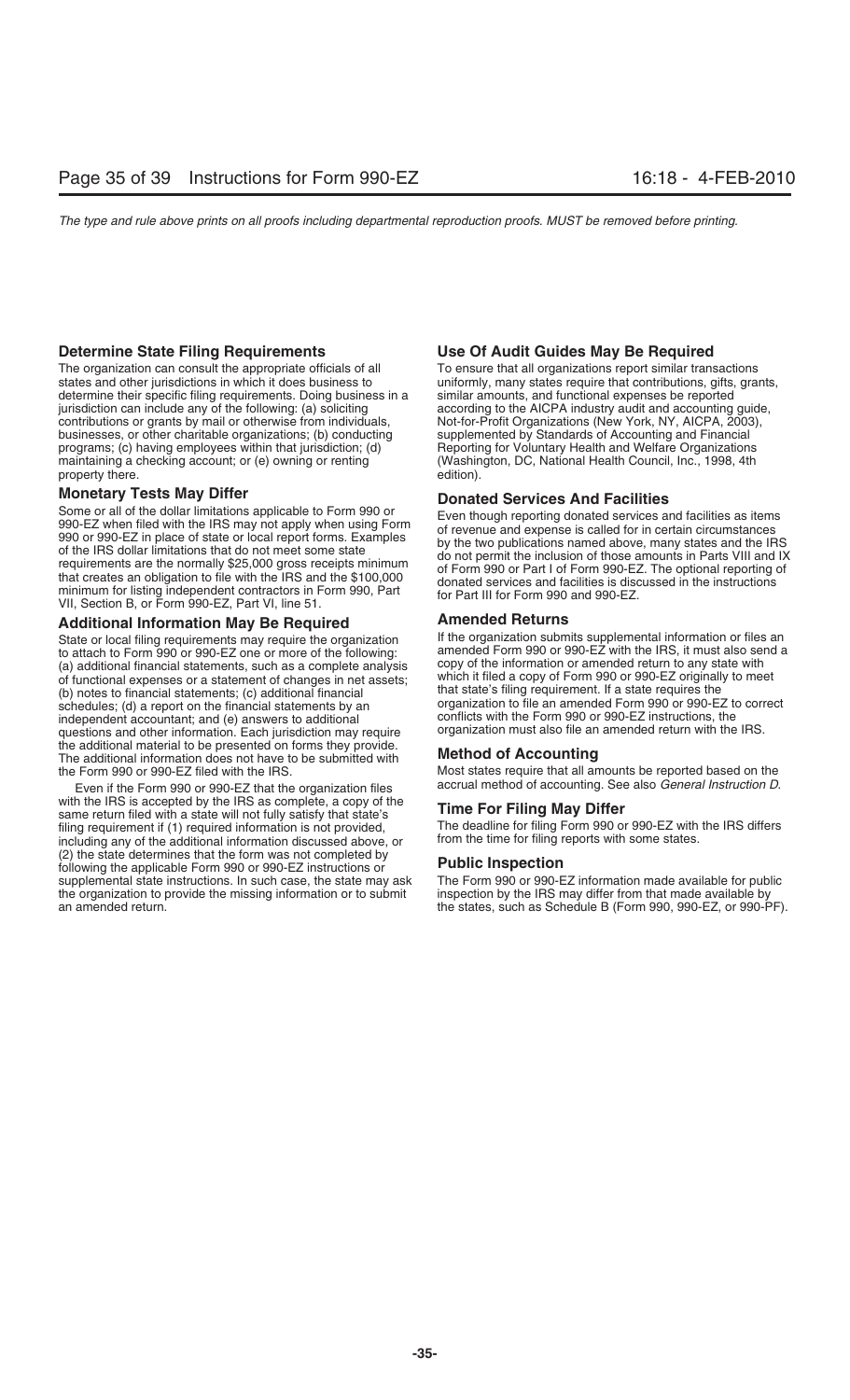**Privacy Act and Paperwork Reduction Act Notice.** We ask for the information on these forms to carry out the Internal Revenue laws of the United States. You are required to give us the information. We need it to ensure that you are complying with these laws and to allow us to figure and collect the right amount of tax. Section 6109 requires return preparers to provide their identifying numbers on the return.

You are not required to provide the information requested on a form that is subject to the Paperwork Reduction Act unless the form displays a valid OMB control number. Books or records relating to a form or its instructions must be retained as long as their contents may become material in the administration of any Internal Revenue law. Generally, tax returns and return information are confidential, as required by section 6103.

The time needed to complete and file this form and related schedules will vary depending on individual circumstances. The estimated average times are:

| Form                                        | Recordkeeping   | Learning about the law or<br>the form | Preparing<br>the<br>form | Copying, assembling,<br>and sending the form<br>to the IRS |
|---------------------------------------------|-----------------|---------------------------------------|--------------------------|------------------------------------------------------------|
| 990-EZ                                      | 29 hr., 10 min. | 11 hr., 33 min.                       | 14 hr., 24 min.          | 32 min.                                                    |
| Schedule A (Form 990 or 990-EZ)             | 39 hr., 56 min. | 6 hr., 51 min.                        | 7 hr., 48 min.           | .                                                          |
| Schedule B (Form 990, 990-EZ, or<br>990-PF) | 5 hr., 58 min.  | 1 hr., 35 min.                        | 1 hr., 45 min.           | $- - - -$                                                  |
| Schedule C (Form 990 or 990-EZ)             | 22 hr., 0 min.  | 42 min.                               | 1 hr., 5 min.            | .                                                          |
| Schedule E (Form 990 or 990-EZ)             | 5 hr., 30 min.  | 53 min.                               | 1 hr., 1 min.            | .                                                          |
| Schedule G (Form 990 or 990-EZ)             | 24 hr., 9 min.  | 24 min.                               | 48 min.                  |                                                            |
| Schedule L (Form 990 or 990-EZ)             | 5 hr., 30 min.  | 1 hr., 5 min.                         | 1 hr., 13 min.           |                                                            |
| Schedule N (Form 990 or 990-EZ)             | 7 hr., 53 min.  | 42 min.                               | 51 min.                  |                                                            |

*We welcome comments on forms.* If you have comments concerning the accuracy of these time estimates or suggestions for making these forms simpler, we would be happy to hear from you. You can write to the Internal Revenue Service, Tax Products Coordinating Committee, SE:W:CAR:MP:T:T:SP, 1111 Constitution Ave., NW, IR-6526, Washington, DC 20224.

Do not send the form to this address. Instead, see *When, Where, and How To File* in *General Instruction E.*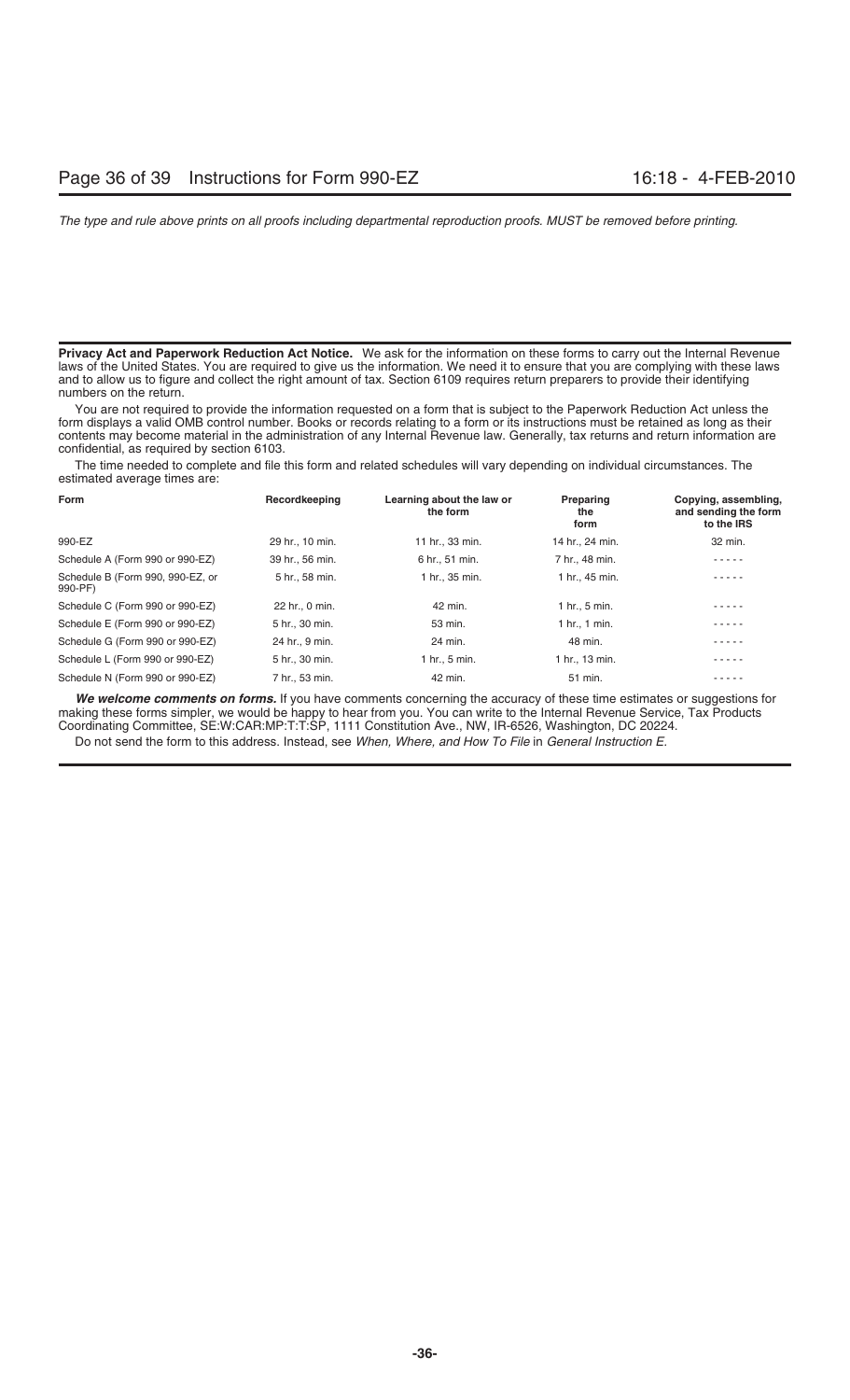|                                              | Compensation 14, 16, 21, 22      |                                                                                         |
|----------------------------------------------|----------------------------------|-----------------------------------------------------------------------------------------|
|                                              |                                  |                                                                                         |
| Accounting:                                  | Reasonable 30, 31                | Five highest compensated employees  21                                                  |
|                                              |                                  |                                                                                         |
|                                              |                                  |                                                                                         |
|                                              |                                  | Foreign organization (See Organization)                                                 |
| Accounts receivable  15                      | Contracts:                       |                                                                                         |
|                                              |                                  | Form 1023, Application for Recognition of                                               |
|                                              |                                  | Exemption Under Section 501(c)(3) of the                                                |
|                                              | Contributors:                    | Internal Revenue Code  4                                                                |
|                                              |                                  | Form 1024, Application for Recognition of                                               |
|                                              |                                  | Exemption Under Section 501(a) or for                                                   |
| AKA or a.k.a. (See Name and address)         | Controlling organization  3, 21  | Determination Under Section 120  4                                                      |
| Amended return  35                           |                                  | Form 1041, U.S. Income Tax Return for                                                   |
| Description of amendments  6                 |                                  |                                                                                         |
| Annual information return  3, 28             |                                  | Form 1065, U.S. Return of Partnership                                                   |
| Anti-abuse rule  25                          | D                                |                                                                                         |
| Appendix:                                    | Defined contribution plan  16    | Form 1099-MISC, Miscellaneous Income,                                                   |
| Appendix A Exempt Organizations              |                                  |                                                                                         |
|                                              |                                  | Form 1120-POL, U.S. Income Tax Return for                                               |
| Appendix B How to Determine Whether an       |                                  | Certain Political Organizations  19                                                     |
| Organization's Gross Receipts are            |                                  | Form 1128, Application To Adopt, Change,                                                |
| Normally \$25,000 (or \$5,000) or            |                                  | or Retain a Tax Year  5                                                                 |
| $Less \dots \dots \dots \dots \dots$<br>. 24 |                                  | Form 3115, Application for Change in                                                    |
| Appendix C Special Gross Receipts Tests      | Dividends 11,20                  |                                                                                         |
| for Determining Exempt Status of Section     |                                  | Form 4506, Request for Copy of Tax                                                      |
| $501(c)(7)$ and $501(c)(15)$                 | Donations:                       | Form 4506-A, Request for Public Inspection                                              |
| Organizations  25                            |                                  | or Copy of Exempt or Political                                                          |
| Appendix D Public Inspection of              |                                  | Organization IRS Form  25                                                               |
|                                              |                                  | Form 4720. Return of Certain Excise Taxes                                               |
| Appendix E Section 4958 Excess Benefit       | Donor advisor 21, 30             | on Charities and Other Persons Under                                                    |
| Transactions  29                             | Sponsoring organization  3, 20   | Chapters 41 and 42 of the Internal                                                      |
| Appendix F Forms and Publications To File    | Supporting organization 30       | Revenue Code  19, 20                                                                    |
| Appendix G Use of Form 990 or 990-EZ To      |                                  | Form 5500, Annual Return/Report of                                                      |
|                                              |                                  | Employee Benefit Plan  4                                                                |
| Satisfy State Reporting                      |                                  | Form 8822, Change of Address  8                                                         |
|                                              |                                  | Form 8868, Application for Extension of                                                 |
| Application for tax exemption  26            |                                  | Time To File an Exempt Organization                                                     |
|                                              |                                  |                                                                                         |
| Assets:                                      |                                  | Form 8886-T, Disclosure by Tax-Exempt                                                   |
|                                              | Economic benefit:                | Entity Regarding Prohibited Tax Shelter                                                 |
|                                              |                                  |                                                                                         |
|                                              | Interest on loans (foregone)  30 | Form 941, Employer's Quarterly Federal Tax                                              |
| Assistance to individuals  13                | Liability insurance premiums  30 |                                                                                         |
| $\Lambda$ the space $\mu$                    | $\Box$ eetrenie filies $\Box$    | Form 990-BL, Information and Initial Excise<br>Tay Raturn for Black Lung Ranafit Tructe |
|                                              |                                  |                                                                                         |

| Books and records 12, 20 |
|--------------------------|
|                          |
|                          |

|                                     | <u> 1989 - Jan Salaman Salaman (j. 1989)</u> | Fund balances                                                 |
|-------------------------------------|----------------------------------------------|---------------------------------------------------------------|
|                                     |                                              | Fundraising                                                   |
| Candidates for public office 19, 21 |                                              | FUTA (See Federal unemployment tax)                           |
|                                     |                                              |                                                               |
|                                     | Federal unemployment tax (FUTA)  14          |                                                               |
|                                     | Federated fundraising agencies  10           | G                                                             |
| Cash receipts and disbursements  5  | Fees:                                        | Gaming                                                        |
| Certificates of deposit 11, 15      |                                              |                                                               |
| Changes in net assets  14, 35       |                                              | Goods or services                                             |
| Children:                           |                                              | Governing documents                                           |
|                                     |                                              |                                                               |
|                                     |                                              | Gross receipts                                                |
|                                     |                                              | Gross rental income                                           |
|                                     |                                              | Gross revenue (See Revenue)                                   |
|                                     |                                              | Gross sales $\dots \dots \dots \dots \dots \dots \dots \dots$ |
|                                     |                                              |                                                               |

| A                                    |               |                                                                                                                                                        |
|--------------------------------------|---------------|--------------------------------------------------------------------------------------------------------------------------------------------------------|
|                                      |               |                                                                                                                                                        |
| Accounting:                          |               | Five highest compensated employees  21                                                                                                                 |
|                                      |               |                                                                                                                                                        |
|                                      |               |                                                                                                                                                        |
| Accounts payable  15                 |               | Foreign organization (See Organization)                                                                                                                |
| Accounts receivable  15              | Contracts:    |                                                                                                                                                        |
| Accrual (method)  35                 |               | Form 1023, Application for Recognition of                                                                                                              |
|                                      |               | Exemption Under Section $501(c)(3)$ of the                                                                                                             |
|                                      | Contributors: | Internal Revenue Code  4                                                                                                                               |
|                                      |               | Form 1024, Application for Recognition of                                                                                                              |
|                                      |               | Exemption Under Section 501(a) or for                                                                                                                  |
| AKA or a.k.a. (See Name and address) |               | Determination Under Section 120  4                                                                                                                     |
|                                      |               | Form 1041, U.S. Income Tax Return for<br>$\Gamma$ at the second $\Gamma$ where $\Gamma$ is a second $\Gamma$ is a second $\Gamma$ is a second $\Gamma$ |

|                                           | Defined contribution plan  16                                             | Form 1099-MISC, Miscellaneous Income,      |
|-------------------------------------------|---------------------------------------------------------------------------|--------------------------------------------|
| :pendix:                                  |                                                                           |                                            |
| Appendix A Exempt Organizations           |                                                                           | Form 1120-POL, U.S. Income Tax Return for  |
| Reference Chart  23                       | Disclosure $\ldots \ldots \ldots \ldots \ldots \ldots \ldots \ldots$ . 25 | Certain Political Organizations  19        |
| Appendix B How to Determine Whether an    |                                                                           | Form 1128, Application To Adopt, Change,   |
| Organization's Gross Receipts are         |                                                                           | or Retain a Tax Year  5                    |
| Normally \$25,000 (or \$5,000) or         |                                                                           | Form 3115, Application for Change in       |
|                                           |                                                                           |                                            |
| Appendix C Special Gross Receipts Tests   |                                                                           |                                            |
| for Determining Exempt Status of Section  |                                                                           | Form 4506, Request for Copy of Tax         |
| $501(c)(7)$ and $501(c)(15)$              |                                                                           |                                            |
| Organizations  25                         | Donations:                                                                | Form 4506-A, Request for Public Inspection |
| Appendix D Public Inspection of           |                                                                           | or Copy of Exempt or Political             |
|                                           |                                                                           | Organization IRS Form  25                  |
| Appendix E Section 4958 Excess Benefit    |                                                                           | Form 4720, Return of Certain Excise Taxes  |
| Transactions<br>29                        | Donor advisor 21, 30                                                      | on Charities and Other Persons Under       |
| Appendix F Forms and Publications To File | Sponsoring organization  3, 20                                            | Chapters 41 and 42 of the Internal         |
|                                           | Supporting organization 30                                                | Revenue Code 19, 20                        |
|                                           |                                                                           | Form 5500, Annual Return/Report of         |
| Appendix G Use of Form 990 or 990-EZ To   |                                                                           | Employee Benefit Plan  4                   |
| <b>Satisfy State Reporting</b>            |                                                                           | Form 8822, Change of Address  8            |
| Requirements  34                          |                                                                           | Form 8868, Application for Extension of    |
| polication for tax exemption  26          |                                                                           | Time Te File an Exampt Organization        |

| Assistance to individuals  13<br>Attorney  8                                                                                                                | Economic benefit:<br>Interest on loans (foregone)  30<br>Liability insurance premiums  30<br>Element of common control  21                                                                             | Entity Regarding Prohibited Tax Shelter<br>Transaction<br>Form 941, Employer's Quarterly Federal Ta<br>Form 990-BL, Information and Initial Excise<br>Tax Return for Black Lung Benefit Trusts<br>and Certain Related Persons<br>Form 990-N, Electronic Notice (e-Postcard)                                                                                     |
|-------------------------------------------------------------------------------------------------------------------------------------------------------------|--------------------------------------------------------------------------------------------------------------------------------------------------------------------------------------------------------|-----------------------------------------------------------------------------------------------------------------------------------------------------------------------------------------------------------------------------------------------------------------------------------------------------------------------------------------------------------------|
| в<br>Balance sheet  14<br>Bank account  20<br>Black lung benefit trusts 4<br>Book value  15<br>Books and records $\ldots$ 12, 20<br>Business activities  11 | Employee benefits  14<br>Employer identification number (EIN)  8<br>Excess benefit transaction $\ldots$ 20, 29, 30, 32<br>Expenses:<br>Functional $\ldots, \ldots, \ldots, \ldots, \ldots, \ldots, 12$ | for Tax-Exempt Organizations not<br>Required To File Form 990 or<br>990-EZ<br>Form 990-PF. Return of Private Foundation<br>or Section 4947(a)(1) Nonexempt<br>Charitable Trust Treated as a Private<br>Foundation<br>Form 990-T, Exempt Organization Busines<br>Income Tax Return  17,<br>Form W-2, Wage and Tax Statement<br>Fringe benefits 30,<br>De minimis |
|                                                                                                                                                             |                                                                                                                                                                                                        |                                                                                                                                                                                                                                                                                                                                                                 |

| Capital contributions  19                                                                                           |                      |
|---------------------------------------------------------------------------------------------------------------------|----------------------|
| Federal unemployment tax (FUTA)  14<br>Capital gains  11<br>Federated fundraising agencies $\dots \dots \dots 10$ G |                      |
| Fees:<br>Cash receipts and disbursements  5<br>Certificates of deposit 11, 15                                       |                      |
| Changes in net assets $\ldots$ 14, 35<br>Children:                                                                  |                      |
| Photographs of missing  2                                                                                           |                      |
| Church  4, 32<br>Church-affiliated organization  4                                                                  | Gross receipts19, 24 |
|                                                                                                                     |                      |

|                                                               |                                                                          | Financial account  20                                                        |
|---------------------------------------------------------------|--------------------------------------------------------------------------|------------------------------------------------------------------------------|
|                                                               |                                                                          |                                                                              |
| Accounting:                                                   | Reasonable 30, 31                                                        | Five highest compensated employees  21                                       |
|                                                               |                                                                          |                                                                              |
|                                                               |                                                                          |                                                                              |
| Accounts payable  15                                          |                                                                          | Foreign organization (See Organization)                                      |
| Accounts receivable  15                                       | Contracts:                                                               |                                                                              |
| Accrual (method)  35                                          |                                                                          | Form 1023, Application for Recognition of                                    |
|                                                               |                                                                          | Exemption Under Section 501(c)(3) of the                                     |
|                                                               | Contributors:                                                            | Internal Revenue Code  4                                                     |
|                                                               |                                                                          | Form 1024, Application for Recognition of                                    |
| Advance ruling period  4                                      |                                                                          | Exemption Under Section 501(a) or for                                        |
| AKA or a.k.a. (See Name and address)                          | Controlling organization  3, 21                                          | Determination Under Section 120  4<br>Form 1041, U.S. Income Tax Return for  |
| Amended return  35                                            |                                                                          |                                                                              |
|                                                               |                                                                          | Form 1065, U.S. Return of Partnership                                        |
| Annual information return  3, 28                              | D                                                                        |                                                                              |
|                                                               | Defined contribution plan  16                                            | Form 1099-MISC, Miscellaneous Income,                                        |
| Appendix:                                                     |                                                                          |                                                                              |
| Appendix A Exempt Organizations                               |                                                                          | Form 1120-POL, U.S. Income Tax Return for                                    |
| Reference Chart  23<br>Appendix B How to Determine Whether an |                                                                          | Certain Political Organizations  19                                          |
| Organization's Gross Receipts are                             |                                                                          | Form 1128, Application To Adopt, Change,                                     |
| Normally \$25,000 (or \$5,000) or                             |                                                                          | or Retain a Tax Year  5                                                      |
|                                                               | Dissolution $\ldots \ldots \ldots \ldots \ldots \ldots \ldots \ldots$ 18 | Form 3115, Application for Change in                                         |
| Appendix C Special Gross Receipts Tests                       |                                                                          |                                                                              |
| for Determining Exempt Status of Section                      |                                                                          | Form 4506, Request for Copy of Tax                                           |
| $501(c)(7)$ and $501(c)(15)$                                  | Donations:                                                               |                                                                              |
| Organizations  25                                             |                                                                          | Form 4506-A, Request for Public Inspection<br>or Copy of Exempt or Political |
| Appendix D Public Inspection of                               |                                                                          | Organization IRS Form  25                                                    |
|                                                               | Donor advised fund  20                                                   | Form 4720, Return of Certain Excise Taxes                                    |
| Appendix E Section 4958 Excess Benefit                        | Donor advisor 21, 30                                                     | on Charities and Other Persons Under                                         |
| Transactions  29                                              | Sponsoring organization  3, 20                                           | Chapters 41 and 42 of the Internal                                           |
| Appendix F Forms and Publications To File                     | Supporting organization 30                                               | Revenue Code  19, 20                                                         |
| Appendix G Use of Form 990 or 990-EZ To                       |                                                                          | Form 5500, Annual Return/Report of                                           |
| <b>Satisfy State Reporting</b>                                |                                                                          | Employee Benefit Plan  4                                                     |
|                                                               |                                                                          | Form 8822, Change of Address  8                                              |
| Application for tax exemption  26                             |                                                                          | Form 8868, Application for Extension of                                      |
|                                                               |                                                                          | Time To File an Exempt Organization                                          |
| Assets:                                                       | Е                                                                        | Form 8886-T, Disclosure by Tax-Exempt                                        |
|                                                               | Economic benefit:                                                        | Entity Regarding Prohibited Tax Shelter                                      |
|                                                               |                                                                          | Transaction  20                                                              |
|                                                               | Interest on loans (foregone)  30                                         | Form 941, Employer's Quarterly Federal Tax                                   |
| Assistance to individuals  13                                 | Liability insurance premiums  30                                         |                                                                              |
|                                                               |                                                                          | Form 990-BL. Information and Initial Excise                                  |
|                                                               |                                                                          | Tax Return for Black Lung Benefit Trusts                                     |
|                                                               |                                                                          | and Certain Related Persons  4                                               |
|                                                               |                                                                          | Form 990-N, Electronic Notice (e-Postcard)                                   |
|                                                               |                                                                          | for Tax-Exempt Organizations not<br>Required To File Form 990 or             |
| в                                                             | Employer identification number (EIN)                                     |                                                                              |
|                                                               | Excess benefit transaction  20, 29, 30, 32                               | Form 990-PF, Return of Private Foundation                                    |
|                                                               |                                                                          | or Section 4947(a)(1) Nonexempt                                              |
|                                                               |                                                                          | Charitable Trust Treated as a Private                                        |
| Black lung benefit trusts 4                                   | Expenses:                                                                | Foundation  4                                                                |
| Book value  15                                                |                                                                          | Form 990-T, Exempt Organization Business                                     |
| Books and records $\ldots \ldots \ldots \ldots \ldots 12,20$  | Functional  12                                                           | Income Tax Return  17, 19                                                    |
|                                                               |                                                                          | Form W-2, Wage and Tax Statement  16                                         |
|                                                               |                                                                          | Fringe benefits $\ldots \ldots \ldots \ldots \ldots \ldots \ldots 30, 31$    |
|                                                               |                                                                          |                                                                              |
|                                                               |                                                                          | Working condition  17                                                        |
| С                                                             |                                                                          |                                                                              |
|                                                               | F.                                                                       |                                                                              |
| Candidates for public office 19, 21                           |                                                                          | FUTA (See Federal unemployment tax)                                          |

| Governing documents  17     |
|-----------------------------|
|                             |
|                             |
| Gross rental income  11     |
| Gross revenue (See Revenue) |
|                             |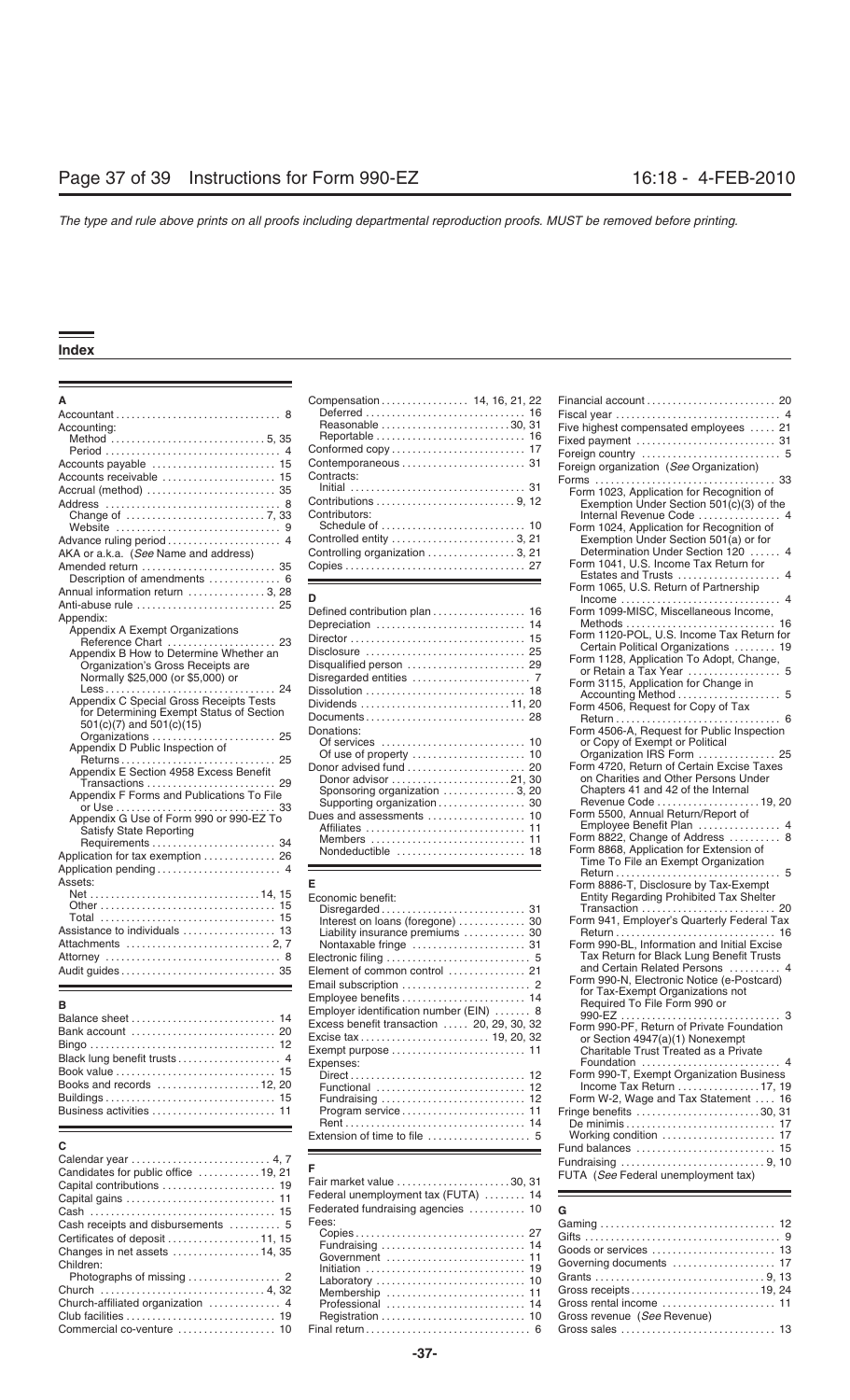| Group exemption number (GEN)  8 |  |
|---------------------------------|--|
|                                 |  |

| п.                                       |
|------------------------------------------|
|                                          |
|                                          |
|                                          |
|                                          |
| Historic and continuing relationship  21 |
|                                          |

# Of inventory . . . . . . . . . . . . . . . . . . . . . . . . . . . . 13 Independent contractors ............... 14, 22 **P** Nonfixed . . . . . . . . . . . . . . . . . . . . . . . . . . . . . . . 31 Schedule A (Form 990 or 990-EZ), Public Inventory . . . . . . . . . . . . . . . . . . . . . . . . . . . . . . . . . 13 Program-related ...................... 10, 11 Rental income To affiliates . . . . . . . . . . . . . . . . . . . . . . . . . . . . 13 Schedule B (Form 990, 990-EZ, or 990-PF), . . . . . . . . . . . . . . . . . . . . . . . . . 11

|--|--|--|--|--|--|--|--|--|--|--|--|--|--|--|--|--|--|--|--|--|--|--|--|--|--|--|--|--|--|--|

|                                                                                     |                                             | Schedule G (Form 990 or 990-EZ),          |
|-------------------------------------------------------------------------------------|---------------------------------------------|-------------------------------------------|
|                                                                                     | Political organization (See Organization)   | Supplemental Information Regarding        |
| Late filing $\ldots \ldots \ldots \ldots \ldots \ldots \ldots \ldots \ldots \ldots$ |                                             | Fundraising or Gaming Activities          |
|                                                                                     |                                             | Schedule L (Form 990 or 990-EZ),          |
|                                                                                     |                                             | <b>Transactions With Interested</b>       |
| List of officers directors, trustees, and key                                       |                                             | Persons 19.                               |
|                                                                                     |                                             | Schedule N (Form 990 or 990-EZ).          |
| List of required schedules and                                                      | Professional fees (See Fees)                | Liquidation, Termination, Dissolution, or |
|                                                                                     |                                             | Significant Disposition of Assets  6      |
|                                                                                     | Program-related investment (See Investment) |                                           |
| Lobbving:                                                                           |                                             |                                           |
|                                                                                     |                                             | Securities 11.                            |
|                                                                                     | Public inspection  6, 25, 26, 27, 35        | Securities account                        |
|                                                                                     | Publications:                               | Severance payments (See Payments)         |
| Local or subordinate organizations 26                                               |                                             | SFAS 116, Accounting for Contributions    |
|                                                                                     | Pub. 15, Circular E Employer's Tax          | Received and Contributions Made  5        |
|                                                                                     |                                             |                                           |

| Maintenance expense  14              |
|--------------------------------------|
| Major disposition of assets  18      |
| Medicare taxes  14                   |
|                                      |
| Membership dues and assessments (See |
| Dues and assessments)                |
|                                      |
|                                      |
| Miscellaneous expenses  14           |
| Miscellaneous income  16             |
|                                      |
| Money market funds  15               |

| Net assets (See Assets)          |  |  |
|----------------------------------|--|--|
| Nonfixed payments (See Payments) |  |  |

| $\cdot$   |  |
|-----------|--|
| Occupancy |  |
|           |  |

| $\alpha$ . $\alpha$ , $\alpha$ , $\alpha$ , $\alpha$ , $\alpha$ , $\alpha$ , $\alpha$ , $\alpha$ , $\alpha$ , $\alpha$ , $\alpha$ , $\alpha$ , $\alpha$ , $\alpha$ , $\alpha$<br><u> 1989 - Andrea Barbara, Amerikaansk politiker (d. 1989)</u> | Regional or district 26, 27                            |                                  |  |
|-------------------------------------------------------------------------------------------------------------------------------------------------------------------------------------------------------------------------------------------------|--------------------------------------------------------|----------------------------------|--|
| н<br>Heath benefits 16<br>Helpful publications  34                                                                                                                                                                                              | Organization:<br>Political 4, 19, 21, 26               | Revenue sharing transactions  32 |  |
| Historic and continuing relationship  21<br>Hours per week  16                                                                                                                                                                                  | Organization managers  32<br>Other Assets (See Assets) | Sale:                            |  |

| Independent contractors 14, 22                                               | P                                                         |                                            |
|------------------------------------------------------------------------------|-----------------------------------------------------------|--------------------------------------------|
| Instant bingo $\ldots \ldots \ldots \ldots \ldots \ldots \ldots \ldots$ 12   | Paid preparer  22                                         | Of merchandise                             |
|                                                                              | Identifying number of  22                                 | Of securities                              |
|                                                                              | Payments:                                                 | Sale of securities (See Sale)              |
| Mortgage $\ldots \ldots \ldots \ldots \ldots \ldots \ldots \ldots \ldots$ 14 |                                                           |                                            |
|                                                                              |                                                           | Savings accounts (See Savings)             |
|                                                                              | Independent contractors  14                               |                                            |
|                                                                              |                                                           | Schedule A (Form 990 or 990-EZ), Public    |
| Investment:                                                                  |                                                           | Charity Status and Public Support          |
|                                                                              | Severance  16, 17, 30                                     |                                            |
|                                                                              |                                                           | Schedule B (Form 990, 990-EZ, or 990-PF)   |
| <u> 1989 - Johann Barn, mars eta biztanleria (h. 1989).</u>                  | Payroll taxes  14                                         | Schedule of Contributors  2, 8, 3          |
|                                                                              | Penalties 14                                              | Schedule C (Form 990 or 990-EZ), Political |
|                                                                              |                                                           | Campaign and Lobbying Activities  1        |
|                                                                              |                                                           |                                            |
|                                                                              | Political campaign activities  21                         | Schedule E (Form 990 or 990-EZ),           |
|                                                                              | Political expenditures  19                                | Schools                                    |
|                                                                              | Political organization (See Organization)                 | Schedule G (Form 990 or 990-EZ),           |
|                                                                              |                                                           | Supplemental Information Regarding         |
|                                                                              |                                                           | Fundraising or Gaming Activities           |
| Liabilities, total  15                                                       |                                                           | Schedule L (Form 990 or 990-EZ),           |
| Liquidation  18                                                              |                                                           | <b>Transactions With Interested</b>        |
| List of officers directors, trustees, and key                                |                                                           |                                            |
|                                                                              |                                                           | Schedule N (Form 990 or 990-EZ).           |
| List of required schedules and                                               | Professional fees (See Fees)                              | Liquidation, Termination, Dissolution, or  |
|                                                                              |                                                           | Significant Disposition of Assets  6,      |
|                                                                              | Program-related investment (See Investment)               |                                            |
| Lobbying:                                                                    |                                                           |                                            |
|                                                                              |                                                           |                                            |
|                                                                              | Public inspection  6, 25, 26, 27, 35                      | Securities account                         |
|                                                                              | Publications:                                             | Severance payments (See Payments)          |
| Local or subordinate organizations 26                                        | 34                                                        | SFAS 116, Accounting for Contributions     |
|                                                                              | Pub. 15, Circular E Employer's Tax                        | Received and Contributions Made  5,        |
|                                                                              | Guide 16, 33                                              |                                            |
| М                                                                            | Pub. 15-A, Employer's Supplemental Tax                    |                                            |
|                                                                              | Guide  22                                                 | Short accounting period or short year      |
| Maintenance expense  14                                                      | Pub. 1771. Charitable<br>Contributions-Substantiation and | Signature                                  |
| Major disposition of assets  18                                              | Disclosure Requirements  9                                |                                            |
| Medicare taxes  14                                                           | Pub. 1779, Independent Contractor or                      |                                            |
| Membership benefits  11                                                      |                                                           | Significant Disposition of Net Assets      |
| Membership dues and assessments (See                                         | Pub. 463, Travel, Entertainment, Gift, and                | Social security number                     |
| Dues and assessments)                                                        |                                                           | Social security taxes                      |
|                                                                              | Pub. 525, Taxable and Nontaxable                          | Solicitation                               |
| Miscellaneous expenses  14                                                   | Income 17, 22                                             | Special events 9,                          |
| Miscellaneous income  16                                                     | Pub. 526, Charitable Contributions  9, 10                 | Specific Instructions                      |
|                                                                              | Pub. 557, Tax-Exempt Status for Your                      |                                            |
| Money market funds  15                                                       |                                                           | State reporting requirements 5,            |
| Mortgage interest (See Interest)                                             | Pub. 598, Tax on Unrelated Business                       | <b>Statement of Program Service</b>        |
|                                                                              | Income of Exempt Organizations  12,                       | Accomplishments                            |
|                                                                              | 17                                                        | Substantial contributor                    |
| Ν                                                                            | Pub. 946, How To Depreciate                               | Substantial influence                      |
| Name and address  8                                                          |                                                           | Substantiation                             |
|                                                                              | Pub. 947, Practice Before the IRS and                     |                                            |
| Net assets (See Assets)                                                      | Power of Attorney  22                                     |                                            |
| Noncash contributions  10                                                    |                                                           | Supporting organization (See Organization) |
| Nondiscrimination policy  19                                                 |                                                           | Sweepstakes                                |

| Notice  28 |                                                                         |                                                                       |
|------------|-------------------------------------------------------------------------|-----------------------------------------------------------------------|
|            | Related Organization (See Organization)<br>Rent Expenses (See Expenses) | Taxes<br>Telephone number<br>Termination<br>Total assets (See Assets) |

| Group exemption number (GEN)  8 Offices: | Regional or district 26, 27                                                                                                                                                              | Gross  12                        |  |
|------------------------------------------|------------------------------------------------------------------------------------------------------------------------------------------------------------------------------------------|----------------------------------|--|
| н.                                       | Organization:<br>Helpful publications $\begin{array}{ccc}\n & 34 \\ \hline\n\end{array}$ Religious $\ldots \ldots \ldots \ldots \ldots \ldots \ldots \ldots \ldots \ldots \ldots \ldots$ | Revenue sharing transactions  32 |  |

| Salaries 14<br>Other Assets (See Assets)<br>Sale:<br>P<br>Independent contractors  14, 22<br>Of merchandise  12<br>Instant bingo $\ldots \ldots \ldots \ldots \ldots \ldots \ldots \ldots \ldots$ 12<br>Paid preparer  22<br>Identifying number of  22<br>Sale of securities (See Sale)<br>Payments:<br>Mortgage $\ldots \ldots \ldots \ldots \ldots \ldots \ldots \ldots \ldots$ 14<br>Savings accounts (See Savings)<br>Independent contractors  14<br>Schedule A (Form 990 or 990-EZ), Public<br>Charity Status and Public Support 8,<br>Severance  16, 17, 30<br>21<br>Schedule B (Form 990, 990-EZ, or 990-PF),<br>Rental income  11<br>Schedule of Contributors  2, 8, 35<br>Payroll taxes  14<br><u> 1989 - Johann Barn, mars eta biztanleria (h. 1989).</u><br>Schedule C (Form 990 or 990-EZ), Political<br>ĸ<br>Campaign and Lobbying Activities  18,<br>21<br>Schedule E (Form 990 or 990-EZ),<br>Political campaign activities  21<br>Political expenditures  19<br>Г<br>Schedule G (Form 990 or 990-EZ),<br>Political organization (See Organization)<br>Supplemental Information Regarding<br>Fundraising or Gaming Activities  12<br>Liabilities, total  15<br>Schedule L (Form 990 or 990-EZ),<br>Transactions With Interested<br>Private delivery services  5<br>List of officers directors, trustees, and key<br>Private foundation  4<br>Schedule N (Form 990 or 990-EZ),<br>Professional fees (See Fees)<br>Liquidation, Termination, Dissolution, or<br>List of required schedules and<br>Significant Disposition of Assets  6, 7,<br>18<br>Program-related investment (See Investment)<br>Lobbying:<br>Securities 11, 15<br>Public inspection  6, 25, 26, 27, 35<br>Severance payments (See Payments)<br>Publications:<br>SFAS 116, Accounting for Contributions<br>Local or subordinate organizations 26<br>Received and Contributions Made  5, 9,<br>Pub. 15, Circular E Employer's Tax<br>Guide 16, 33<br>Pub. 15-A, Employer's Supplemental Tax<br>Guide  22<br>Short accounting period or short year  5<br>Pub. 1771, Charitable<br>Contributions-Substantiation and<br>Medicare taxes  14<br>Pub. 1779, Independent Contractor or<br>Significant Disposition of Net Assets  18<br>Employee 22<br>Membership dues and assessments (See<br>Social security number  22<br>Pub. 463, Travel, Entertainment, Gift, and<br>Dues and assessments)<br>Pub. 525, Taxable and Nontaxable<br>Miscellaneous expenses  14<br>$lncome \ldots \ldots \ldots \ldots \ldots \ldots \ldots \ldots \ldots 17, 22$<br>Pub. 526, Charitable Contributions  9, 10<br>Mission society<br>Pub. 557, Tax-Exempt Status for Your<br>Money market funds  15<br>State reporting requirements  5, 35<br>Pub. 598, Tax on Unrelated Business<br>Mortgage interest (See Interest)<br><b>Statement of Program Service</b><br>Income of Exempt Organizations  12,<br>Accomplishments  15<br>17<br>Substantial contributor  30<br>Pub. 946, How To Depreciate<br>Pub. 947, Practice Before the IRS and<br>Power of Attorney  22<br>Supporting organization (See Organization) |                         | Organization managers  32 | s |
|-------------------------------------------------------------------------------------------------------------------------------------------------------------------------------------------------------------------------------------------------------------------------------------------------------------------------------------------------------------------------------------------------------------------------------------------------------------------------------------------------------------------------------------------------------------------------------------------------------------------------------------------------------------------------------------------------------------------------------------------------------------------------------------------------------------------------------------------------------------------------------------------------------------------------------------------------------------------------------------------------------------------------------------------------------------------------------------------------------------------------------------------------------------------------------------------------------------------------------------------------------------------------------------------------------------------------------------------------------------------------------------------------------------------------------------------------------------------------------------------------------------------------------------------------------------------------------------------------------------------------------------------------------------------------------------------------------------------------------------------------------------------------------------------------------------------------------------------------------------------------------------------------------------------------------------------------------------------------------------------------------------------------------------------------------------------------------------------------------------------------------------------------------------------------------------------------------------------------------------------------------------------------------------------------------------------------------------------------------------------------------------------------------------------------------------------------------------------------------------------------------------------------------------------------------------------------------------------------------------------------------------------------------------------------------------------------------------------------------------------------------------------------------------------------------------------------------------------------------------------------------------------------------------------------------------------------------------------------------------------------------------------------------------------------------------------------|-------------------------|---------------------------|---|
|                                                                                                                                                                                                                                                                                                                                                                                                                                                                                                                                                                                                                                                                                                                                                                                                                                                                                                                                                                                                                                                                                                                                                                                                                                                                                                                                                                                                                                                                                                                                                                                                                                                                                                                                                                                                                                                                                                                                                                                                                                                                                                                                                                                                                                                                                                                                                                                                                                                                                                                                                                                                                                                                                                                                                                                                                                                                                                                                                                                                                                                                         |                         | Organizing document  17   |   |
|                                                                                                                                                                                                                                                                                                                                                                                                                                                                                                                                                                                                                                                                                                                                                                                                                                                                                                                                                                                                                                                                                                                                                                                                                                                                                                                                                                                                                                                                                                                                                                                                                                                                                                                                                                                                                                                                                                                                                                                                                                                                                                                                                                                                                                                                                                                                                                                                                                                                                                                                                                                                                                                                                                                                                                                                                                                                                                                                                                                                                                                                         |                         |                           |   |
|                                                                                                                                                                                                                                                                                                                                                                                                                                                                                                                                                                                                                                                                                                                                                                                                                                                                                                                                                                                                                                                                                                                                                                                                                                                                                                                                                                                                                                                                                                                                                                                                                                                                                                                                                                                                                                                                                                                                                                                                                                                                                                                                                                                                                                                                                                                                                                                                                                                                                                                                                                                                                                                                                                                                                                                                                                                                                                                                                                                                                                                                         |                         |                           |   |
|                                                                                                                                                                                                                                                                                                                                                                                                                                                                                                                                                                                                                                                                                                                                                                                                                                                                                                                                                                                                                                                                                                                                                                                                                                                                                                                                                                                                                                                                                                                                                                                                                                                                                                                                                                                                                                                                                                                                                                                                                                                                                                                                                                                                                                                                                                                                                                                                                                                                                                                                                                                                                                                                                                                                                                                                                                                                                                                                                                                                                                                                         |                         |                           |   |
|                                                                                                                                                                                                                                                                                                                                                                                                                                                                                                                                                                                                                                                                                                                                                                                                                                                                                                                                                                                                                                                                                                                                                                                                                                                                                                                                                                                                                                                                                                                                                                                                                                                                                                                                                                                                                                                                                                                                                                                                                                                                                                                                                                                                                                                                                                                                                                                                                                                                                                                                                                                                                                                                                                                                                                                                                                                                                                                                                                                                                                                                         |                         |                           |   |
|                                                                                                                                                                                                                                                                                                                                                                                                                                                                                                                                                                                                                                                                                                                                                                                                                                                                                                                                                                                                                                                                                                                                                                                                                                                                                                                                                                                                                                                                                                                                                                                                                                                                                                                                                                                                                                                                                                                                                                                                                                                                                                                                                                                                                                                                                                                                                                                                                                                                                                                                                                                                                                                                                                                                                                                                                                                                                                                                                                                                                                                                         |                         |                           |   |
|                                                                                                                                                                                                                                                                                                                                                                                                                                                                                                                                                                                                                                                                                                                                                                                                                                                                                                                                                                                                                                                                                                                                                                                                                                                                                                                                                                                                                                                                                                                                                                                                                                                                                                                                                                                                                                                                                                                                                                                                                                                                                                                                                                                                                                                                                                                                                                                                                                                                                                                                                                                                                                                                                                                                                                                                                                                                                                                                                                                                                                                                         |                         |                           |   |
|                                                                                                                                                                                                                                                                                                                                                                                                                                                                                                                                                                                                                                                                                                                                                                                                                                                                                                                                                                                                                                                                                                                                                                                                                                                                                                                                                                                                                                                                                                                                                                                                                                                                                                                                                                                                                                                                                                                                                                                                                                                                                                                                                                                                                                                                                                                                                                                                                                                                                                                                                                                                                                                                                                                                                                                                                                                                                                                                                                                                                                                                         |                         |                           |   |
|                                                                                                                                                                                                                                                                                                                                                                                                                                                                                                                                                                                                                                                                                                                                                                                                                                                                                                                                                                                                                                                                                                                                                                                                                                                                                                                                                                                                                                                                                                                                                                                                                                                                                                                                                                                                                                                                                                                                                                                                                                                                                                                                                                                                                                                                                                                                                                                                                                                                                                                                                                                                                                                                                                                                                                                                                                                                                                                                                                                                                                                                         |                         |                           |   |
|                                                                                                                                                                                                                                                                                                                                                                                                                                                                                                                                                                                                                                                                                                                                                                                                                                                                                                                                                                                                                                                                                                                                                                                                                                                                                                                                                                                                                                                                                                                                                                                                                                                                                                                                                                                                                                                                                                                                                                                                                                                                                                                                                                                                                                                                                                                                                                                                                                                                                                                                                                                                                                                                                                                                                                                                                                                                                                                                                                                                                                                                         |                         |                           |   |
|                                                                                                                                                                                                                                                                                                                                                                                                                                                                                                                                                                                                                                                                                                                                                                                                                                                                                                                                                                                                                                                                                                                                                                                                                                                                                                                                                                                                                                                                                                                                                                                                                                                                                                                                                                                                                                                                                                                                                                                                                                                                                                                                                                                                                                                                                                                                                                                                                                                                                                                                                                                                                                                                                                                                                                                                                                                                                                                                                                                                                                                                         |                         |                           |   |
|                                                                                                                                                                                                                                                                                                                                                                                                                                                                                                                                                                                                                                                                                                                                                                                                                                                                                                                                                                                                                                                                                                                                                                                                                                                                                                                                                                                                                                                                                                                                                                                                                                                                                                                                                                                                                                                                                                                                                                                                                                                                                                                                                                                                                                                                                                                                                                                                                                                                                                                                                                                                                                                                                                                                                                                                                                                                                                                                                                                                                                                                         | Investment:             |                           |   |
|                                                                                                                                                                                                                                                                                                                                                                                                                                                                                                                                                                                                                                                                                                                                                                                                                                                                                                                                                                                                                                                                                                                                                                                                                                                                                                                                                                                                                                                                                                                                                                                                                                                                                                                                                                                                                                                                                                                                                                                                                                                                                                                                                                                                                                                                                                                                                                                                                                                                                                                                                                                                                                                                                                                                                                                                                                                                                                                                                                                                                                                                         |                         |                           |   |
|                                                                                                                                                                                                                                                                                                                                                                                                                                                                                                                                                                                                                                                                                                                                                                                                                                                                                                                                                                                                                                                                                                                                                                                                                                                                                                                                                                                                                                                                                                                                                                                                                                                                                                                                                                                                                                                                                                                                                                                                                                                                                                                                                                                                                                                                                                                                                                                                                                                                                                                                                                                                                                                                                                                                                                                                                                                                                                                                                                                                                                                                         |                         |                           |   |
|                                                                                                                                                                                                                                                                                                                                                                                                                                                                                                                                                                                                                                                                                                                                                                                                                                                                                                                                                                                                                                                                                                                                                                                                                                                                                                                                                                                                                                                                                                                                                                                                                                                                                                                                                                                                                                                                                                                                                                                                                                                                                                                                                                                                                                                                                                                                                                                                                                                                                                                                                                                                                                                                                                                                                                                                                                                                                                                                                                                                                                                                         |                         |                           |   |
|                                                                                                                                                                                                                                                                                                                                                                                                                                                                                                                                                                                                                                                                                                                                                                                                                                                                                                                                                                                                                                                                                                                                                                                                                                                                                                                                                                                                                                                                                                                                                                                                                                                                                                                                                                                                                                                                                                                                                                                                                                                                                                                                                                                                                                                                                                                                                                                                                                                                                                                                                                                                                                                                                                                                                                                                                                                                                                                                                                                                                                                                         |                         |                           |   |
|                                                                                                                                                                                                                                                                                                                                                                                                                                                                                                                                                                                                                                                                                                                                                                                                                                                                                                                                                                                                                                                                                                                                                                                                                                                                                                                                                                                                                                                                                                                                                                                                                                                                                                                                                                                                                                                                                                                                                                                                                                                                                                                                                                                                                                                                                                                                                                                                                                                                                                                                                                                                                                                                                                                                                                                                                                                                                                                                                                                                                                                                         |                         |                           |   |
|                                                                                                                                                                                                                                                                                                                                                                                                                                                                                                                                                                                                                                                                                                                                                                                                                                                                                                                                                                                                                                                                                                                                                                                                                                                                                                                                                                                                                                                                                                                                                                                                                                                                                                                                                                                                                                                                                                                                                                                                                                                                                                                                                                                                                                                                                                                                                                                                                                                                                                                                                                                                                                                                                                                                                                                                                                                                                                                                                                                                                                                                         |                         |                           |   |
|                                                                                                                                                                                                                                                                                                                                                                                                                                                                                                                                                                                                                                                                                                                                                                                                                                                                                                                                                                                                                                                                                                                                                                                                                                                                                                                                                                                                                                                                                                                                                                                                                                                                                                                                                                                                                                                                                                                                                                                                                                                                                                                                                                                                                                                                                                                                                                                                                                                                                                                                                                                                                                                                                                                                                                                                                                                                                                                                                                                                                                                                         |                         |                           |   |
|                                                                                                                                                                                                                                                                                                                                                                                                                                                                                                                                                                                                                                                                                                                                                                                                                                                                                                                                                                                                                                                                                                                                                                                                                                                                                                                                                                                                                                                                                                                                                                                                                                                                                                                                                                                                                                                                                                                                                                                                                                                                                                                                                                                                                                                                                                                                                                                                                                                                                                                                                                                                                                                                                                                                                                                                                                                                                                                                                                                                                                                                         |                         |                           |   |
|                                                                                                                                                                                                                                                                                                                                                                                                                                                                                                                                                                                                                                                                                                                                                                                                                                                                                                                                                                                                                                                                                                                                                                                                                                                                                                                                                                                                                                                                                                                                                                                                                                                                                                                                                                                                                                                                                                                                                                                                                                                                                                                                                                                                                                                                                                                                                                                                                                                                                                                                                                                                                                                                                                                                                                                                                                                                                                                                                                                                                                                                         |                         |                           |   |
|                                                                                                                                                                                                                                                                                                                                                                                                                                                                                                                                                                                                                                                                                                                                                                                                                                                                                                                                                                                                                                                                                                                                                                                                                                                                                                                                                                                                                                                                                                                                                                                                                                                                                                                                                                                                                                                                                                                                                                                                                                                                                                                                                                                                                                                                                                                                                                                                                                                                                                                                                                                                                                                                                                                                                                                                                                                                                                                                                                                                                                                                         |                         |                           |   |
|                                                                                                                                                                                                                                                                                                                                                                                                                                                                                                                                                                                                                                                                                                                                                                                                                                                                                                                                                                                                                                                                                                                                                                                                                                                                                                                                                                                                                                                                                                                                                                                                                                                                                                                                                                                                                                                                                                                                                                                                                                                                                                                                                                                                                                                                                                                                                                                                                                                                                                                                                                                                                                                                                                                                                                                                                                                                                                                                                                                                                                                                         |                         |                           |   |
|                                                                                                                                                                                                                                                                                                                                                                                                                                                                                                                                                                                                                                                                                                                                                                                                                                                                                                                                                                                                                                                                                                                                                                                                                                                                                                                                                                                                                                                                                                                                                                                                                                                                                                                                                                                                                                                                                                                                                                                                                                                                                                                                                                                                                                                                                                                                                                                                                                                                                                                                                                                                                                                                                                                                                                                                                                                                                                                                                                                                                                                                         |                         |                           |   |
|                                                                                                                                                                                                                                                                                                                                                                                                                                                                                                                                                                                                                                                                                                                                                                                                                                                                                                                                                                                                                                                                                                                                                                                                                                                                                                                                                                                                                                                                                                                                                                                                                                                                                                                                                                                                                                                                                                                                                                                                                                                                                                                                                                                                                                                                                                                                                                                                                                                                                                                                                                                                                                                                                                                                                                                                                                                                                                                                                                                                                                                                         |                         |                           |   |
|                                                                                                                                                                                                                                                                                                                                                                                                                                                                                                                                                                                                                                                                                                                                                                                                                                                                                                                                                                                                                                                                                                                                                                                                                                                                                                                                                                                                                                                                                                                                                                                                                                                                                                                                                                                                                                                                                                                                                                                                                                                                                                                                                                                                                                                                                                                                                                                                                                                                                                                                                                                                                                                                                                                                                                                                                                                                                                                                                                                                                                                                         |                         |                           |   |
|                                                                                                                                                                                                                                                                                                                                                                                                                                                                                                                                                                                                                                                                                                                                                                                                                                                                                                                                                                                                                                                                                                                                                                                                                                                                                                                                                                                                                                                                                                                                                                                                                                                                                                                                                                                                                                                                                                                                                                                                                                                                                                                                                                                                                                                                                                                                                                                                                                                                                                                                                                                                                                                                                                                                                                                                                                                                                                                                                                                                                                                                         |                         |                           |   |
|                                                                                                                                                                                                                                                                                                                                                                                                                                                                                                                                                                                                                                                                                                                                                                                                                                                                                                                                                                                                                                                                                                                                                                                                                                                                                                                                                                                                                                                                                                                                                                                                                                                                                                                                                                                                                                                                                                                                                                                                                                                                                                                                                                                                                                                                                                                                                                                                                                                                                                                                                                                                                                                                                                                                                                                                                                                                                                                                                                                                                                                                         |                         |                           |   |
|                                                                                                                                                                                                                                                                                                                                                                                                                                                                                                                                                                                                                                                                                                                                                                                                                                                                                                                                                                                                                                                                                                                                                                                                                                                                                                                                                                                                                                                                                                                                                                                                                                                                                                                                                                                                                                                                                                                                                                                                                                                                                                                                                                                                                                                                                                                                                                                                                                                                                                                                                                                                                                                                                                                                                                                                                                                                                                                                                                                                                                                                         |                         |                           |   |
|                                                                                                                                                                                                                                                                                                                                                                                                                                                                                                                                                                                                                                                                                                                                                                                                                                                                                                                                                                                                                                                                                                                                                                                                                                                                                                                                                                                                                                                                                                                                                                                                                                                                                                                                                                                                                                                                                                                                                                                                                                                                                                                                                                                                                                                                                                                                                                                                                                                                                                                                                                                                                                                                                                                                                                                                                                                                                                                                                                                                                                                                         |                         |                           |   |
|                                                                                                                                                                                                                                                                                                                                                                                                                                                                                                                                                                                                                                                                                                                                                                                                                                                                                                                                                                                                                                                                                                                                                                                                                                                                                                                                                                                                                                                                                                                                                                                                                                                                                                                                                                                                                                                                                                                                                                                                                                                                                                                                                                                                                                                                                                                                                                                                                                                                                                                                                                                                                                                                                                                                                                                                                                                                                                                                                                                                                                                                         |                         |                           |   |
|                                                                                                                                                                                                                                                                                                                                                                                                                                                                                                                                                                                                                                                                                                                                                                                                                                                                                                                                                                                                                                                                                                                                                                                                                                                                                                                                                                                                                                                                                                                                                                                                                                                                                                                                                                                                                                                                                                                                                                                                                                                                                                                                                                                                                                                                                                                                                                                                                                                                                                                                                                                                                                                                                                                                                                                                                                                                                                                                                                                                                                                                         |                         |                           |   |
|                                                                                                                                                                                                                                                                                                                                                                                                                                                                                                                                                                                                                                                                                                                                                                                                                                                                                                                                                                                                                                                                                                                                                                                                                                                                                                                                                                                                                                                                                                                                                                                                                                                                                                                                                                                                                                                                                                                                                                                                                                                                                                                                                                                                                                                                                                                                                                                                                                                                                                                                                                                                                                                                                                                                                                                                                                                                                                                                                                                                                                                                         |                         |                           |   |
|                                                                                                                                                                                                                                                                                                                                                                                                                                                                                                                                                                                                                                                                                                                                                                                                                                                                                                                                                                                                                                                                                                                                                                                                                                                                                                                                                                                                                                                                                                                                                                                                                                                                                                                                                                                                                                                                                                                                                                                                                                                                                                                                                                                                                                                                                                                                                                                                                                                                                                                                                                                                                                                                                                                                                                                                                                                                                                                                                                                                                                                                         |                         |                           |   |
|                                                                                                                                                                                                                                                                                                                                                                                                                                                                                                                                                                                                                                                                                                                                                                                                                                                                                                                                                                                                                                                                                                                                                                                                                                                                                                                                                                                                                                                                                                                                                                                                                                                                                                                                                                                                                                                                                                                                                                                                                                                                                                                                                                                                                                                                                                                                                                                                                                                                                                                                                                                                                                                                                                                                                                                                                                                                                                                                                                                                                                                                         |                         |                           |   |
|                                                                                                                                                                                                                                                                                                                                                                                                                                                                                                                                                                                                                                                                                                                                                                                                                                                                                                                                                                                                                                                                                                                                                                                                                                                                                                                                                                                                                                                                                                                                                                                                                                                                                                                                                                                                                                                                                                                                                                                                                                                                                                                                                                                                                                                                                                                                                                                                                                                                                                                                                                                                                                                                                                                                                                                                                                                                                                                                                                                                                                                                         |                         |                           |   |
|                                                                                                                                                                                                                                                                                                                                                                                                                                                                                                                                                                                                                                                                                                                                                                                                                                                                                                                                                                                                                                                                                                                                                                                                                                                                                                                                                                                                                                                                                                                                                                                                                                                                                                                                                                                                                                                                                                                                                                                                                                                                                                                                                                                                                                                                                                                                                                                                                                                                                                                                                                                                                                                                                                                                                                                                                                                                                                                                                                                                                                                                         | M                       |                           |   |
|                                                                                                                                                                                                                                                                                                                                                                                                                                                                                                                                                                                                                                                                                                                                                                                                                                                                                                                                                                                                                                                                                                                                                                                                                                                                                                                                                                                                                                                                                                                                                                                                                                                                                                                                                                                                                                                                                                                                                                                                                                                                                                                                                                                                                                                                                                                                                                                                                                                                                                                                                                                                                                                                                                                                                                                                                                                                                                                                                                                                                                                                         | Maintenance expense  14 |                           |   |
|                                                                                                                                                                                                                                                                                                                                                                                                                                                                                                                                                                                                                                                                                                                                                                                                                                                                                                                                                                                                                                                                                                                                                                                                                                                                                                                                                                                                                                                                                                                                                                                                                                                                                                                                                                                                                                                                                                                                                                                                                                                                                                                                                                                                                                                                                                                                                                                                                                                                                                                                                                                                                                                                                                                                                                                                                                                                                                                                                                                                                                                                         |                         |                           |   |
|                                                                                                                                                                                                                                                                                                                                                                                                                                                                                                                                                                                                                                                                                                                                                                                                                                                                                                                                                                                                                                                                                                                                                                                                                                                                                                                                                                                                                                                                                                                                                                                                                                                                                                                                                                                                                                                                                                                                                                                                                                                                                                                                                                                                                                                                                                                                                                                                                                                                                                                                                                                                                                                                                                                                                                                                                                                                                                                                                                                                                                                                         |                         |                           |   |
|                                                                                                                                                                                                                                                                                                                                                                                                                                                                                                                                                                                                                                                                                                                                                                                                                                                                                                                                                                                                                                                                                                                                                                                                                                                                                                                                                                                                                                                                                                                                                                                                                                                                                                                                                                                                                                                                                                                                                                                                                                                                                                                                                                                                                                                                                                                                                                                                                                                                                                                                                                                                                                                                                                                                                                                                                                                                                                                                                                                                                                                                         |                         |                           |   |
|                                                                                                                                                                                                                                                                                                                                                                                                                                                                                                                                                                                                                                                                                                                                                                                                                                                                                                                                                                                                                                                                                                                                                                                                                                                                                                                                                                                                                                                                                                                                                                                                                                                                                                                                                                                                                                                                                                                                                                                                                                                                                                                                                                                                                                                                                                                                                                                                                                                                                                                                                                                                                                                                                                                                                                                                                                                                                                                                                                                                                                                                         |                         |                           |   |
|                                                                                                                                                                                                                                                                                                                                                                                                                                                                                                                                                                                                                                                                                                                                                                                                                                                                                                                                                                                                                                                                                                                                                                                                                                                                                                                                                                                                                                                                                                                                                                                                                                                                                                                                                                                                                                                                                                                                                                                                                                                                                                                                                                                                                                                                                                                                                                                                                                                                                                                                                                                                                                                                                                                                                                                                                                                                                                                                                                                                                                                                         |                         |                           |   |
|                                                                                                                                                                                                                                                                                                                                                                                                                                                                                                                                                                                                                                                                                                                                                                                                                                                                                                                                                                                                                                                                                                                                                                                                                                                                                                                                                                                                                                                                                                                                                                                                                                                                                                                                                                                                                                                                                                                                                                                                                                                                                                                                                                                                                                                                                                                                                                                                                                                                                                                                                                                                                                                                                                                                                                                                                                                                                                                                                                                                                                                                         |                         |                           |   |
|                                                                                                                                                                                                                                                                                                                                                                                                                                                                                                                                                                                                                                                                                                                                                                                                                                                                                                                                                                                                                                                                                                                                                                                                                                                                                                                                                                                                                                                                                                                                                                                                                                                                                                                                                                                                                                                                                                                                                                                                                                                                                                                                                                                                                                                                                                                                                                                                                                                                                                                                                                                                                                                                                                                                                                                                                                                                                                                                                                                                                                                                         |                         |                           |   |
|                                                                                                                                                                                                                                                                                                                                                                                                                                                                                                                                                                                                                                                                                                                                                                                                                                                                                                                                                                                                                                                                                                                                                                                                                                                                                                                                                                                                                                                                                                                                                                                                                                                                                                                                                                                                                                                                                                                                                                                                                                                                                                                                                                                                                                                                                                                                                                                                                                                                                                                                                                                                                                                                                                                                                                                                                                                                                                                                                                                                                                                                         |                         |                           |   |
|                                                                                                                                                                                                                                                                                                                                                                                                                                                                                                                                                                                                                                                                                                                                                                                                                                                                                                                                                                                                                                                                                                                                                                                                                                                                                                                                                                                                                                                                                                                                                                                                                                                                                                                                                                                                                                                                                                                                                                                                                                                                                                                                                                                                                                                                                                                                                                                                                                                                                                                                                                                                                                                                                                                                                                                                                                                                                                                                                                                                                                                                         |                         |                           |   |
|                                                                                                                                                                                                                                                                                                                                                                                                                                                                                                                                                                                                                                                                                                                                                                                                                                                                                                                                                                                                                                                                                                                                                                                                                                                                                                                                                                                                                                                                                                                                                                                                                                                                                                                                                                                                                                                                                                                                                                                                                                                                                                                                                                                                                                                                                                                                                                                                                                                                                                                                                                                                                                                                                                                                                                                                                                                                                                                                                                                                                                                                         |                         |                           |   |
|                                                                                                                                                                                                                                                                                                                                                                                                                                                                                                                                                                                                                                                                                                                                                                                                                                                                                                                                                                                                                                                                                                                                                                                                                                                                                                                                                                                                                                                                                                                                                                                                                                                                                                                                                                                                                                                                                                                                                                                                                                                                                                                                                                                                                                                                                                                                                                                                                                                                                                                                                                                                                                                                                                                                                                                                                                                                                                                                                                                                                                                                         |                         |                           |   |
|                                                                                                                                                                                                                                                                                                                                                                                                                                                                                                                                                                                                                                                                                                                                                                                                                                                                                                                                                                                                                                                                                                                                                                                                                                                                                                                                                                                                                                                                                                                                                                                                                                                                                                                                                                                                                                                                                                                                                                                                                                                                                                                                                                                                                                                                                                                                                                                                                                                                                                                                                                                                                                                                                                                                                                                                                                                                                                                                                                                                                                                                         |                         |                           |   |
|                                                                                                                                                                                                                                                                                                                                                                                                                                                                                                                                                                                                                                                                                                                                                                                                                                                                                                                                                                                                                                                                                                                                                                                                                                                                                                                                                                                                                                                                                                                                                                                                                                                                                                                                                                                                                                                                                                                                                                                                                                                                                                                                                                                                                                                                                                                                                                                                                                                                                                                                                                                                                                                                                                                                                                                                                                                                                                                                                                                                                                                                         | N                       |                           |   |
|                                                                                                                                                                                                                                                                                                                                                                                                                                                                                                                                                                                                                                                                                                                                                                                                                                                                                                                                                                                                                                                                                                                                                                                                                                                                                                                                                                                                                                                                                                                                                                                                                                                                                                                                                                                                                                                                                                                                                                                                                                                                                                                                                                                                                                                                                                                                                                                                                                                                                                                                                                                                                                                                                                                                                                                                                                                                                                                                                                                                                                                                         |                         |                           |   |
|                                                                                                                                                                                                                                                                                                                                                                                                                                                                                                                                                                                                                                                                                                                                                                                                                                                                                                                                                                                                                                                                                                                                                                                                                                                                                                                                                                                                                                                                                                                                                                                                                                                                                                                                                                                                                                                                                                                                                                                                                                                                                                                                                                                                                                                                                                                                                                                                                                                                                                                                                                                                                                                                                                                                                                                                                                                                                                                                                                                                                                                                         |                         |                           |   |
|                                                                                                                                                                                                                                                                                                                                                                                                                                                                                                                                                                                                                                                                                                                                                                                                                                                                                                                                                                                                                                                                                                                                                                                                                                                                                                                                                                                                                                                                                                                                                                                                                                                                                                                                                                                                                                                                                                                                                                                                                                                                                                                                                                                                                                                                                                                                                                                                                                                                                                                                                                                                                                                                                                                                                                                                                                                                                                                                                                                                                                                                         | Net assets (See Assets) |                           |   |
|                                                                                                                                                                                                                                                                                                                                                                                                                                                                                                                                                                                                                                                                                                                                                                                                                                                                                                                                                                                                                                                                                                                                                                                                                                                                                                                                                                                                                                                                                                                                                                                                                                                                                                                                                                                                                                                                                                                                                                                                                                                                                                                                                                                                                                                                                                                                                                                                                                                                                                                                                                                                                                                                                                                                                                                                                                                                                                                                                                                                                                                                         |                         |                           |   |
|                                                                                                                                                                                                                                                                                                                                                                                                                                                                                                                                                                                                                                                                                                                                                                                                                                                                                                                                                                                                                                                                                                                                                                                                                                                                                                                                                                                                                                                                                                                                                                                                                                                                                                                                                                                                                                                                                                                                                                                                                                                                                                                                                                                                                                                                                                                                                                                                                                                                                                                                                                                                                                                                                                                                                                                                                                                                                                                                                                                                                                                                         |                         |                           |   |

| Notice  28 |                                         |                           |
|------------|-----------------------------------------|---------------------------|
|            | Related Organization (See Organization) | Taxes 14, 19, 32          |
|            | Rent Expenses (See Expenses)            |                           |
|            |                                         |                           |
|            |                                         | Total assets (See Assets) |